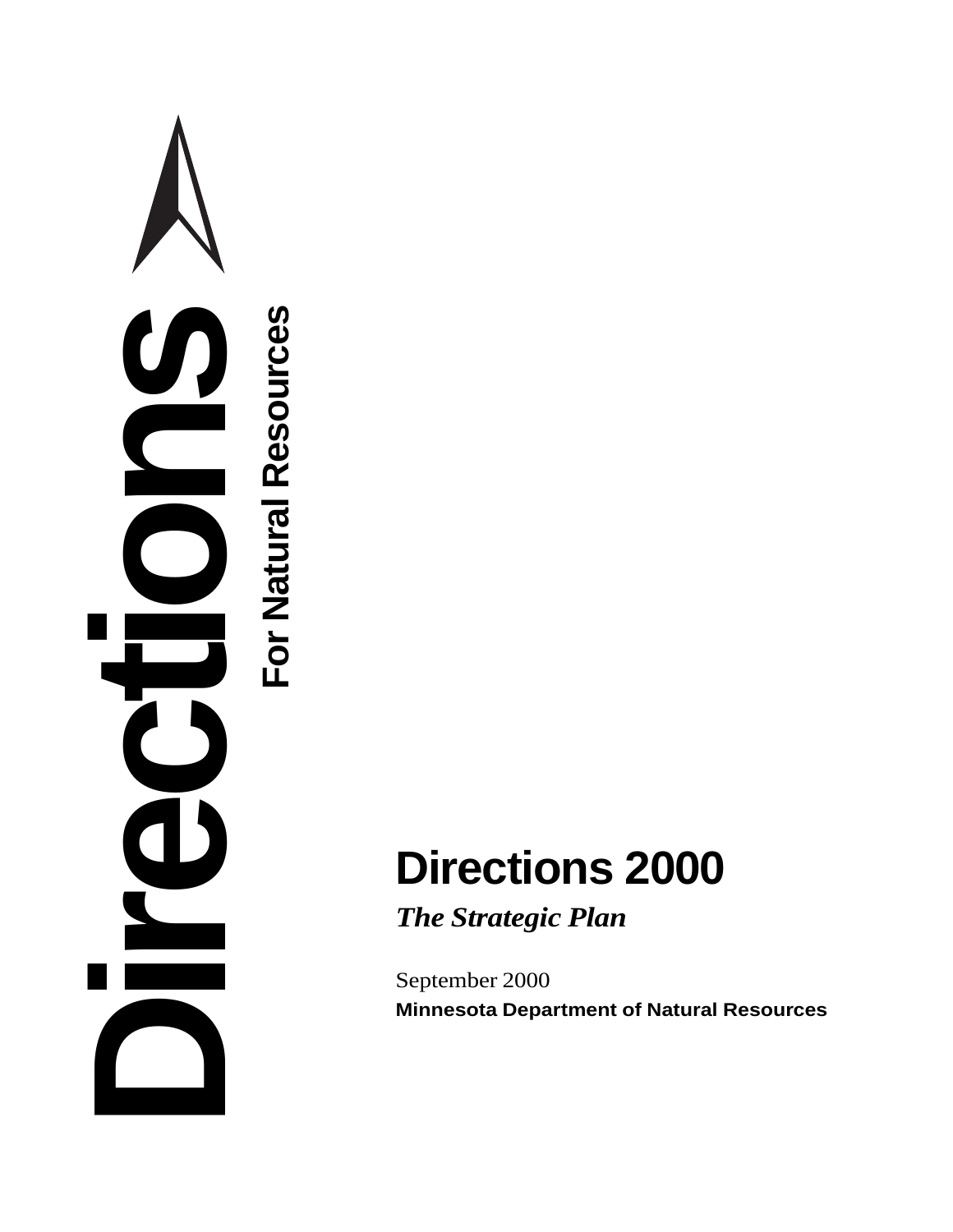Minnesota's natural resource heritage defines the state's economy and lifestyle. The Minnesota Department of Natural Resources (DNR) is a steward of that heritage. DNR's strategic planning process provides us with a tool to focus our stewardship and management. This report, *Directions 2000*, is DNR's strategic plan. It contains the goals, objectives and strategies that identify organizational priorities.

The goal of sustainability guides our work with citizens to manage the state's natural resources. Sustainability depends on healthy ecosystems, a vibrant economy, and viable communities. Healthy ecosystems support natural resource industries, tourism, outdoor recreation, and lifestyles important to Minnesotans. DNR will continue to emphasize a healthy environment for managing natural resources in a sustainable manner. This implies protecting and restoring habitat, protecting fragile natural areas, and minimizing environmental impacts from development. There is no substitute for clean water, productive habitat, and healthy ecosystems.

We will continue to use good science and sound decisions and focus on long term basic responsibilities that have always been at the heart of resource management and that will continue to be foremost to all Minnesotans. This means a continuing focus on improving the way we manage resources for basic needs like recreation, hunting, fishing, tourism, resource industries, and preservation.

**DNR will emphasize three resource management priorities.**

**Conservation Connections:** DNR will partner with local citizen groups and local government to establish and maintain land and water connections throughout Minnesota. DNR will accomplished this through cooperative partnerships with interested people inside and outside of the DNR. DNR will strive to become a welcome partner in Minnesota growth using Conservation Connections as a resource to manage growth impacts on natural resources.

**Smart Growth:** DNR realizes that growth in Minnesota has a highly significant impact on natural resources. DNR will be guided by the Governor's *Smart Growth Initiative* as we strive to become a more active participant in growth issues at the local, county, and statewide levels. DNR will work with other government, non-profit, and for-profit organizations to sustain healthy ecosystems, a vibrant economy, and livable communities.

**Sustainable Forests:** DNR recognizes the critical importance of sustainable forest ecosystems and will continue cooperating with other agencies and organizations to accomplish that end.

**When implementing these priorities, DNR will be guided by an increased focus on three areas.**

**Fiscal Responsibility:** DNR will ensure that all its programs are financially responsible. Using a system of quarterly fiscal reviews at the Commissioner level, DNR will ensure that funds are spent wisely and appropriately.

**Clear Communications and Decision-Making:** DNR constantly seeks to improve how we work with stakeholders. Good communications means actively listening to what citizens and partners have to say. Improved communication and delivery of information will ensure accountability for efficient and effective public service. DNR will stand behind its decisions and clearly communicate its position on issues to citizens, legislators, local government, the media, the private sector, stakeholder groups, and other agencies. DNR will consider all relevant information in making decisions. When DNR is not the deciding party, DNR will advocate its interests. Within the limits of its staff, DNR will be receptive and responsive to all inquiries. DNR will accept criticism and respond to that criticism as appropriate.

**Human Resources Management:** DNR will constantly seek improvements in the quality of its work force. Through workforce planning, including employee recruitment and career development, DNR will ensure that its staff continues to effectively meet increased public demands for current and new services.

DNR believes that we cannot protect and sustain our resources alone. We are committed to bringing citizens together to help enhance Minnesota's natural resource base for present and future generations.

alfarla

Allen Garber, Commissioner Minnesota Department of Natural Resources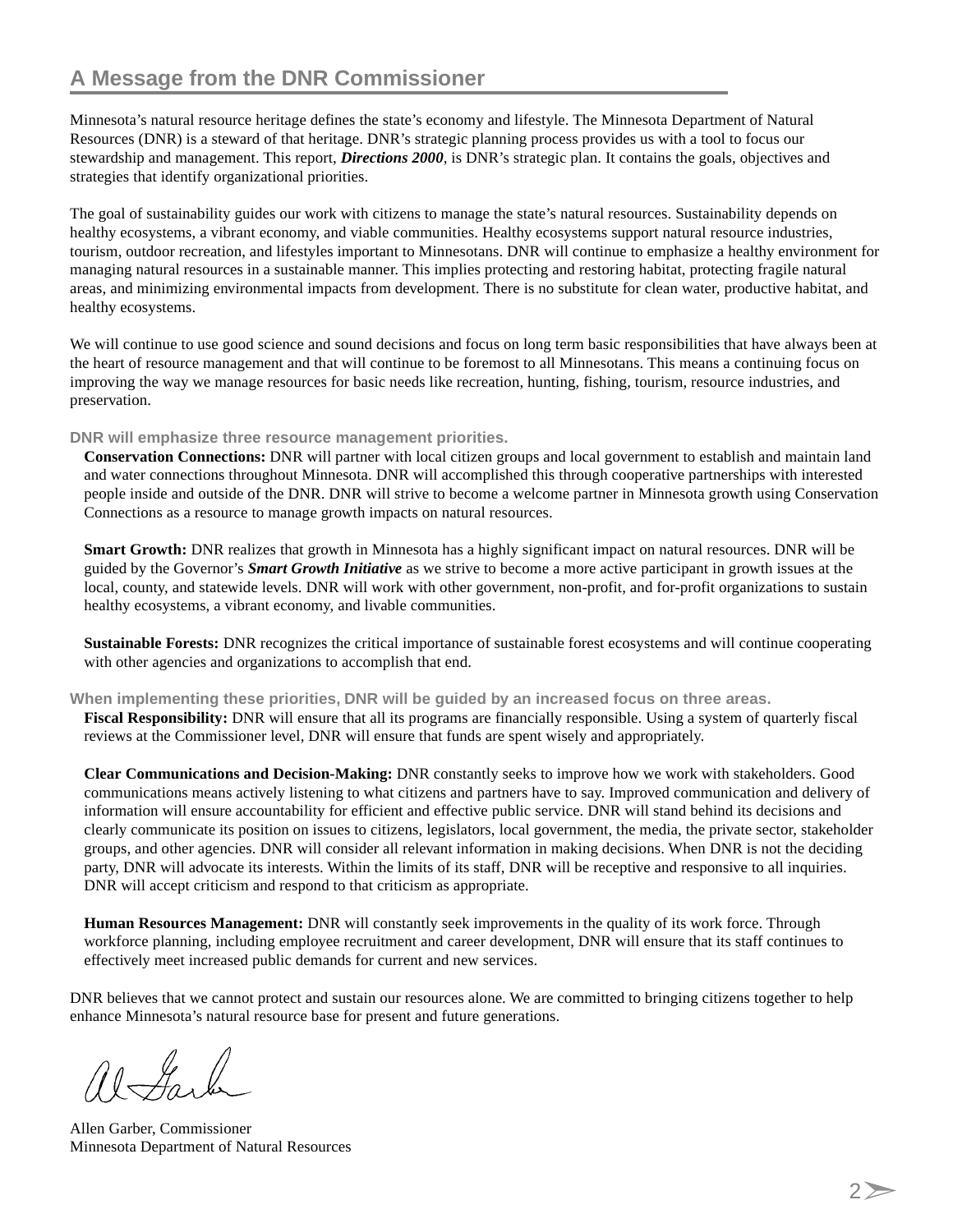# **Directions 2000**

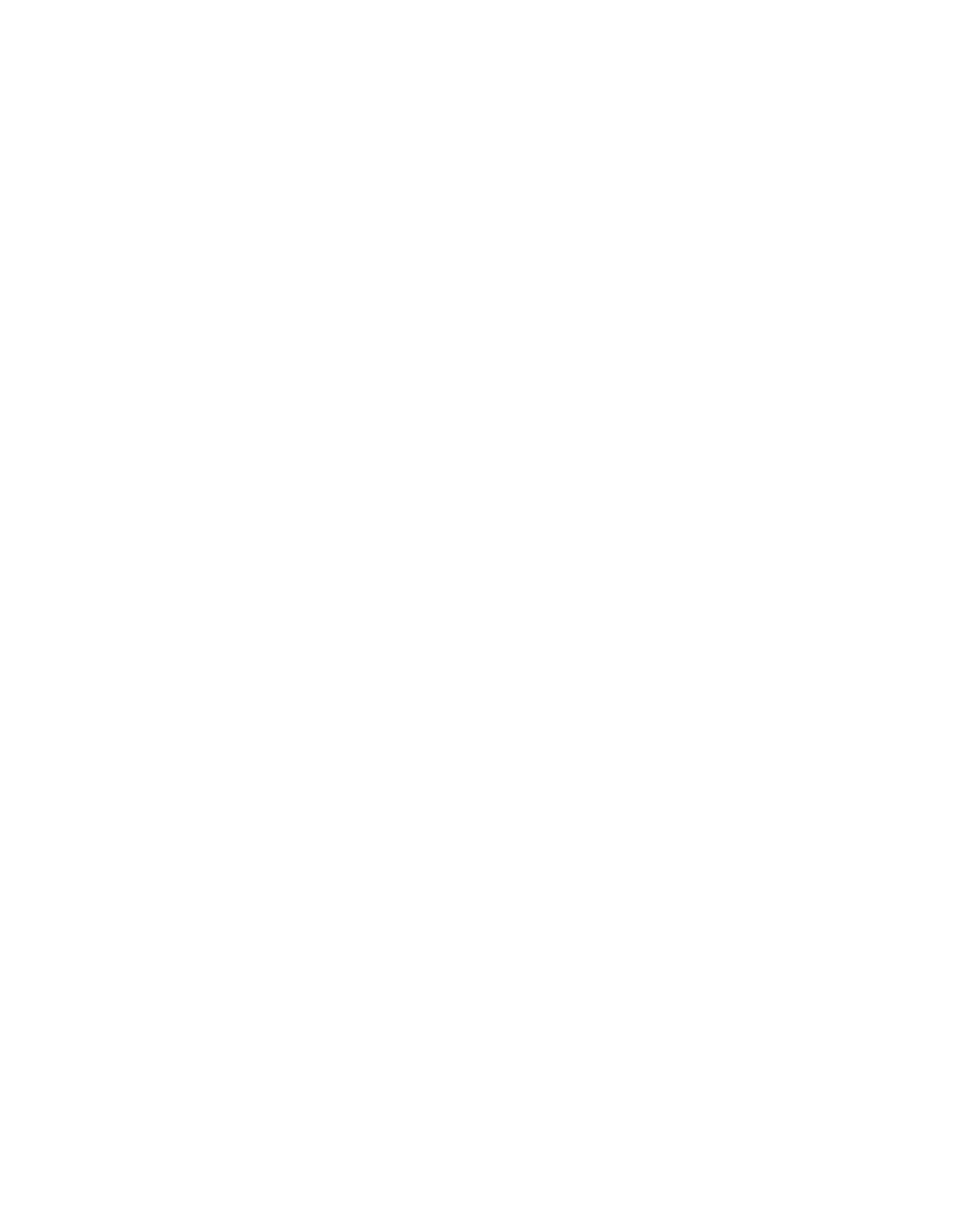# **Introduction**

# **The DNR Strategic Plan**

*Directions 2000* is DNR's strategic plan. It identifies goals, objectives, and strategies for five systems: water resources, forest resources, agricultural areas, urban and developing areas, and recreation systems. The strategic plan provides guidance for developing detailed program and division action plans and for assessing progress in managing ecosystems for their long term sustainability. *Directions 2000* will guide DNR during the next five years. DNR will undertake a midpoint assessment in 2002 to evaluate effectiveness of management strategies and to develop new action priorities.

# **DNR Mission**

*The mission of the Minnesota Department of Natural Resources is to work with citizens to protect and manage the state's natural resources, to provide outdoor recreation opportunities, and to provide for commercial uses of natural resources in a way that creates a sustainable quality of life.*

**Directions 2000** carries forward the themes of ecosystem-based management and sustainability established in *Directions 1997. Directions 1997* defined sustainability as *"protecting and restoring the natural environment while enhancing economic opportunity and community well being. Sustainability addresses three related elements: the environment, the economy, and the community. The goal is to maintain all three elements in a healthy state indefinitely."*

The DNR mission is broad; the mission includes providing hunting and fishing opportunities for millions of Minnesotans; providing high quality recreation opportunities for park and trail users; providing economic opportunities for resource industries; it includes preserving important features of the state's natural heritage. DNR programs include fish and wildlife habitat improvement, fire management, mineral potential research, management of public lands and waters, and many others—all designed to provide sustainable benefits to Minnesotans for the long term. The DNR mission requires sharing stewardship with citizens and partners and working together to address sometimes conflicting interests.

# **Sustainability Goals**

The DNR mission is supported by two overarching goals from *Directions 1997.* These two goals are the foundation for the goals and objectives presented in this plan:

- 1) To maintain, enhance, or restore the health of Minnesota ecosystems so that they can continue to serve environmental, social, and economic purposes, and
- 2) To foster an ethic of natural resource stewardship among all Minnesotans.

# **Management Principles**

Twelve principles define how DNR fulfills its mission and provide an additional framework to shape the management strategies in this plan. These principles guide DNR decision-making at all levels of the organization.

**– Basic Services:** DNR believes that its long-term, basic work to sustain natural resources and serve citizens is the backbone of effective resource management. DNR will emphasize strong basic services that provide recreation opportunities, protect and improve habitat, and manage natural resources for sustainable use. This requires investments in core disciplines and finding new ways to improve interdisciplinary cooperation and partnerships with citizens to promote healthy and sustainable ecosystems.

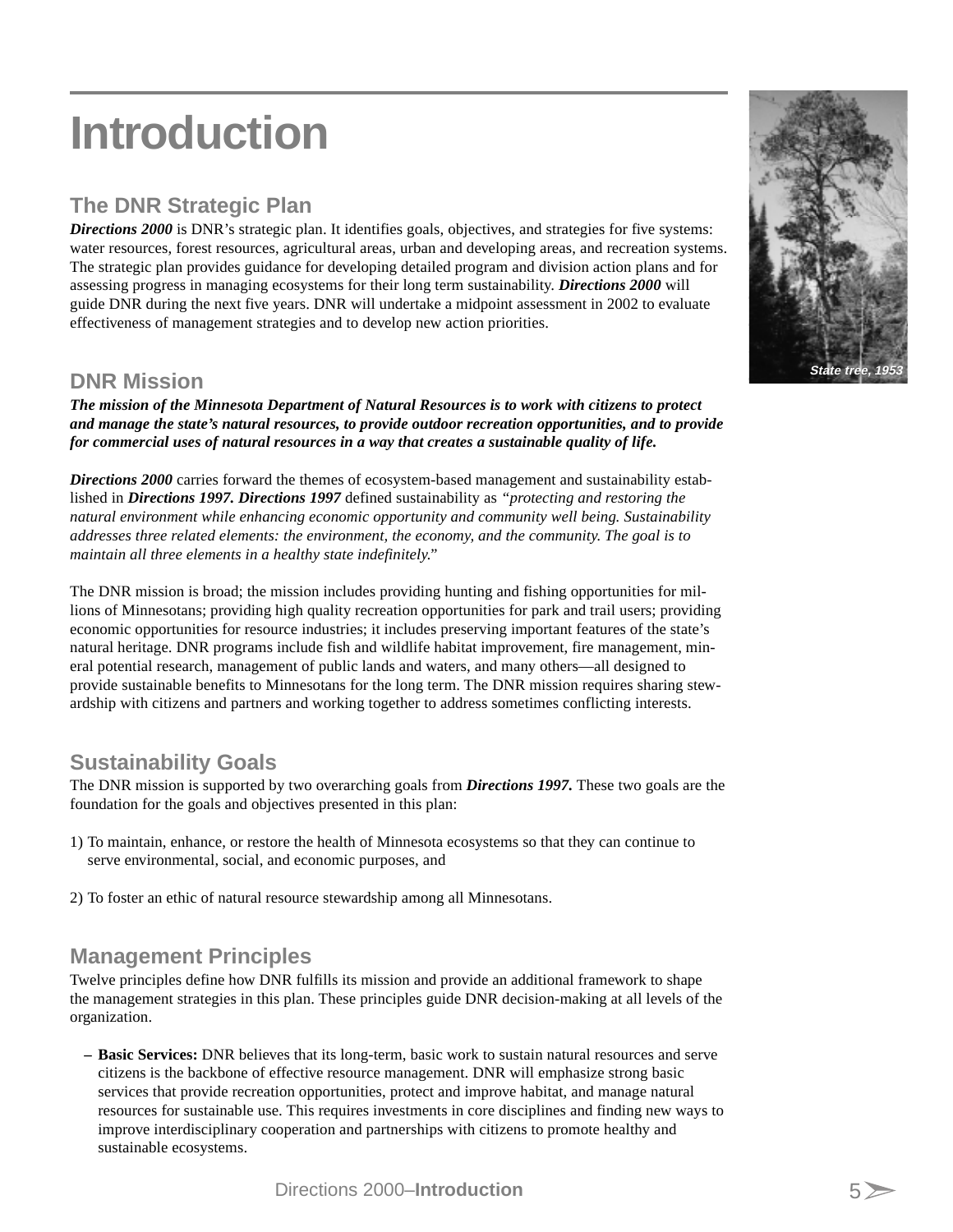- **Partnerships:** DNR believes that cooperation with other agencies, local units of government, citizens, and stakeholder groups is the best approach to managing natural resources effectively. DNR will expand its use of partnerships to develop cooperative resource management approaches and will evaluate opportunities to build local capacity for managing and protecting natural resources. DNR will cooperate with county and local officials to mitigate the impacts of DNR land purchases on local tax revenues.
- **Integrated Approaches:** DNR believes that resources are part of large, interdependent systems and cannot be managed in isolation. DNR will emphasize a systems approach that seeks to coordinate and integrate the broad scope of management efforts.
- **Science, Information, and Technology:** DNR believes that the complex challenges of the future will require increased emphasis on good science, accurate information and state of the art technology, especially information systems. DNR will accelerate the collection, interpretation, and dissemination of scientific information describing Minnesota's ecosystems and natural resources and will continue investing in the technology necessary to be effective resource managers.
- **Communication:** DNR believes that good internal and external communication will be essential in managing future natural resource challenges. DNR will seek opportunities to improve communications with stakeholders and citizens, including legislators, local government, the media, stakeholder groups, the private sector, and other agencies.
- **Technical Assistance:** DNR believes that many resource and land use decisions should be made at the local level and that well-informed local decision makers will make good decisions. DNR will expand efforts to provide information and technical assistance to citizens and local government.
- **Natural Resource Stewardship Education:** DNR believes that informed citizens will be wise stewards of natural resources. Natural resource stewardship education will be a cornerstone for DNR efforts to develop an environmental stewardship ethic among all Minnesotans. DNR will implement recommendations of its *Cornerstones* report that defines priorities for delivering natural resource stewardship education services more effectively.
- **Performance Measurement:** DNR believes that accurate assessment of its effectiveness and management must occur on a regular basis. During the year 2000, DNR will establish performance measures for the goals and objectives in *Directions 2000*. The DNR *Performance Report 2001* will provide a more comprehensive assessment of the agency's success in managing natural resources for commercial use, recreation opportunities, and for the long-term sustainability of ecosystems.
- **Sustainable Organization:** DNR believes that its actions should model sustainable use of natural resources. Following a key recommendation from *DNR Cornerstones,* DNR will look for opportunities to manage its own programs, facilities, and workforce in a way that reflects sustainable use of natural resources. *(Cornerstones 2000 recommended that DNR's commitment to sustainability should be reflected in its day to day practices and policies.)*
- **Planning & Budgeting:** DNR believes that integrating planning and budgeting across area, regional, and state levels will strengthen the ability to accomplish goals and objectives. DNR will integrate resource management priorities into existing departmental processes, discipline planning, budget development, regional resource plans, and spending plans, and will place more authority with area staff to manage budget and staffing priorities.
- **Human Resources:** DNR believes that sustaining natural resources requires an effective and skilled work force to meet the changing needs of the human community. DNR will emphasize work force planning that includes recruitment and retention of a diverse work force, as well as employee development, training, and career paths to meet current and future community needs.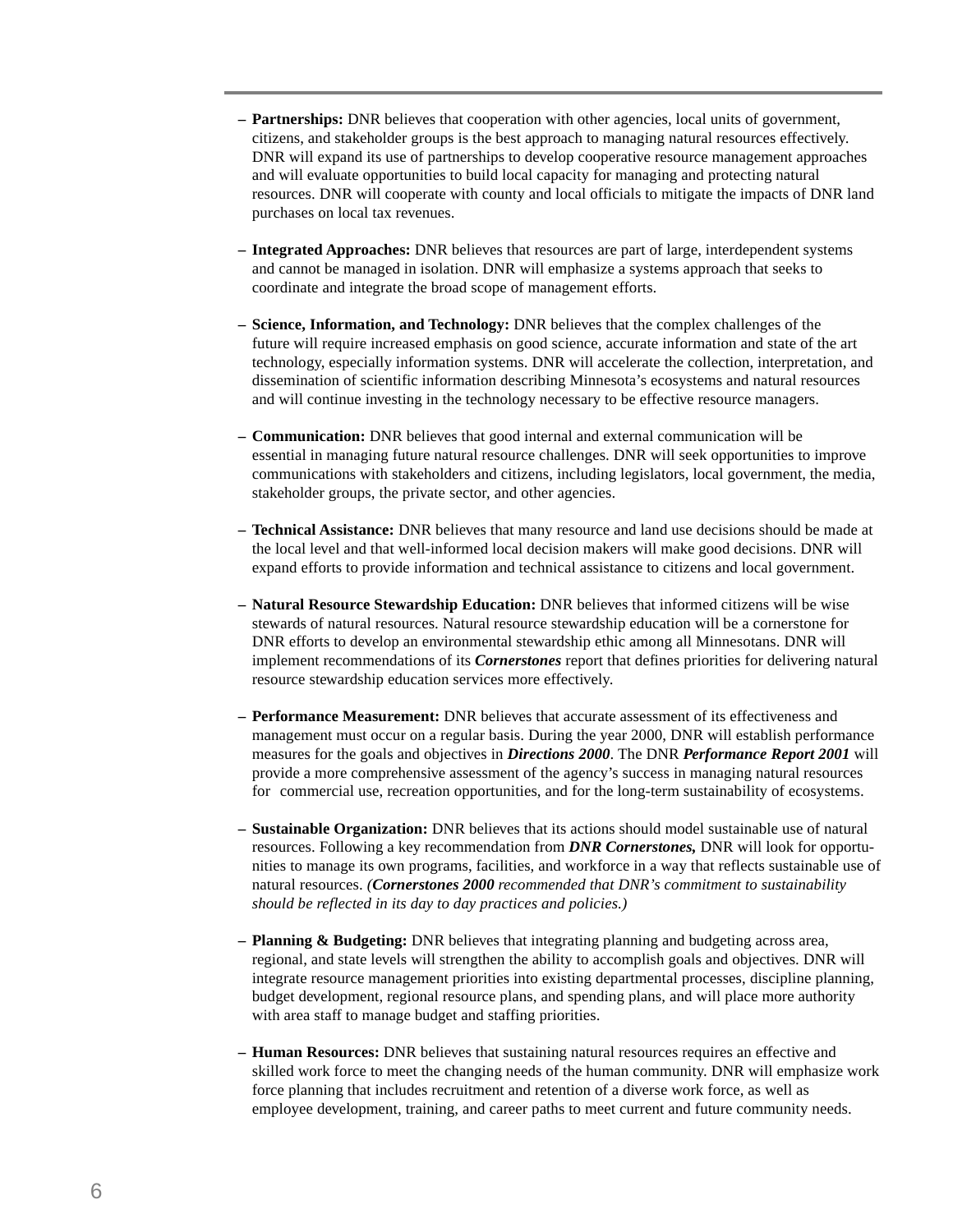**– Quality Services:** DNR believes that the products and services it delivers to the public will be of the highest quality. DNR will look for further opportunities to continually enhance the quality of its products and services and will actively solicit suggestions for improvements.

# **Action Priorities**

*Directions 2000*, as DNR's strategic plan, focuses on a five-year time frame for the years 2000 through 2004. The goals and objectives of *Directions 2000* are long range and most may not be reached during the plan's five year horizon. Most DNR goals can only be accomplished by working over the long term in broad coalitions with citizens and partners, such as the **Conservation Connections** approaches. DNR is committed to developing better ways of working with citizens and partners to accomplish sustainability goals. DNR is building better performance measures to track progress towards reaching long term goals. Performance measures will link DNR strategies to natural resource results and to public benefits.

DNR will review *Directions 2000* in 2002 to ensure that strategies are still appropriate to challenges posed by longer term goals and objectives. DNR will continue to develop two year work plans to develop priorities for reaching long term goals. The DNR *Commissioner's Work Plan 2000* emphasizes three resource management priorities. These priorities guide and inform the strategies developed in each of the five key resource sections of *Directions 2000*.

**1) Smart Growth:** Creating healthy, vital communities is one of four major strategies in the Ventura administration *Big Plan.* A key component of this strategy is the *Smart Growth Initiative.* This statewide initiative includes six principles:

- **Economic Growth:** Economic expansion is reflected by growth in employment, personal income, and private sector investment.
- **Stewardship:** Use land and natural resources wisely to sustain them in the future. Minnesota will protect the environment that supports outdoor recreation, tourism, and natural resource-based industries.
- **Efficiency:** Minnesota will coordinate and link investments and tax policies with Smart Growth principles.
- **Choice:** Communities will have a range of choices regarding how they grow.
- **Accountability:** Growth, land use, and investment decisions will be consistent with Smart Growth principles.
- **Fiscal Responsibility:** Minnesota will maximize private and public good and minimize public investment.

DNR is a lead state agency in developing the administration's approach to managing growth. The project focus includes growth throughout Minnesota in urban, suburban, and rural areas, including shoreland development.

**2) Conservation Connections:** Minnesota *Conservation Connections* is a way for the DNR to connect with people where they live and where they work. It is a forward-looking way to protect and manage Minnesota's natural resources by working with people and their local governments. It builds on Minnesota's strong tradition of preserving its outdoors heritage for future generations. Relying on partnerships among public and private landowners, all levels of government, non-profits and concerned citizens, *Conservation Connections* respects individual property rights while providing a cost-effective approach to conservation.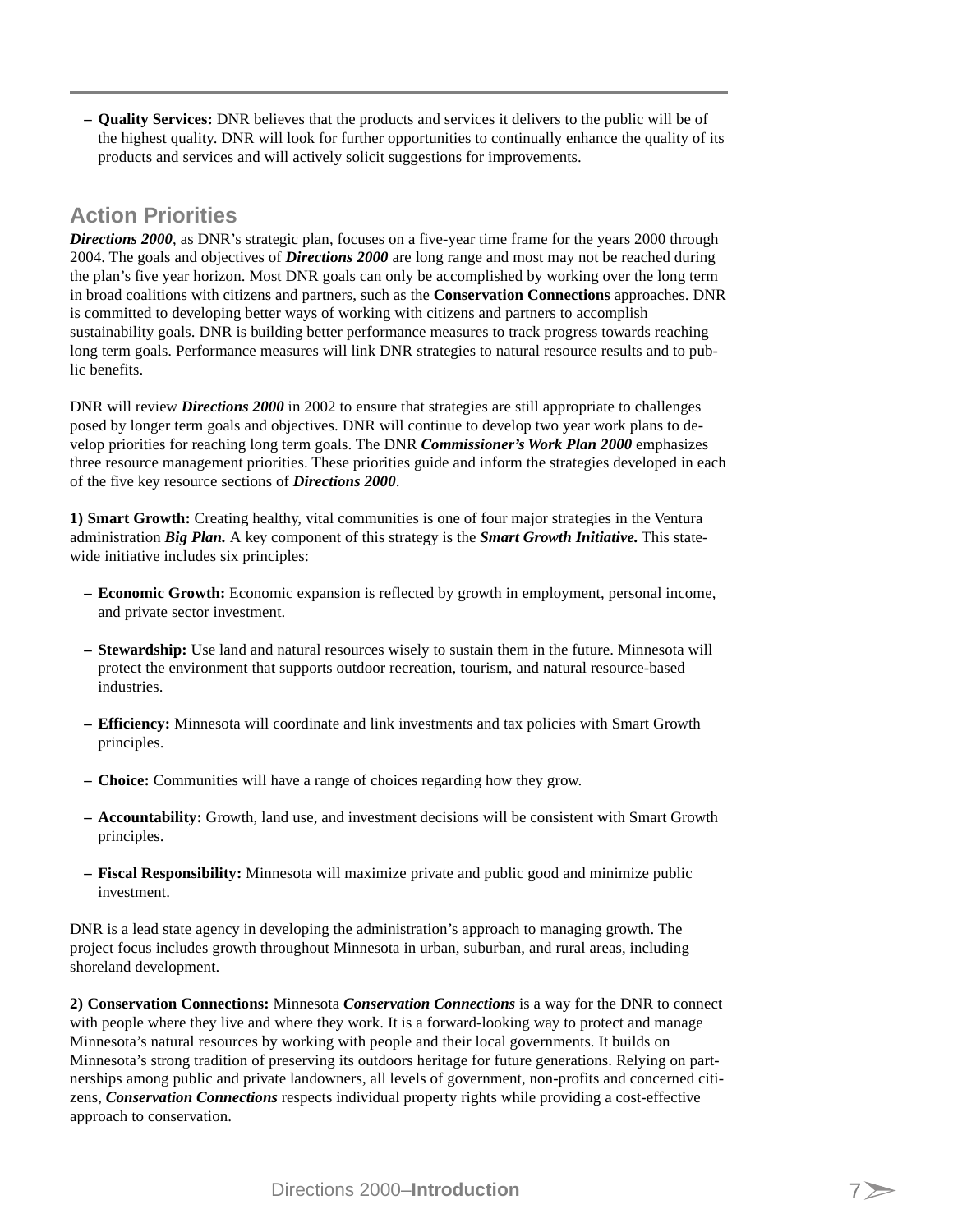*Conservation Connections* is a statewide network of natural areas, wildlife habitat, working forests, and other open spaces connected by land and water corridors. Corridors provide many benefits. They help wildlife flourish by connecting fragmented habitat. They provide environmental services such as flood control and water purification at relatively low costs. They offer numerous recreation benefits that enhance the tourism industry.

A statewide system of corridors will provide a framework to coordinate resource preservation and sustainable land use planning. This is critical now as many areas of the state face growing development pressures. *Conservation Connections* will help guide development in a way that balances environmental, economic, and social needs, thereby assuring the high quality of life expected by all Minnesotans.

**3) Sustainable Forests:** DNR is committed to sustaining healthy and productive forest ecosystems. Sustainable forests support a thriving timber industry, protect diverse habitats for plant and animal species, maintain water quality, and provide recreation opportunities. These benefits provide a foundation for Minnesota's economy and quality of life.

Sustaining forest ecosystems requires a mix of strategies. DNR's Sustainable Forest Initiative gives focus to the following operational priorities.

- Improving management to increase forest productivity,
- Managing for older forests through DNR's Old Growth and Extended Rotation guidelines,
- Implementing the Forest Resource Council's site-level guidelines,
- Developing new tools to assess changes in the size, pattern, and connectivity of forest habitats and incorporating this information into operational management, and
- Integrating timber production and biodiversity goals through landscape-level planning and coordination.

**4) Additional Priorities:** The DNR budget process may surface additional priorities that merit funding support. As indicated in the twelve management principles, DNR is seeking to better integrate the budget and *Directions* process.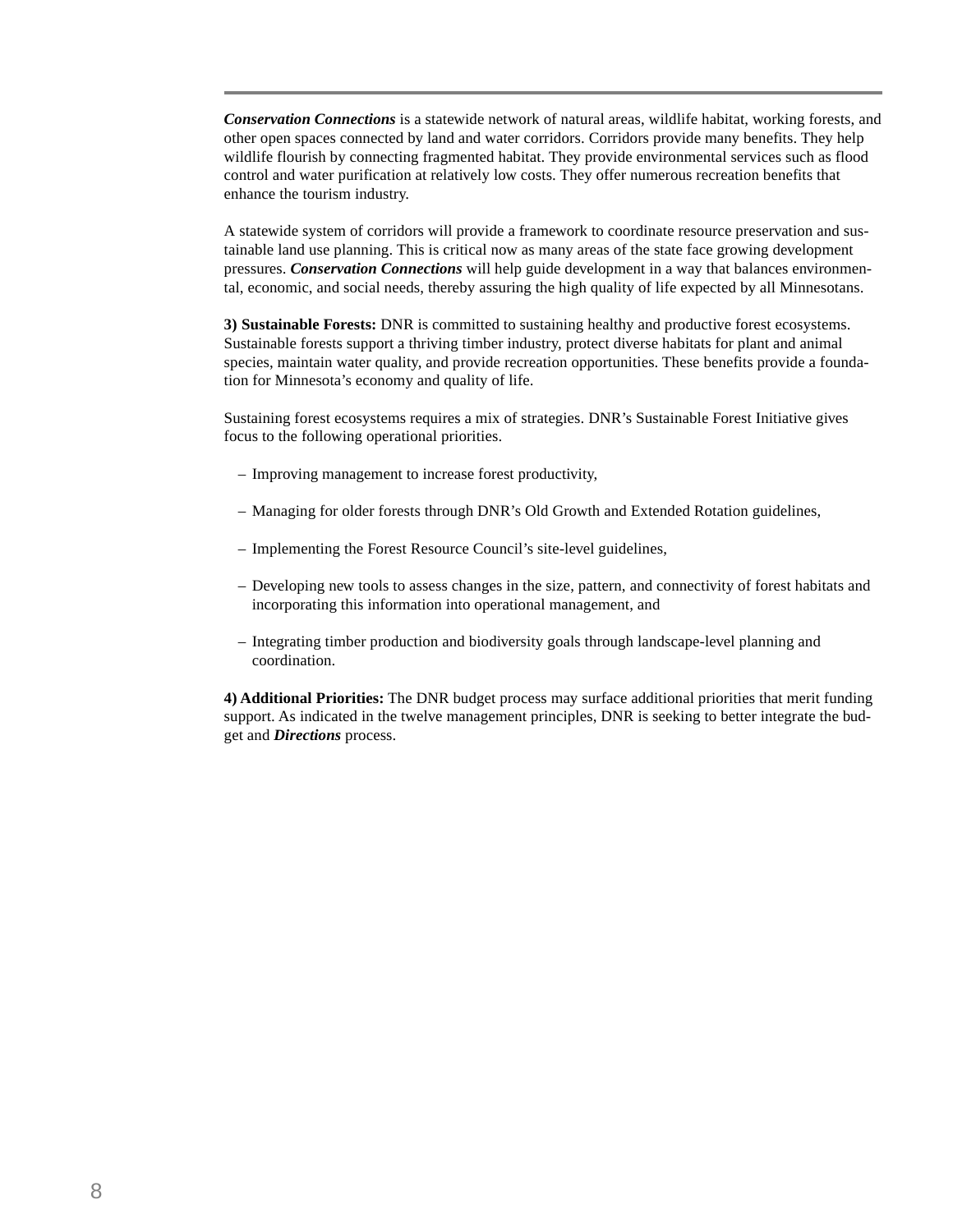# **The Strategic Planning Context**

# **Directions Background**

### **DNR Strategic Plan**

*Directions 2000* is the latest in a series of DNR strategic plans started in the 1980s and updated about every two years. This planning process provides strategic level organizational guidance by establishing management principles and themes that clarify DNR's mission and how it will be accomplished. *Directions 2000* summarizes the goals, objectives, and strategies for the broad scope of resources managed by the DNR. Goals and objectives are stated as outcomes that can be measured. Identifying outcomes (natural resource and public benefit results) as well as activities (what the DNR does) represents an important change in approach. Outcome-based planning provides a linkage to DNR evaluation efforts which will be reported in *Performance Report 2001*. This improved approach follows Governor Ventura's *Big Plan. "The state must affirm its commitment to quality service for its citizens, with success measured by actual outcomes rather than process, and cost-conscious state government." (Big Plan, Part III).*

Resource management goals are not easily expressed as outcome statements. Resource goals often span decades into the future and are affected by conditions that DNR does not control. DNR can only achieve resource management goals through collaboration with citizens and partners. The realities of finite budgets, changing public demand for resources, and broader environmental and economic trends will influence DNR's capacity to reach sustainability goals. DNR will continue to refine goals and objectives based on input from the biennial *Performance Report.* The strategies in *Directions 2000* are strategic actions DNR is taking, or plans to take in the immediate future, to address goals and objectives.

Goals, objectives, and strategies in *Directions 2000* are not listed in rank order. Rather, they are portrayed in a sequence relevant for understanding their content and context. The numbering of goals, objectives, or strategies is done only for convenient reference, without rank or preference.

### **Directions 2000 Focus**

DNR management has a dual focus; it directly manages the natural resources in an ecosystem; it also manages how society uses those resources. This duality is reflected in the organization of *Directions 2000*. *Directions 2000* has five major sections. Three sections **(Forest Resources, Agricultural Areas, Urban and Developing Areas)** are organized around broad geographic regions that reflect natural resource ecosystems. The **Recreation Systems** section addresses a major aspect of resource use. The **Water Resources** section addresses a resource that occurs statewide. Management of Minnesota's natural resources is addressed within these major systems. Some natural resources, such as minerals and sensitive or rare habitats, occur throughout Minnesota, but mineral extraction is addressed primarily in the forest resources section. Other resources, such as wildlife, are addressed primarily in the forest and agricultural sections.

Since *Directions 2000* is organized along these broad systems approaches, the specific work of DNR divisions and bureaus is not cited. For example, the text does not address such activities as fish stocking, timber stand improvement, or trail maintenance. While these are important components of the DNR mandate, such activities are addressed in the strategic and work plans at the division, region, and area level of the organization. Division and interdisciplinary planning and implementation efforts will connect *Directions 2000* with specific programs and activities.

*Directions 2000* offers guidance, but does not directly provide solutions to the broad range of operational issues that occupy management and staff time. For example, DNR will continue to devote time and energy to the management of such complex issues as negotiation of treaties with American Indians and managing Off Highway Vehicle use on public lands. DNR addresses such operational issues using the strategic management principles cited in the introduction. Specific management strategies are developed in discipline strategic and work plans.

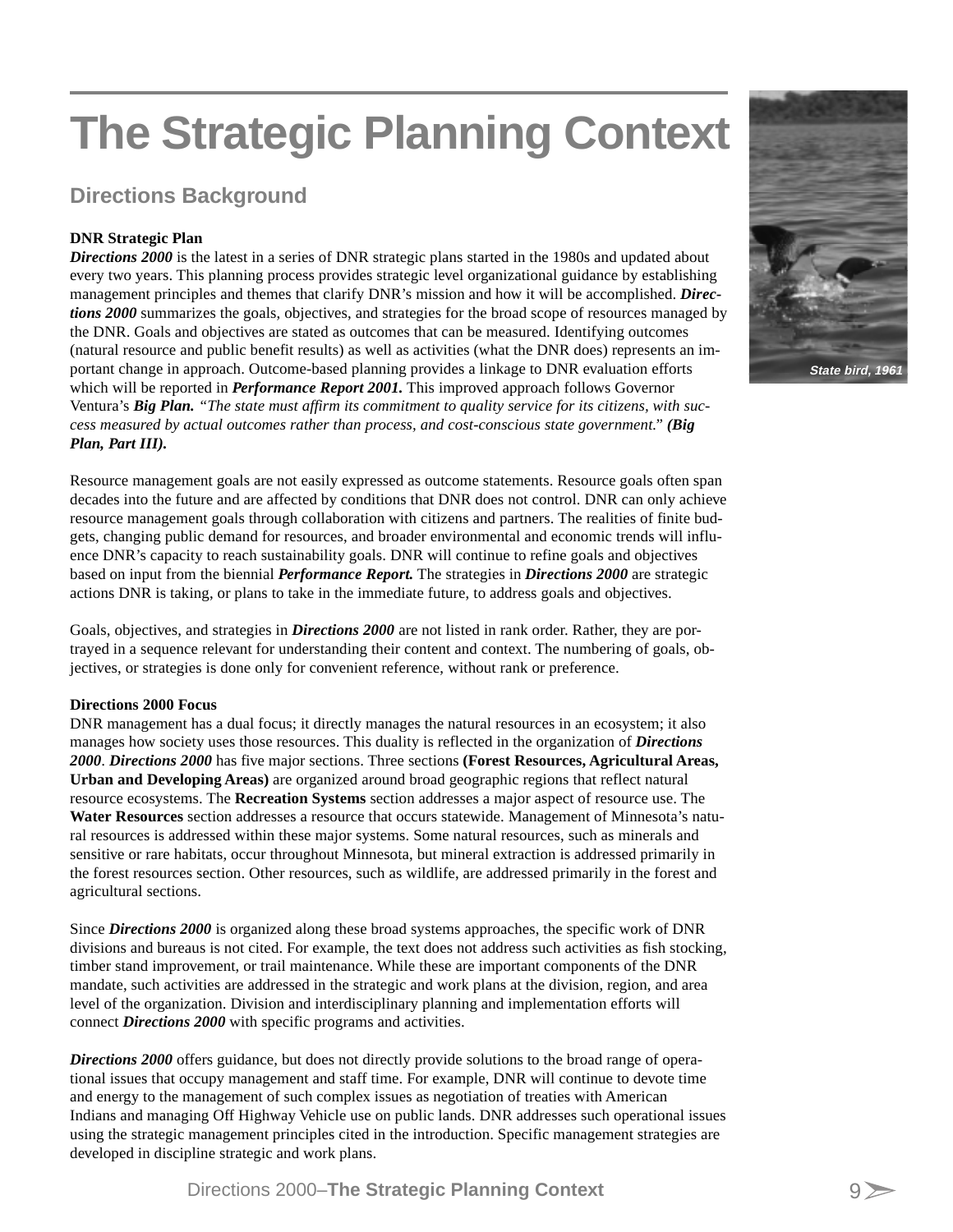# **DNR Organizational Structure**

*Directions 2000* focuses on management of natural resources. The DNR's organization and human resources provide the means to manage natural resources. DNR is organized into nine divisions or disciplines, that have primary responsibility for resource management. Five support bureaus provide services to divisions and the public. DNR bureau functions are not as visible to the public; however, their operation is essential to the organization and adequate resources for these bureaus continues to be a major challenge.

| <b>Divisions</b>           | <b>Bureaus</b>                         | <b>Regional</b> |
|----------------------------|----------------------------------------|-----------------|
| <b>Ecological Services</b> | Engineering & Field Services           | I. Bemio        |
| Enforcement                | <b>Human Resources</b>                 | II. Grand       |
| <b>Fisheries</b>           | Information, Education, & Licensing    | III. Braine     |
| Forestry                   | Office of Management & Budget Services | IV. New I       |
| Lands & Minerals           | <b>Management Information Systems</b>  | V. Roche        |
| Parks & Recreation         |                                        | VI. Metro       |
| Trails & Waterways         |                                        |                 |
| Waters                     |                                        |                 |
| Wildlife                   |                                        |                 |

#### *<u>Bureaus</u>*

I. Bemidji I. Grand Rapids I. Brainerd Forestria New Ulm L. Rochester

The DNR's organizational structure has six regions with regional offices headquartered in communities around the state. These offices provide a supervisory function to area staff working in 123 area offices throughout the state. All divisions and bureaus are represented in each regional office. Regional division and bureau supervisors work together as an interdisciplinary Regional Management Team providing leadership, direction, and support to discipline work activities and DNR's community partnerships. Regional Operations further interdisciplinary efforts involving divisions and bureaus within each region and also provide administrative support. The central office provides program management, policy development, managerial leadership, and a variety of support functions to the field organization. In addition, a large number of field programs are operated and staffed out of the DNR central office.

Recently, DNR has undertaken several studies and organizational changes, including:

- Consolidation of the Office of Planning and the Financial Management Bureau to form the Office of Management and Budget,
- Consolidation of the License Bureau and Information and Education Bureau to form the Bureau of Information, Education and Licensing,
- Consolidation of the Division of Minerals and the Bureau of Real Estate Management to form the Division of Lands and Minerals,
- Consolidation of the Bureaus of Engineering and Field Services,
- Restructuring of the Division of Fish & Wildlife into the separate Division of Fisheries, Division of Wildlife, and Division of Ecological Services,
- Creation of the Office of Professional Standards, and
- An in-depth assessment of the efficiency of the DNR's regional organization including the business office and field services functions.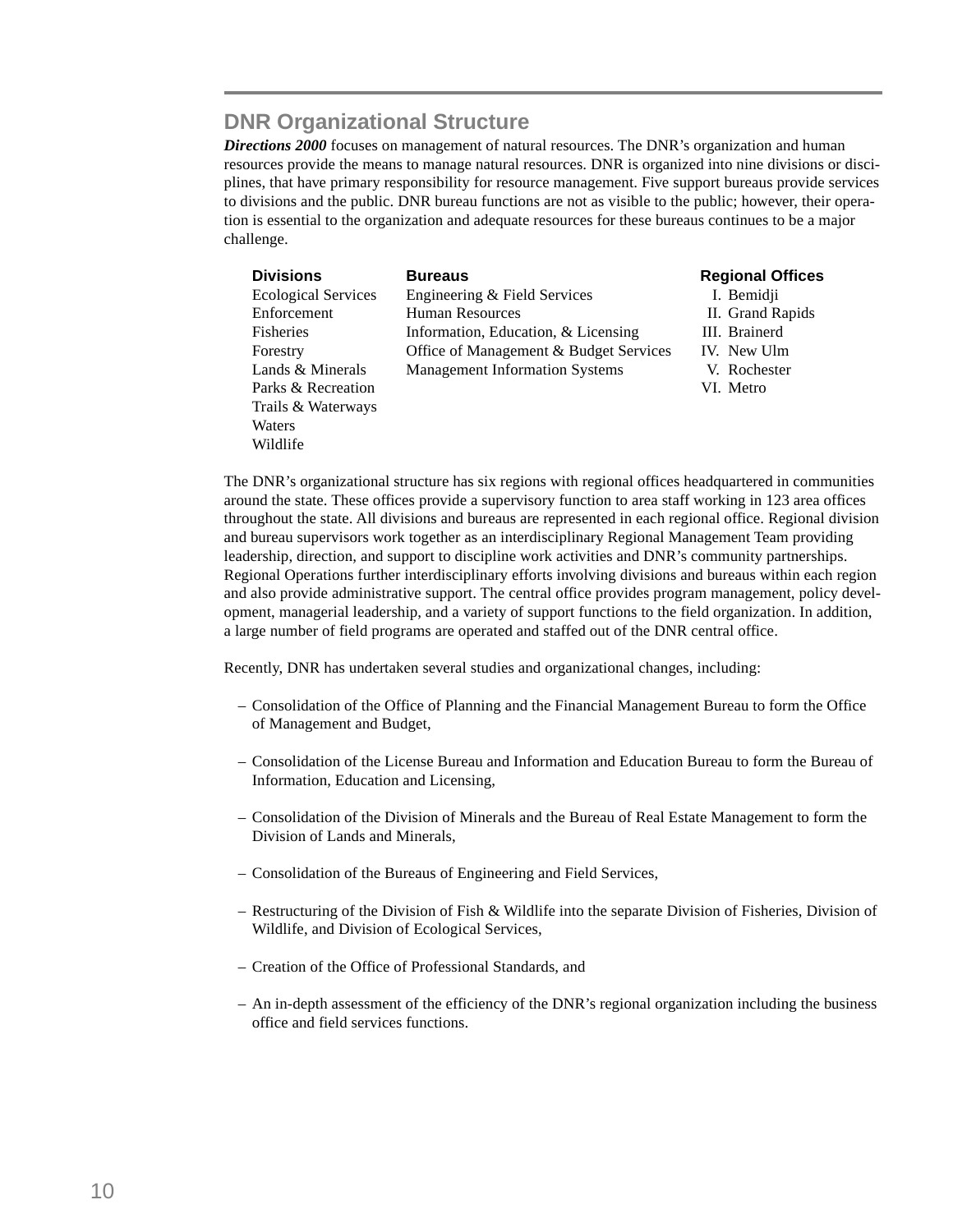DNR will continue to assess its bureaus and divisions and may make additional organizational changes to improve its effectiveness in managing natural resources.

DNR faces a number of challenges with transitions in its human resources which are not addressed in Directions. Rather they are addressed by DNR through its work force planning and the DNR Affirmative Action/Diversity plan. DNR will continue to emphasize employee assistance, training and education of staff, recruitment of protected class candidates, and efforts to bring facilities into compliance with Americans with Disabilities Act (ADA) standards.



# **DNR Planning and Budgeting**

### **Framework**

The DNR biennial fiscal cycle has four, closely-linked stages: planning, budgeting, implementing, and evaluating. The following diagram illustrates the relationships between these stages. Each stage frames and shapes the next stage.

- **Strategic Planning:** The strategic plan is the blue print that guides how an organization will use its resources to accomplish its mission. DNR does strategic planning at several levels; including organizational *(Directions 2000),* discipline, regional (Regional Strategic Plans), and often at the program or landscape and watershed level.
- **Budgeting:** The strategic plan provides specific guidance for developing organizational budgets. DNR budgeting (biennial, Legislative Commission on Minnesota Resources, capital) also occur at several levels of the organization. Strategic plans determine new organizational priorities that guide how budgets and the organization's infrastructure will be organized.
- **Implementation:** The two legs of implementation are work plans and spending plans. Work and spending plans determine specific strategies and budget allocations that DNR will apply to accomplish its objectives. Spending plans are done primarily at the discipline level and shape the resources that regions, areas, and programs will apply to resource management priorities. Regional Work Plans are basic implementation components that are reflected in the departmental budget and in discipline spending plans.
- **Evaluation:** Evaluation provides feedback on the effectiveness of implementation strategies. Evaluation includes performance reporting, accomplishment reporting, financial reporting, and indicator measurement. Evaluation helps DNR adapt more effective management strategies and helps shape the next planning/budgeting cycle.

By strengthening linkages in this planning/budgeting framework, DNR program activities will better reflect organizational priorities. This will improve resource management and responsiveness to public interests.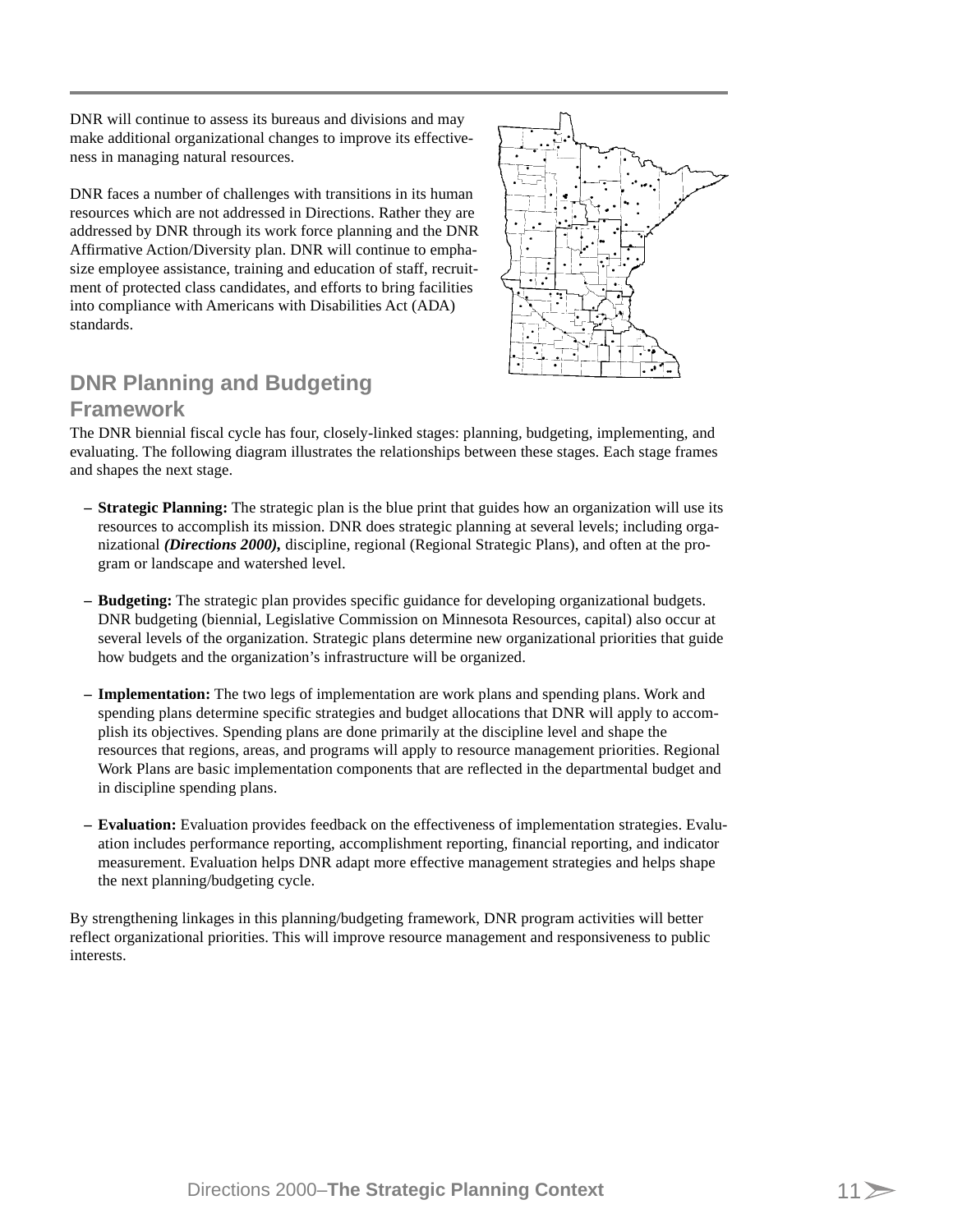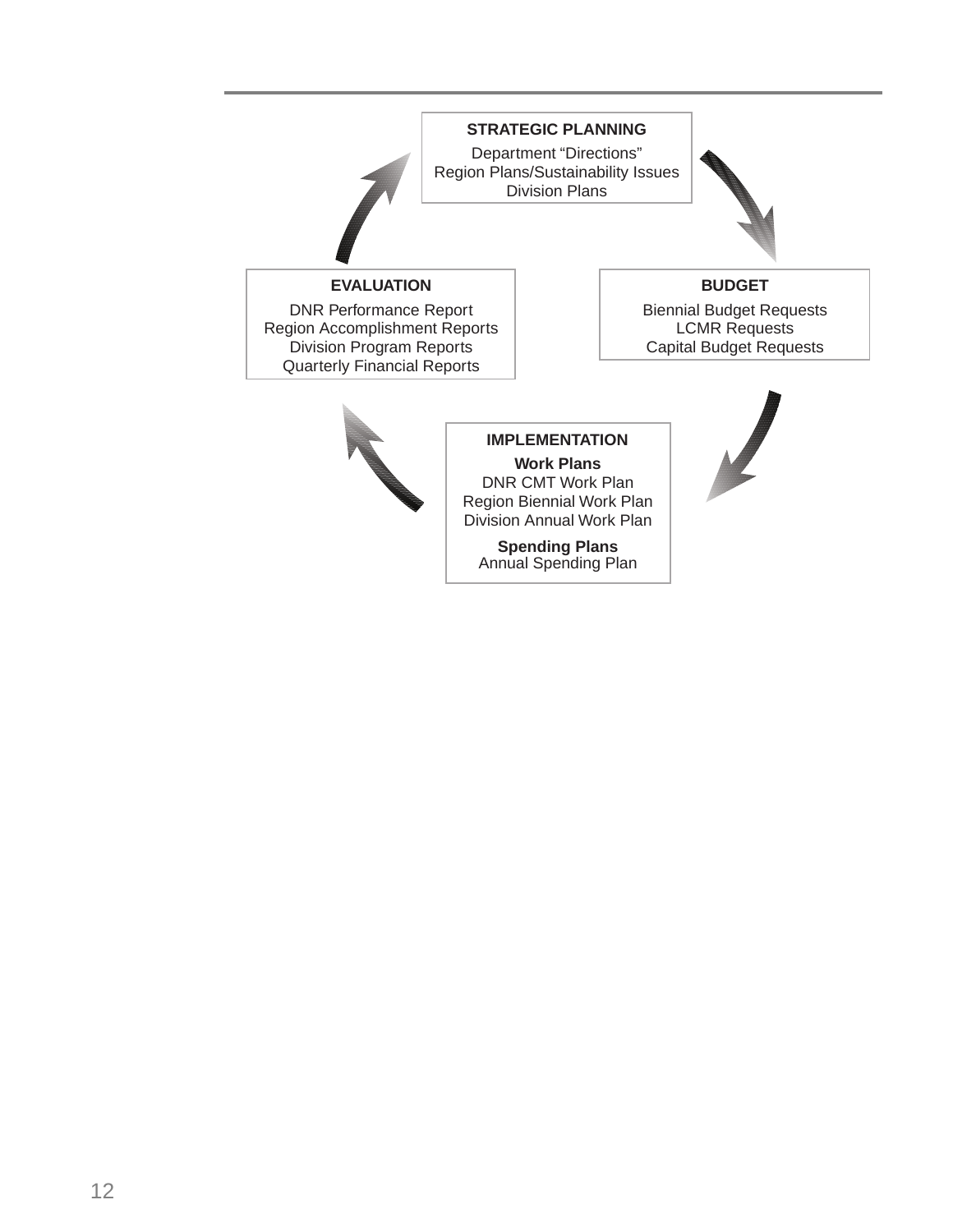# **Management Systems**

# **Water Resources**

Minnesota's aquatic resources are a defining component in the state's varied ecosystems and are important to tourism and recreation, economic use, and where people choose to live. Lakes, rivers, streams, and wetlands provide visible and essential connections for all landscapes, and ecosystems are supported by ground water and subsurface flows. In turn, healthy ecosystems support the plants, wildlife, and scenery that provide recreation opportunities and other benefits.

Growing demand on water supplies from development pressures and water quality challenges due to pollution and other causes of degradation continue to stress aquatic ecosystems. Sustainability issues identified in *Directions 1997* for water resources included:

- Reducing non-point source pollutants.
- Achieving no-net-loss of wetlands.
- Managing shoreline development.
- Controlling spread of exotic species.
- Protecting ground water systems.

In the past, the DNR managed "different" waters (e.g., wetlands, surface water, ground water and subsurface flows) as separate resources, and treated water management issues as isolated problems. Today, the DNR views these as interdependent systems that can become burdened from accumulated stresses. Water resources are treated as a system in this plan because all living things depend upon water and because the water present in the atmosphere, in the ground, on the surface, and in living things is all that is available. Water resources can be seriously degraded but there is no such thing as "new" water; it is a nonrenewable, sometimes restorable natural resource.

The DNR is one of several state agencies with responsibilities for protecting and managing the state's water resources. The DNR's water resource goals and objectives are tailored to its organization, responsibilities, and management approach and are consistent with those in the State Water Plan, which is currently being updated. DNR regional staff are assisting in creating basin goals and objectives for the State Water Plan and are actively involved in the MPCA's basin planning efforts.

State policy is "to conserve and use water resources of the state in the best interests of its people, and to promote the public health, safety, and welfare" [Minnesota Statutes Sec. 103A. 201]. This means that the DNR must allocate water resources to meet increasing and varied usage demands and also protect water resources from activities that would impair them. The best way to handle the complex relationships underlying water resource sustainability issues is to combine a holistic approach to water resource management (avoiding or minimizing disruptions to the hydrologic cycle) with a collaborative approach to working with communities, water users, and interested citizens.

# **Water Resources Goals and Objectives**

### **GOAL 1. Aquatic ecosystems will have a high degree of ecological health and integrity.**

**Objective 1.1. Populations of fish, wildlife, and natural communities will be self-sustaining wherever possible.** Self-sustaining populations are valued as integral parts of healthy aquatic ecosystems, and because they cost less to manage in the long run. Where intensive management practices are used, such as artificial rearing and stocking of fish, it should be done within the carrying capacity of the resource. Self-sustaining populations of fish, wildlife, and natural communities can indicate that overall conditions in an aquatic ecosystem are healthy.

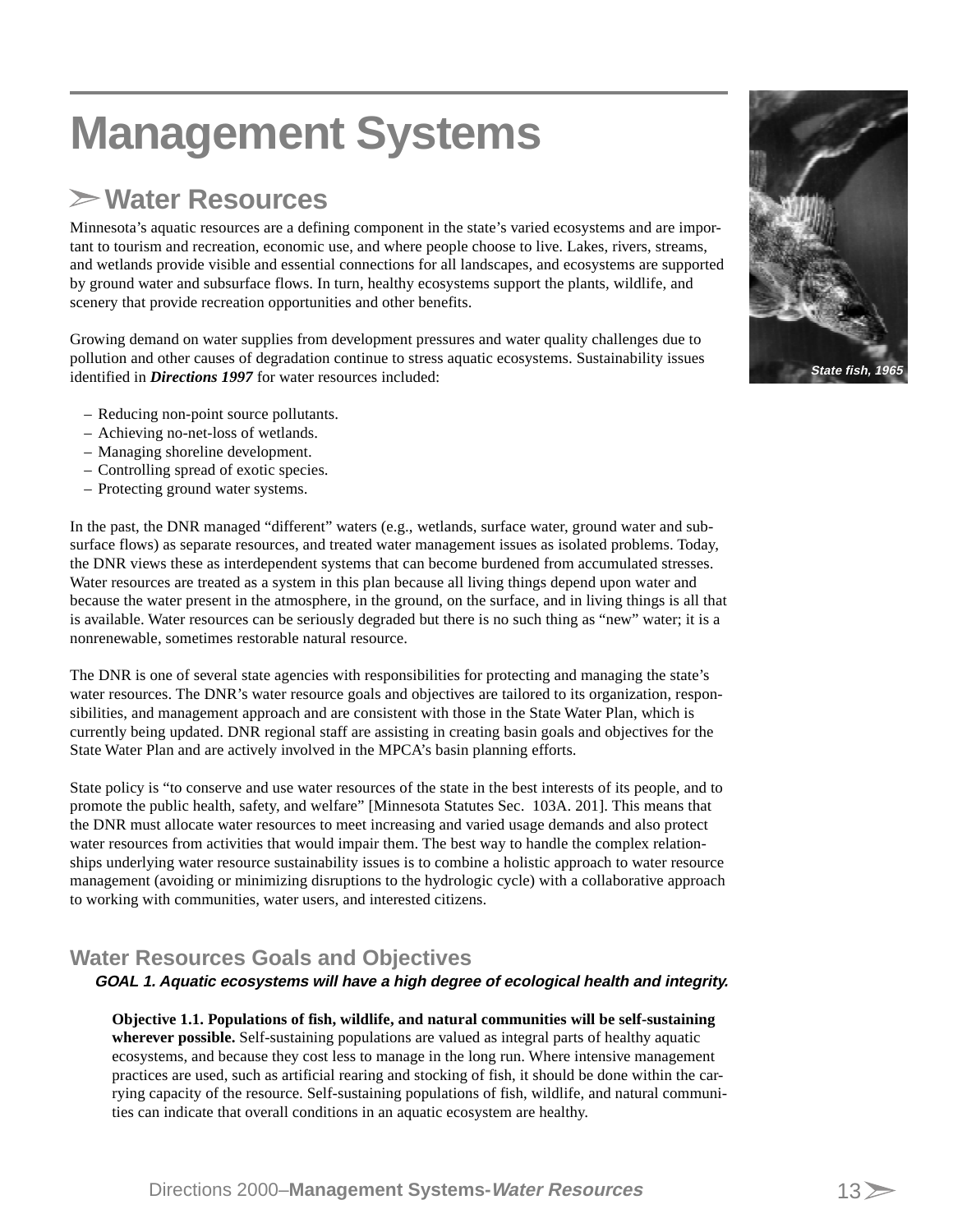**Objective 1.2. The natural characteristics of surface water basins, ground water, and subsurface flows will be retained or improved.** The total water system must be managed comprehensively because water quantity and water quality are closely linked. Improvements may occur when damaged water features such as wetlands are restored. Where natural characteristics are in good shape:

- In-lake water quality is typical for the lake type and ecoregion.
- Shoreland management, land use patterns, and near-shore vegetation enhance lake quality.
- The distribution, abundance, and diversity of wetlands in a watershed help maintain the quantity and quality of water in the hydrologic system.
- Ground water is not overused through excessive drawdowns or polluted by improper land use activities.

**Objective 1.3. Rivers and streams will have flow conditions consistent with natural variability.** Water control structures are used for a variety of public purposes such as lake level stabilization, wildlife habitat impoundments, and hydroelectric power generation. However, drainage systems and artificial manipulation of streams often increase the frequency and magnitude of flows beyond the normal range of variation. This changes how a stream behaves and generates ecological, economic, and social problems. Water moves more quickly off the land and through channels, resulting in fluctuating hydrographs (water level patterns), flooding, stream bank erosion, channel scouring, sedimentation, and transfer of non-point source pollutants to surface waters at accelerated rates. When possible, the DNR favors rivers and streams without obstructions to the flow of water or organisms, where natural processes are allowed to maintain fish and wildlife habitat. Restoring and maintaining natural stream flows takes intensive and ongoing collaboration with landowners, local units of government, and other organizations.

**Objective 1.4. Populations of the most harmful aquatic exotic or invasive species will be reduced and no new introductions occur.** Aquatic exotic or invasive species can severely degrade the integrity of water resources and diminish recreational use. Many detrimental species were introduced or expanded their distribution in the state's lakes, rivers, and streams during the 1980s and 1990s. The DNR has several programs to reduce the spread, minimize the impact, and limit the introduction of harmful aquatic exotic or invasive species. The DNR works with other government agencies, businesses, and private citizens to accomplish these goals.

**Objective 1.5. Pollution in aquatic ecosystems will be reduced.** Many river systems and watersheds have been severely degraded by agricultural drainage, intensive production practices, municipal sewage, and other sources of pollution. While the DNR does not regulate storm water management or most chemical use, those activities can have severe impacts on water quality. The DNR will play an advocacy role in promoting best management practices in land use and research on the effects of chemicals on aquatic ecosystems; providing information and advocacy to ensure that the loading of waste discharges and pollution from point and nonpoint sources meet targets for ecological integrity; and influencing federal farm program policy to benefit aquatic resources.

#### **GOAL 2. Water resources will be conserved and allocated among competing uses in the best interests of the public and long-term sustainability.**

**Objective 2.1. Water will be used in a manner that can be maintained for an indefinite period without causing unacceptable environmental, economic, or social consequences.** Sustainable use of water means that water is available for future generations and that parts of the hydrologic system are not overused to the detriment of other parts. For example, ground water withdrawals should not cause an unacceptable reduction in available surface water, nor should activities or alterations in surface water basins impair ground water. The DNR will link surface and ground water management to ensure that adequate, high quality water is available for viable existing uses and future needs.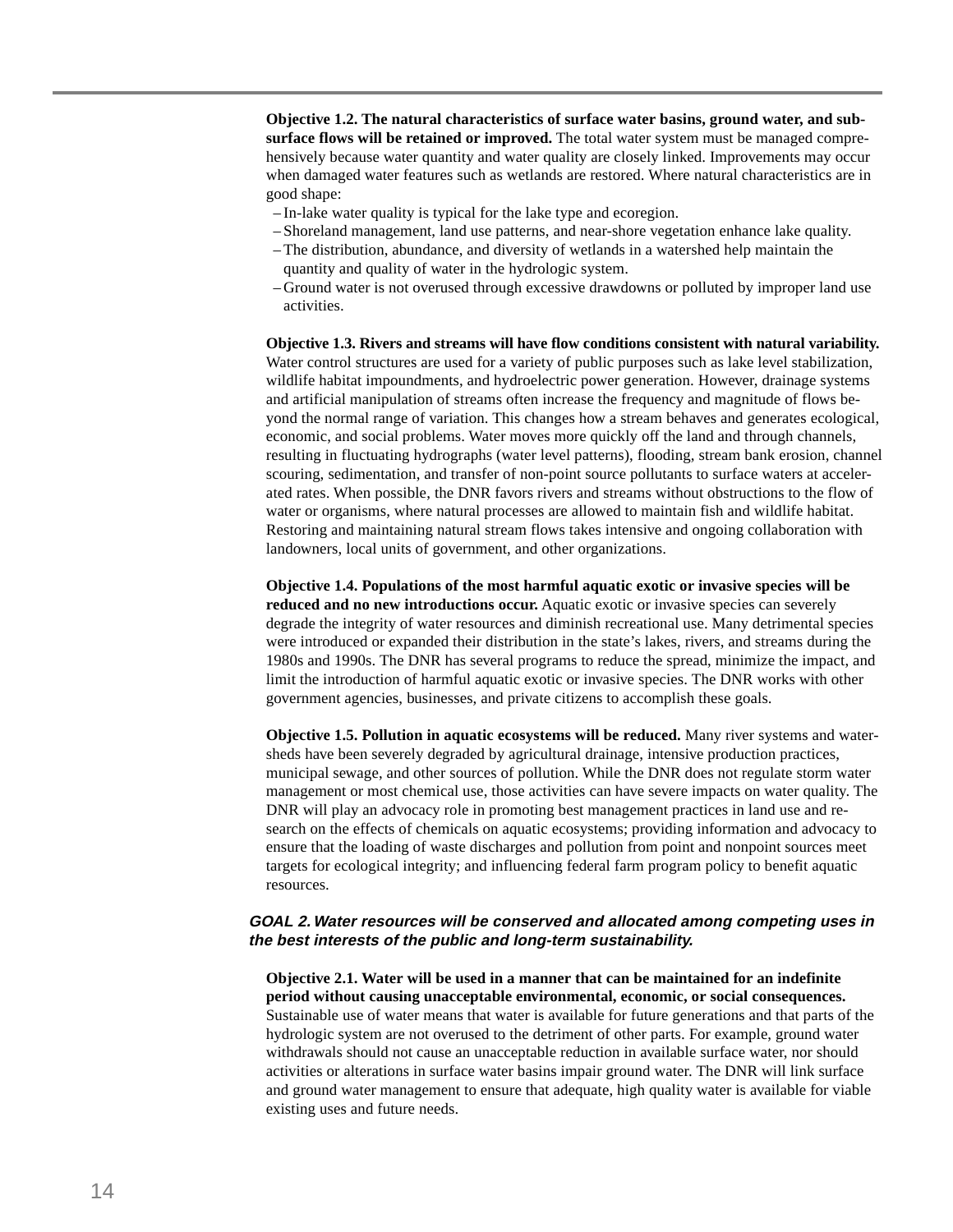**Objective 2.2. Water will be conserved and allocated equitably among reasonable leisure, residential, and commercial/industrial uses.** Allocation of water supplies among competing uses must be accomplished within the natural variability of climate and land use changes over time. Surface or ground water withdrawals may have adverse impacts on other users and on surface water bodies, native plant and animal communities, and water-dependent economic and recreation activities. The DNR will guide water users to appropriate and sufficient water supplies when competing demands exceed available water supplies. The DNR will promote sound conservation practices that will reduce water demand for the future.

**Objective 2.3. Protected stream flows will be sufficient to maintain or enhance riverine functions and processes.** Stream ecosystems are a product of water flows (i. e., the amount of water flowing through a stream corridor). Satisfactory water flows contribute to the protection of aquatic and riparian communities and the aesthetic and recreational opportunities they provide. The DNR will manage water withdrawals to maintain or restore native biological diversity, riparian communities, and water quality in streams that depend on the same water source sought for off-stream uses.

**Objective 2.4. Sensitive or rare aquatic resources will be protected.** Sensitive or rare species and native plant and animal communities, such as trout streams and calcareous fens, require sufficient and high quality water supplies and protection from impacts. The DNR is responsible for such resources on state-managed public lands and for the protection of endangered and threatened species anywhere in the state. The DNR will provide inventory and monitoring data and resource management expertise to help protect the integrity of sensitive or rare aquatic resources.

**Objective 2.5. Aquatic ecosystems will provide a variety of outdoor recreation opportunities over the long term.** Providing recreation opportunities like swimming, fishing, hunting, boating, and other enjoyment of lakes and rivers influences many water resource management decisions. Healthy aquatic ecosystems provide swimmable and fishable lakes and rivers, and habitats for the animals and plant communities that contribute to a recreation experience. Because some recreational activities negatively impact shoreland and surface basins, the DNR will work with local communities on managing water-based recreation activities to ensure the long-term health of the state's water resources. (See Recreation Systems section for more comprehensive objectives and strategies.)

# **Water Resources Management Strategies**

*The DNR will employ the following management strategies to achieve the above goals and objectives for water resources:*

**Strategy 1. Gather and interpret information to aid problem solving and decision-making about conservation and use of water resources.** Data collection efforts will be improved whenever possible, documenting information about the condition, stressors, and availability of the state's water resources. The DNR will assess that information to understand the consequences of various and competing desired uses on water resources.

Some examples:

- Develop ways to measure and understand cumulative effects of land use and development decisions on surface water basins, rivers, ground water, and watersheds; keep land use information up-to-date.
- Hydrologic conditions must be monitored consistently over time to make long-term trend analysis possible, and the effects of water conveyance alterations on the landscape (such as drainage, irrigation, and channelization) should be examined in such analyses.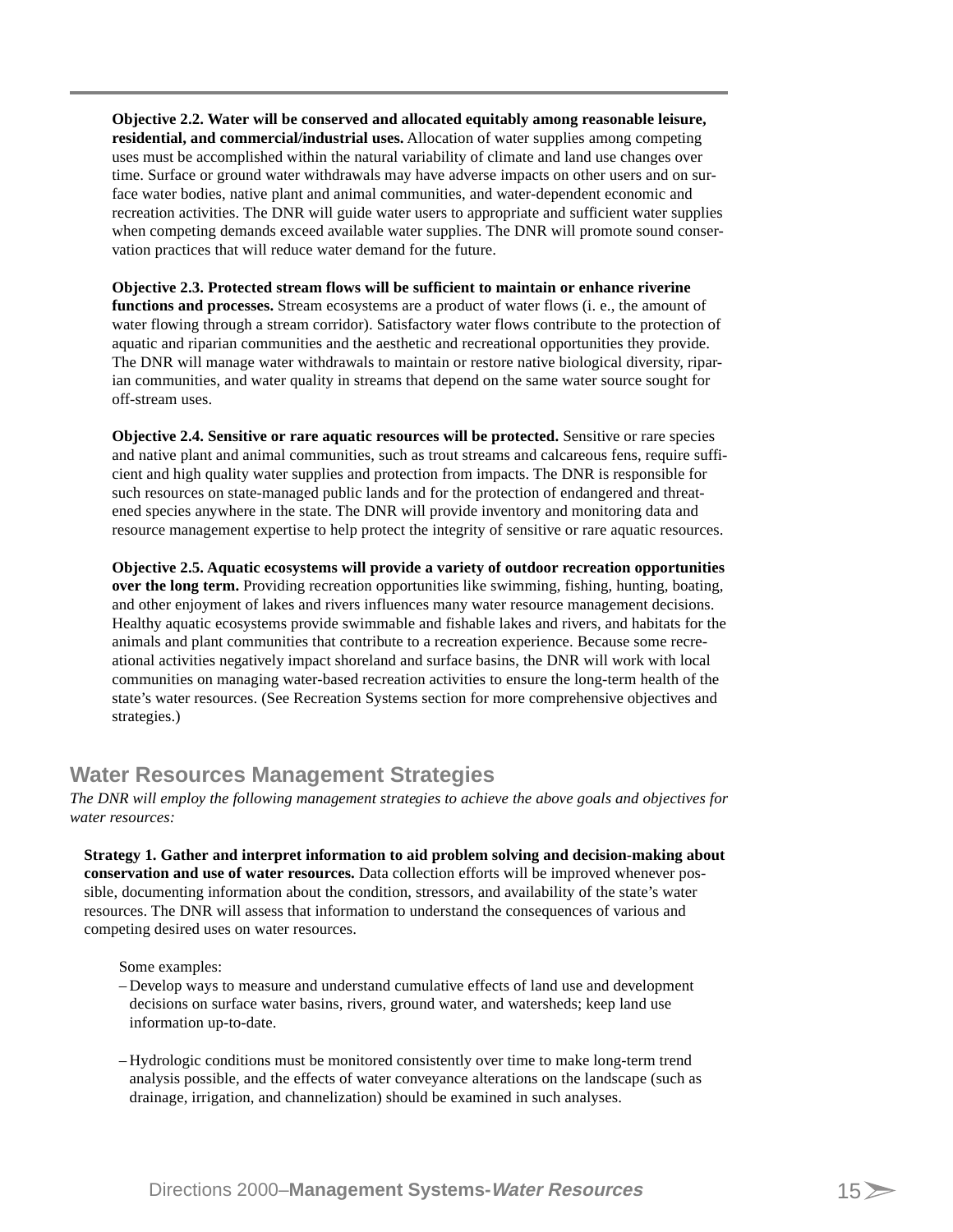- The amount, type, and frequency of data collected in the DNR's lake and stream survey and monitoring programs should be continually improved so they can be used to define trends and help evaluate management.
- Better physical, chemical, and biological indicators are needed for assessing the ecological integrity of lakes, wetlands, and rivers; DNR will develop improved measures in cooperation with the MPCA and other agencies.
- Rare aquatic species and natural communities, such as nongame fish, mussels, and plants, must be identified and inventoried, and research carried out to better understand what actions are necessary to protect them.

The DNR will work with the MPCA, other agencies, and local government units to improve coordination of data collection and database integration efforts. An up-to-date information base and data management system could produce annual reports on the status of shoreland use and ownership, including publicly owned shoreland.

Strategy 2. Use scientific methods and a comprehensive management approach at the appropri**ate scale (e.g., lake, watershed, drainage basin, aquatic ecosystem, etc.) to manage water resources.** Because of its multi-disciplinary expertise on natural resources, the DNR will protect and manage water resources directly and through relationships with other agencies, local government units, non-governmental organizations, and the general public. Non-regulatory approaches often hold more promise for long-term resource protection than regulatory actions.

Some examples:

- Comprehensive management efforts for individual lakes and rivers will be coordinated among the DNR's divisions.
- The DNR will support locally-based leadership for comprehensive management of water resources.
- The best available scientific principles and findings about watershed and in-lake management will be used to establish and maintain aquatic plants in littoral and riparian zones for fish and wildlife habitat and for their intrinsic value in conserving biodiversity.
- Information, technical assistance, and financial assistance (where available) will be provided to landowners, lake associations, and watershed groups about maintaining and restoring native vegetation of shorelines and aquatic areas, and about protecting sensitive or rare species and native plant and animal communities.
- A systematic departmental approach will be employed for protecting and managing calcareous fens.

**Strategy 3. Apply cumulative effect analysis in water resource regulatory programs.** The DNR's regulatory authority can limit water uses if needed to forestall adverse impacts on other users and on water resources. For example, protecting flows on streams and rivers (with protection levels informed by biology, hydrology, and geomorphology) can reserve the water needed for aquatic and riparian communities and the aesthetic and recreational opportunities they provide.

**Strategy 4. Pursue more opportunities to restore river and floodplain connectivity and reduce future flood damages.** For example, the DNR can remove a dam when the costs of rehabilitation and maintenance exceed the public benefits from the dam, when public safety issues are a concern, and when an opportunity arises to improve a river's ecological health and integrity. Opportunities to reduce future flood damages to flood-prone communities occur after major flood events and through financial and technical assistance.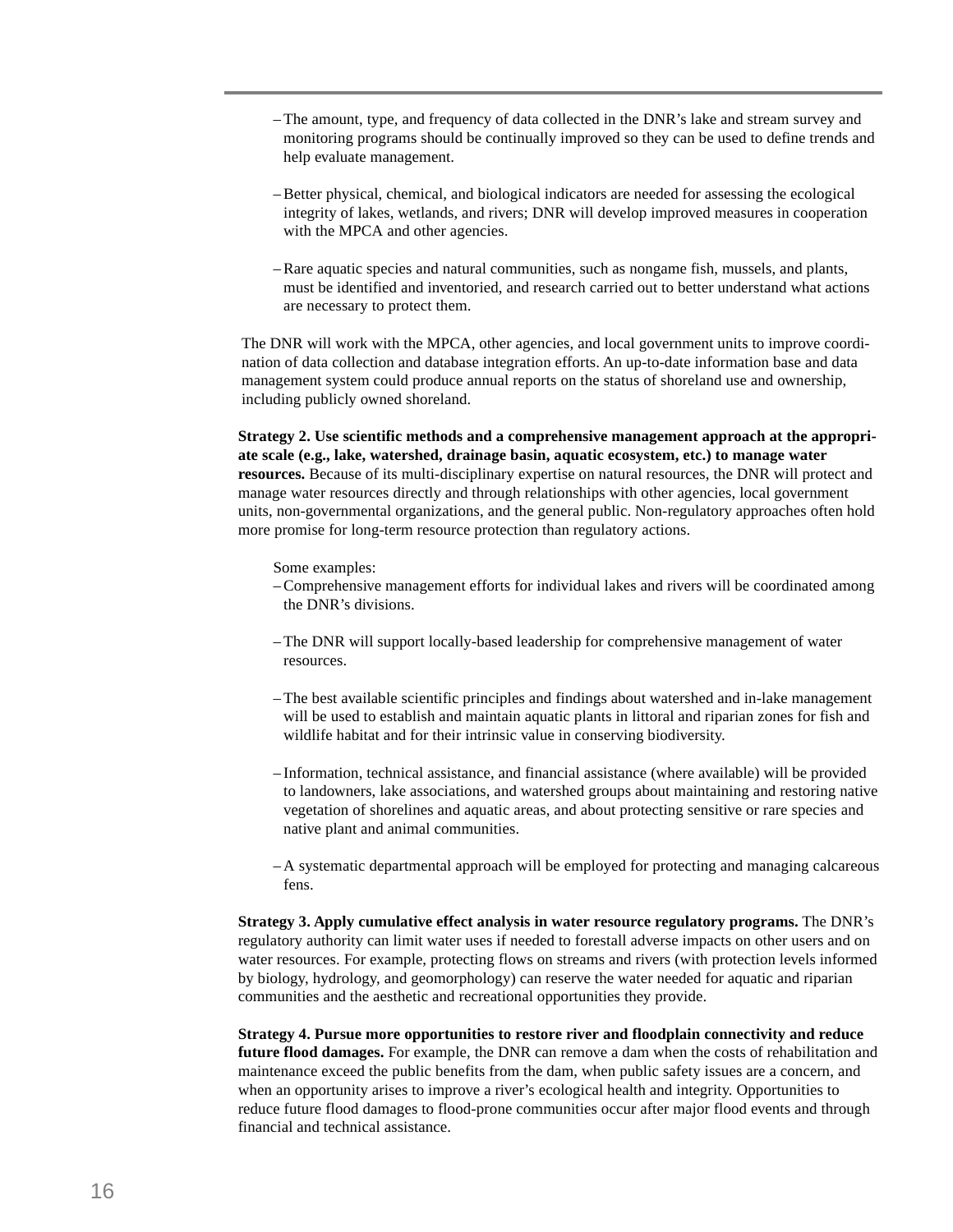#### **Strategy 5. Provide information and advice to local communities, water users, and residents to help them plan for sound water conservation and use and associated land use practices.**

Some examples:

- Provide multi-disciplinary technical support about the value communities get from lakes and how to preserve those values; how to access and use lake information in local planning; and how to avoid land use decisions that are inconsistent with lake protection.
- Work with local communities to emphasize water use conservation practices and to reduce the impacts of proposed land use and development activities on water resources.
- Provide communities with an atlas and regional assessment of important hydrogeologic features and risks (in cooperation with the Minnesota Geological Survey) and complete the delineation of watersheds for individual lakes.
- Advise water users and government officials about the consequences of ignoring the variability in the hydrologic system (e.g., flooding, drought, and ground water limitations) and assist them in anticipating and planning for such adverse events.
- Use the Floodplain Management Program to increase public awareness of flood risks and to reduce flood damage.

#### **Strategy 6. Include education about water use and conservation in all regulatory and nonregulatory programs and activities.** These are important opportunities for furnishing information and interpretation that can improve understanding of ways to protect water and shoreland, including prevention of nonpoint source pollution. The DNR will create more ways for its regulatory and nonregulatory programs to educate landowners and the general public about water resource conservation.

**Strategy 7. Build partnerships and trust with other water resource stakeholders.** Because the authority to manage water resources is shared among many jurisdictions, partnerships will be sought with communities, lake and watershed associations, landowners, educators, other state agencies, and federal agencies. The DNR has information and technical assistance that local government units, watershed projects, and others can use in developing comprehensive management plans, local land use and water plans, and water-related zoning and subdivision ordinances. DNR staff will support and assist local government units in development and integration of land use and water management plans, participate in the MPCA's basin planning and other large comprehensive watershed management planning efforts, and participate in the development and implementation of the State Water Plan 2000. The DNR will listen to stakeholders and learn from their concerns, questions, and ideas. The DNR will work with other agencies and local government units to clarify water management roles and responsibilities and to search for ways to integrate services.

**Strategy 8. Address impacts to water resources from such activities as agricultural drainage, irrigation, and other production activities, recreational use of surface waters, residential and commercial development, and harmful exotic species.** The DNR will encourage landowners to participate in federal farm subsidy programs, such as WRP (wetlands), CRP/CREP (watersheds), Continuous CRP (riparian areas), and in the state RIM program (Reinvest in Minnesota), and will promote full funding of those programs. DNR staff will work with landowners and local government units by offering advice and assistance about surface water use and associated impacts, promoting sound shoreland management practices, and providing advice and assistance to limit the spread and reduce the impacts caused by harmful exotic species. The DNR will work with the MDA, BWSR, and MPCA to address impacts to water resources from such activities.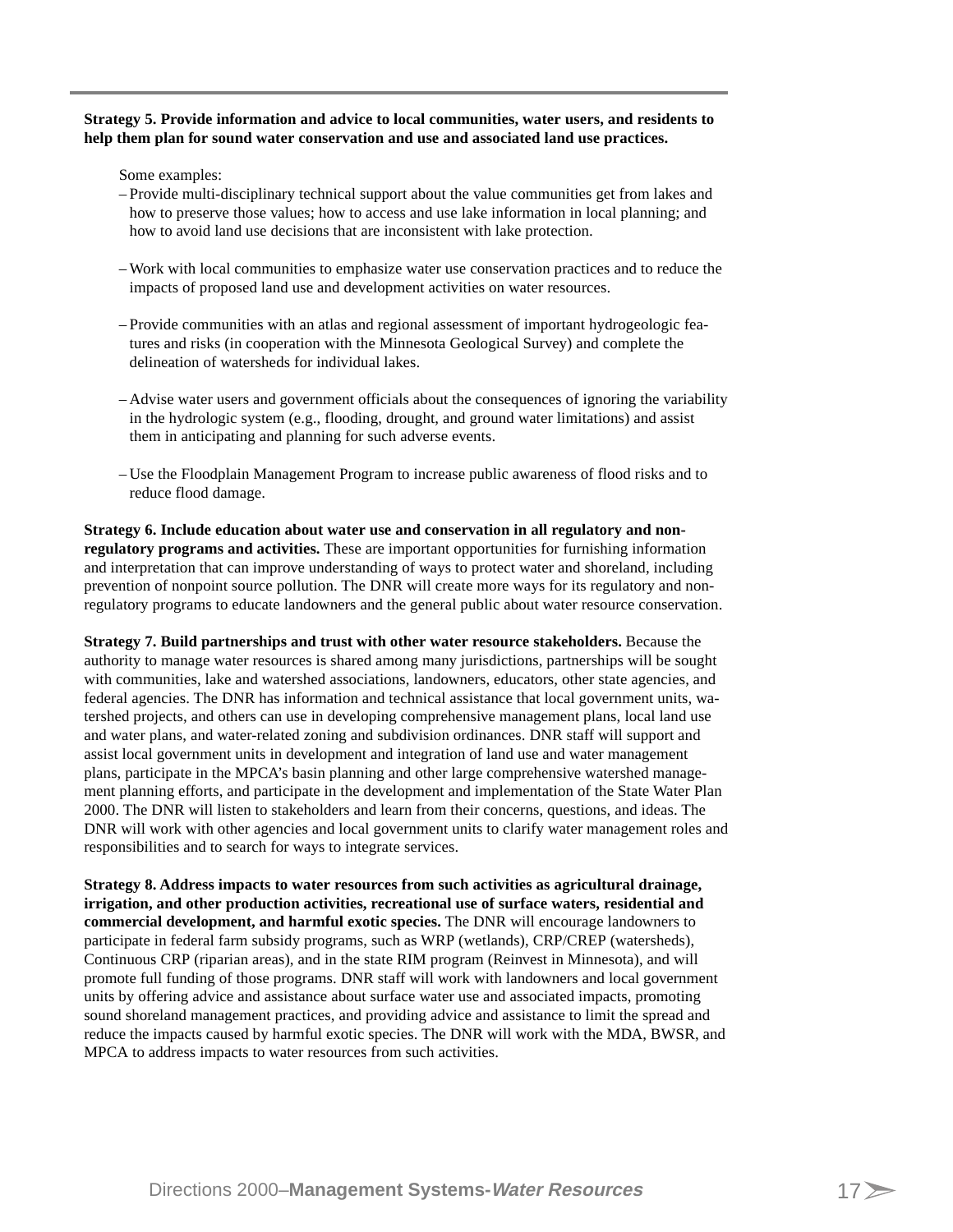**Strategy 9. Participate in coordinating data acquisition and policy development for addressing impacts of nonpoint source pollution and wastewater upon receiving waters and watersheds.** State policy on nonpoint source pollution and wastewater management must be informed by up-todate information and must address future as well as present needs. For example, the DNR will support implementation of strong Phase 2 EPA storm water update requirements. This will be done working with the MPCA, BWSR, and local water planners.

**Strategy 10. Carry out the 1998 interagency Action Plan for implementing the Minnesota Wetlands Conservation Plan (MWCP) and achieve no-net-loss of wetlands affected by DNR management activities and regulation.** Joint actions with other agencies and local government units include: standardizing the multiple programmatic databases currently used to track information; improving cooperation among state and federal regulatory staff to improve consistency and reduce duplication; and using the MWCP in regulatory and non-regulatory programs. The DNR's regulation of public waters wetlands is focused on increasing any wetland functional values lost through alteration or impact; therefore, the DNR will ensure a minimum 1:1 replacement of wetland acreage and functional values affected by drainage or filling activities. A net gain in wetlands will be achieved through DNR's land management activities.

#### **Strategy 11. Develop and implement a comprehensive management approach for lakes in Minnesota, working jointly with other state agencies, local government units, local and statewide organizations, and the general public.**

Some examples:

- Coordinate with others on research to develop needed data on the ecological status and economic value of lakes; on the effects of land use changes on lakes; and on the cumulative effects of vegetation removal, fill, excavation, and structure placement.
- Participate in cooperative efforts on lake and stream restoration, community and business education (including developers, builders, and realtors), modification of tax structures, and other factors affecting the sustainability of lakes.
- Promote watershed-based approaches for lake management.
- Establish shared objectives for lake management through collaborative processes.

## **Measuring Progress**

*Measuring progress toward DNR goals and objectives for water resources is a challenging task. First, water resources do not exist in isolation, but are part of a complex hydrologic system that includes ground water, lakes, wetlands, rivers and streams. Second, water resources are nested within terrestrial systems, and frequently bear the consequences of activities in urban areas, agricultural areas, and forest systems. Third, in addition to the DNR, water resources are also managed by state and federal agencies and local communities. Measures of progress are meaningful only within the context of these interrelationships. Examples of performance measures linked to DNR goals and objectives are described below.*

#### **GOAL 1. Aquatic ecosystems will have a high degree of ecological health and**

**integrity.** Performance measures must reflect the environmental outcomes that are the focus of this first goal. Minnesotans care deeply about water quality and fish and wildlife. Other components of the environment are important as well, such as hydrology and shoreland vegetation. Some possible measures are:

- Abundance of important aquatic species (e.g., populations of fish and waterfowl).
- Water quality (e.g., phosphorus content, toxic substances, sediment content, clarity).
- Rates of flow in rivers and streams.
- % Miles of riverbanks and shoreland with permanent vegetative cover.
- Indices of biological integrity.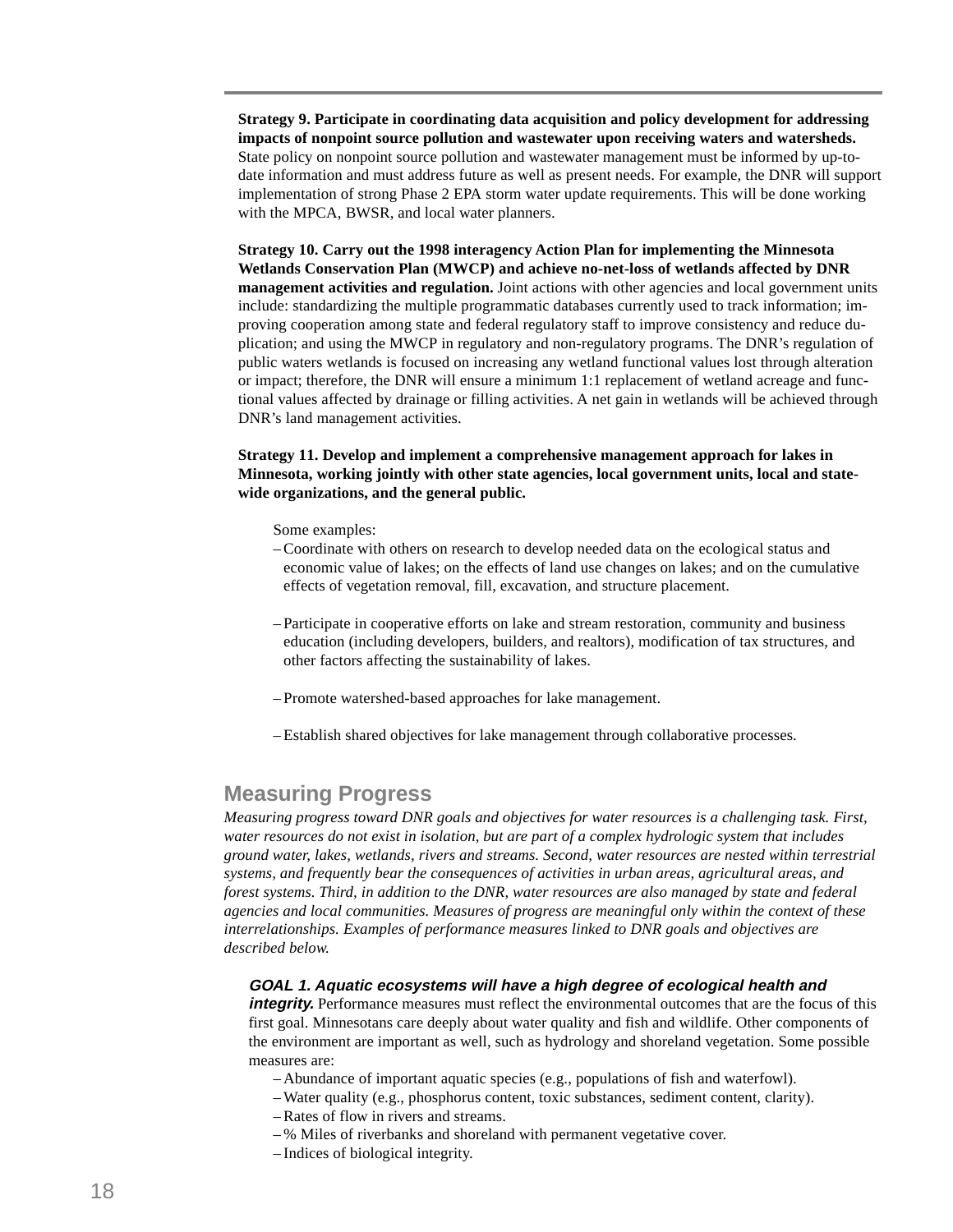Relating indicators of upland activities to changes in aquatic systems helps identify potential problems (e.g., changes in vegetative cover and stream water quality). Thus indicators for urban, agricultural areas, forests, and recreation may help explain changes in the health of Minnesota's water resources.

### **GOAL 2. Water supplies will be conserved and allocated among competing uses in**

**the best interests of the public.** This goal focuses on water use and conservation. Measures of progress should focus on both water quantity and activities that may affect it (e.g., water extraction, recreation). Example measures are:

- Water levels in wells in principal aquifers.
- Water use (absolute and per capita) by category.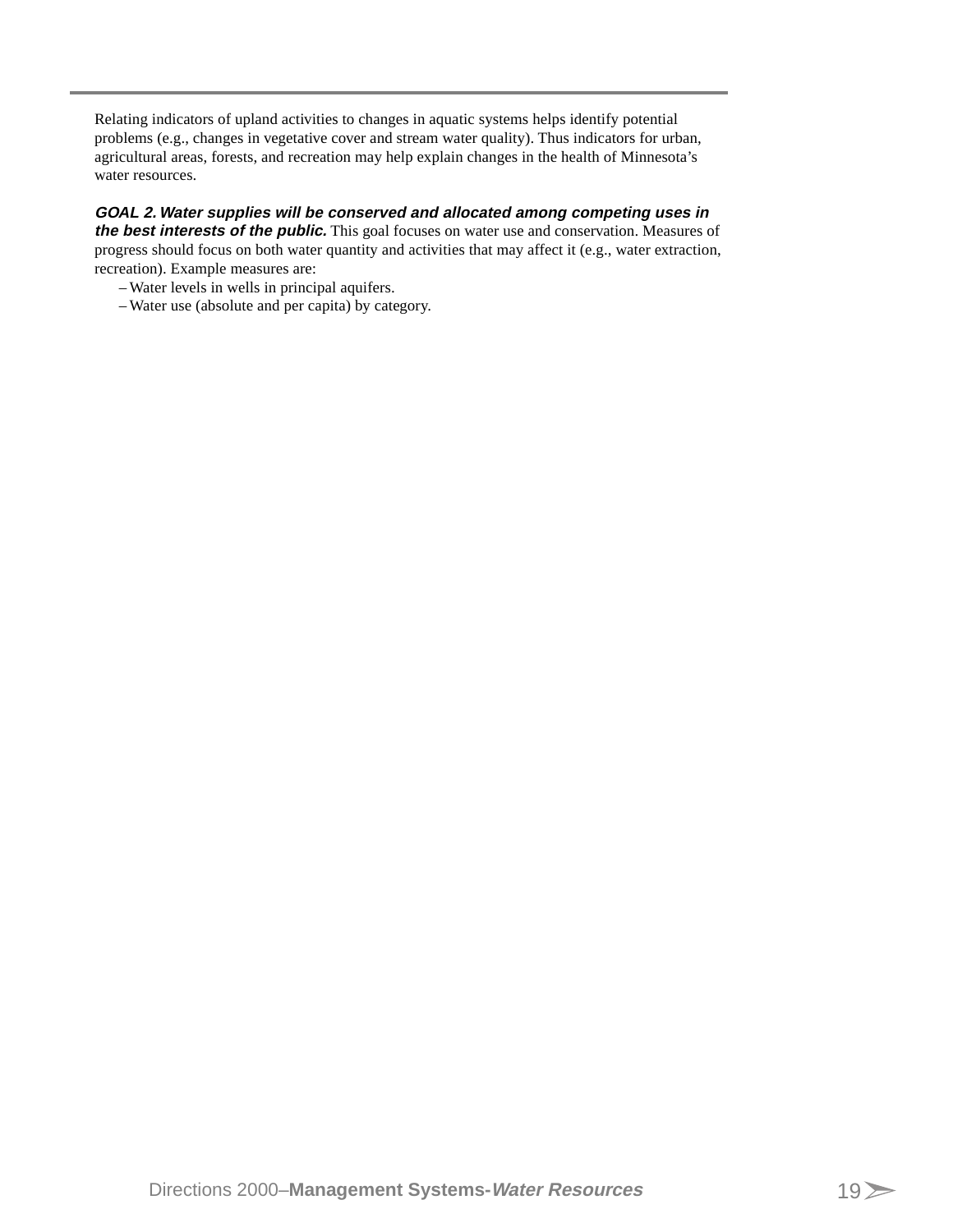# **Forest Resources**

*Directions 1997* identified four forest management priorities. Those priorities are:

- Protecting riparian areas.
- Ensuring forest soils productivity.
- Maintaining wildlife diversity.
- Managing for healthy and resilient forest ecosystems across landscape scales.

Working with partners, DNR has made considerable progress developing new approaches to address these priorities. The Sustainable Forest Resources Management Act established sustainable forest ecosystems as a priority goal for Minnesota. The act was based on recommendations of the Generic Environmental Impact Statement on Timber Harvesting and Forest Management in Minnesota (GEIS). The GEIS studied the potential impacts from current and increased levels of timber harvesting and recommended strategies for the sustainable management of the state's forest resources.

DNR has become increasingly concerned about problems posed by land use conversion throughout rural areas of the state. Land use conversion is the process of converting forest or other natural areas into housing and related uses (commercial development, parking lots, roads, etc.). At the same time, many larger blocks of land are being subdivided into smaller blocks. Increased fragmentation of the landscape is a critical threat to the state's natural resource base. Land conversion and fragmentation decrease the area in forest cover, destroy fish and wildlife habitat, degrade water quality, and reduce the large blocks of ownership best suited to managing land holistically. This concern is greatest when it occurs within significant blocks of public ownership as the character and ability to manage the surrounding land is changed dramatically. Over the long term, a continuation of these patterns poses significant concerns for the health of forest resources and viability of industry dependent on healthy forest ecosystems. These concerns form the basis for DNR's approach to developing Smart Growth and *Conservation Connections* strategies. They also are the basis for DNR's investment in Sustainable Forest initiatives.

## **Forest Ecosystem Goals and Objectives**

*Building on the GEIS, the Minnesota Forest Resources Council (MFRC) identified three priority forest management goals. DNR has developed a fourth goal to address mineral development in forest ecosystems.*

**GOAL 1. Minnesota's forest land base will be enlarged and protected.** No net loss of forest land will occur and some previously forested areas will be returned to forest cover. The forest land base will be protected from decreases and fragmentation by land use changes.

**Objective 1.1. Landowners will have viable options for restoring former farmland to forest and other open land conditions.** As use of some lands changes from the production of agricultural commodities to other uses, opportunities arise to direct new uses to serve natural resource purposes, including forestry.

**Objective 1.2. Loss and fragmentation of private forest lands will be minimized.** Subdivision of forest lands or conversion of those lands to non-forest uses diminishes the capacity of forests to provide healthy public benefits and results in a net loss of forest acreage. The objective is to maintain the productive capacity of forests by minimizing the loss and fragmentation of private forest lands.

**GOAL 2. Forest ecosystems will be healthy, resilient, and functioning.** Forests will be composed of appropriate mixes of vegetative types and age classes that maintain wildlife and biological diversity.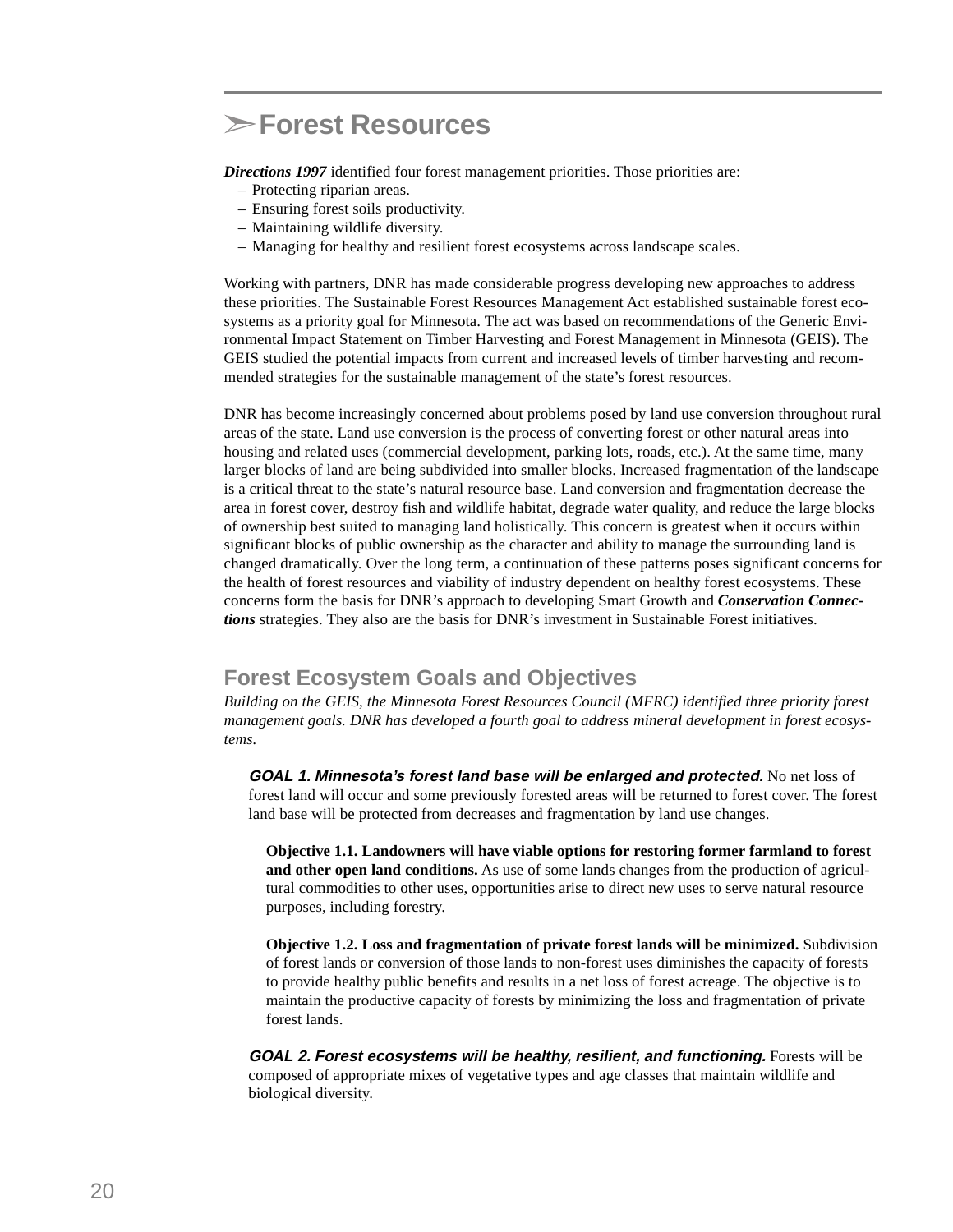**Objective 2.1. Forests will be managed for structural and plant species diversity.** A forest with a variety of tree species, native plant communities, and ages provides habitat suitable for more species and has greater potential to provide a sustainable yield of timber. A diverse forest generally is healthier and more resilient than a less diverse forest. Landscape metrics provide useful tools for measuring vegetative spatial patterns across landscapes. The objective is to establish and manage towards landscape goals that provide a diversity of age classes, habitats, patch sizes, and spatial configuration using the natural range of variation as a guide.

**Objective 2.2. Forest practices will ensure healthy forest soils and water resources.** The objective is to ensure that forestry practices minimize damage to soils and maintain healthy aquatic ecosystems.

**Objective 2.3. Forests will support self-sustaining fish and wildlife populations.** Self-sustaining fish and wildlife populations - game and non-game - are important to the recreating public and as components of healthy ecosystems. The objective is healthy, self-sustaining populations of all native and desirable introduced plant, fish, and wildlife species, especially those species listed as threatened and endangered.

**Objective 2.4. Forest habitat areas will be connected by natural corridors.** Where forests are fragmented by other land uses such as agriculture or urban areas, corridors of forest, often along streams or trails, may connect larger forest habitat areas serving both wildlife and recreation uses. Where older forest blocks are fragmented by younger forest in a primarily forested landscape, corridors composed primarily of older or uneven-aged forests and careful planning of timber harvest patterns can provide continuous forest cover. The objective is to identify and maintain natural areas representative of the variety of the forested landscape and connect those areas by natural corridors.

**Objective 2.5. Exotic species will have a minimal impact on forests and other native plant and animal species.** Minnesota's forests are susceptible to significant impacts from exotic species. Examples of exotics that adversely affect Minnesota forest resources include white pine blister rust, Gypsy moth, and buckthorn. Management will seek to minimize impacts from these species while also minimizing the impact of control measures on vulnerable native species.

**Objective 2.6. Damage from native insects, diseases, and wildlife will be managed at acceptable levels.** Native insects, diseases and wildlife have both positive and negative impacts on forests. On one hand, they are a major source of mortality and reduce resistance of forests to other stresses; on the other hand, they promote diversity of tree species and forest structure and generate dead wood, which provides important habitat and soil nutrients. Widespread pest outbreaks cause high levels of tree mortality and can have significant ecological and economic consequences. The objective is to reduce vulnerability of forests to the effects of significant outbreaks and to manage impacts of native pests, including wildlife, at levels consistent with forest ecosystem sustainability.

**Objective 2.7. The acreage of healthy brushland landscapes will increase.** Large, open brushlands are some of the state's most productive wildlife habitat and are essential to survival of several wildlife species, some of which are declining in Minnesota (e.g. sharptailed grouse, yellow rail, savanna sparrow, short-eared owl). Brushland acreage has declined due to conversion to agriculture and fire suppression.

**GOAL 3. Forest-based economic and recreational opportunities will be numerous** and wide-ranging. The contribution of forests to the state's economic and social well-being will be acknowledged. Economic opportunities for Minnesota's forest-based industries, including tourism and wood-based businesses, will be large, sustainable, and diverse.

**Objective 3.1. Commercial timber supply will be abundant and sustainable.** DNR will manage state lands and work with other forest landowners to help provide a predictable and sustain-

Directions 2000–**Management Systems-Forest Resources**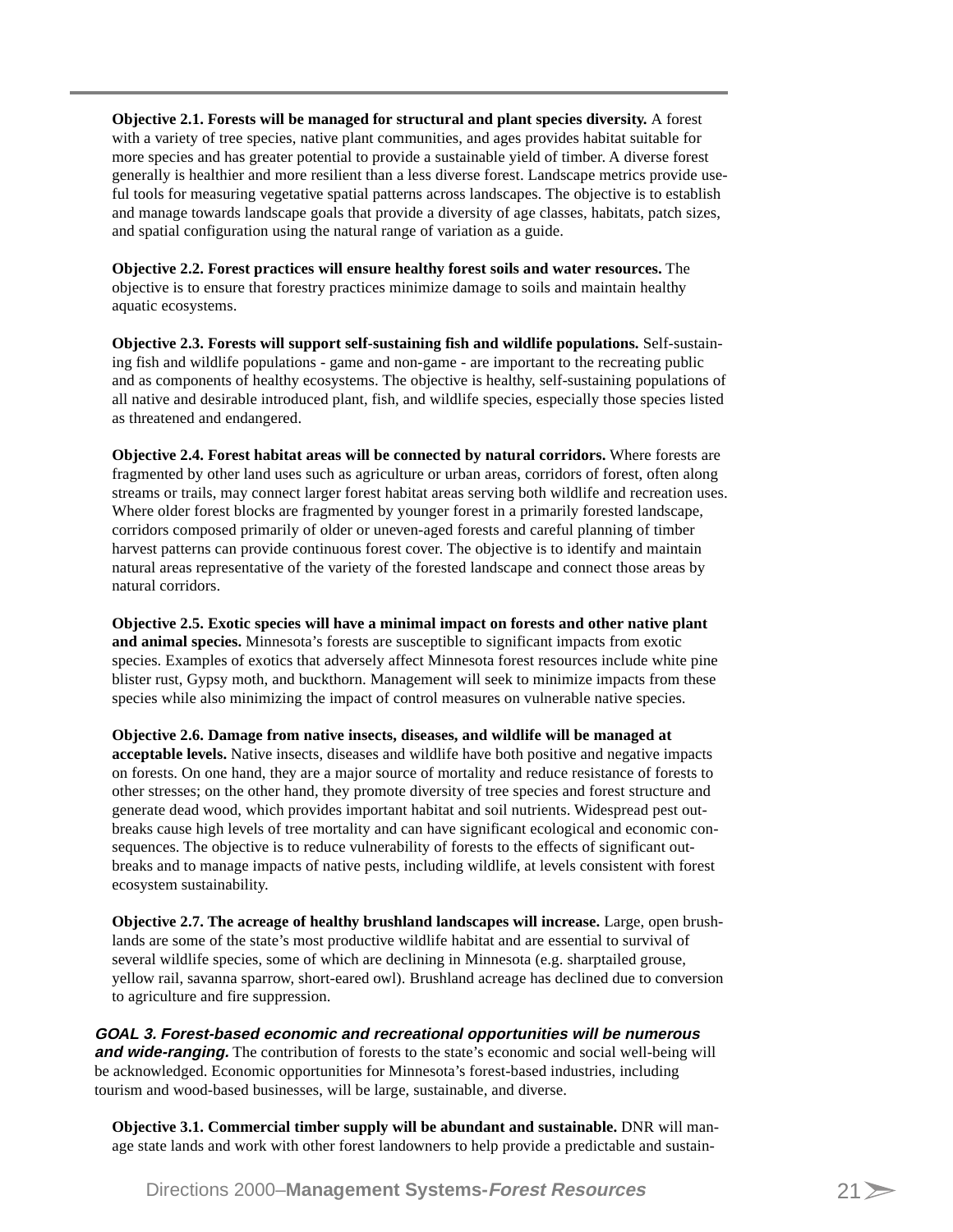able amount of quality wood to meet the raw material needs of a growing population consistent with the sustainability of forest ecosystems. Predictable and sustainable harvests of quality wood from forests will support a strong state economy by helping maintain a viable forest products industry in the state.

**Objective 3.2. Use of non-timber forest products will expand.** Non-timber products, such as balsam boughs and birch bark, help diversify local economies. DNR will expand use of non-timber forest products consistent with sustainability of forest ecosystems.

**Objective 3.3. Forest management will minimize impacts on visual quality.** The visual quality of forest landscapes is especially important in areas of significant public use, such as roadsides, shorelands, and park areas. MFRC has incorporated *"Visual Sensitivity Categories,"* developed by the Timber Tourism Visual Quality Committee, into site level forest management guidelines. DNR will apply the appropriate guidelines so that visual quality is not adversely impacted during forest management activities.

**Objective 3.4. Forests will support diverse recreation opportunities.** Forests provide opportunities for many outdoor recreation activities, which in turn provide economic benefits to local communities. The objective is to meet the demand for forest related outdoor recreation where and when these activities are consistent with the sustainability of forest ecosystems. See the Recreation Systems section for a more comprehensive development of recreation goals.

**Objective 3.5. Private forest land owners will be able to manage their forests to provide public benefits.** Public lands cannot provide all benefits demanded from forests. Private lands will play a key role. The objective is for private landowners to have sufficient access to the technical assistance and other services they need to satisfy their own management goals, while also maintaining healthy forest ecosystems, providing timber, and serving recreation needs.

**Objective 3.6. Cultural resources will be protected.** Cultural resources are scarce, nonrenewable features that provide physical links to our past. MFRC voluntary site-level guidelines protect cultural resources during forest activities. The objective is to increase the awareness and use of the guidelines by forest landowners, loggers, and resource managers.

**Objective 3.7. Trust fund revenues from mining and forest management will continue.** Trust fund and other DNR-administered state land management will be proactive in the identification of surplus parcels for an annual sale and will initiate land exchanges with private landowners within established natural resource management areas to consolidate state ownership. The DNR also will identify and remove some trust fund lands from non-revenue producing natural resource management units on an annual basis.

**GOAL 4. Mineral resources use will be economically viable and environmentally**

**sound.** Extraction of subsurface resources on all lands will continue to be a significant component of the state's economy. DNR will manage mineral development to protect public health and safety, reduce environmental impacts, and restore land for post-mining uses.

**Objective 4.1. Opportunities for mineral exploration will continue.** Minnesota has excellent potential for non-ferrous and industrial mineral deposits. These deposits are found throughout the state, though predominantly in the forested areas. Mineral exploration requires availability of land in areas of high mineral potential, preferably within regions with compatible land uses. The objective is to provide improved data on the quality and quantity of mineral deposits including a consideration of the ecological impacts of minerals extraction.

**Objective 4.2. The diversity of the minerals industry will continue to expand.** Areas for mineral development include peat, clay, stone, non-ferrous minerals, and stockpiled material from existing or previous mining. Value-added processing of taconite or iron ore will further add stability and diversity to the minerals industry. The objective is to develop uses, marketing, and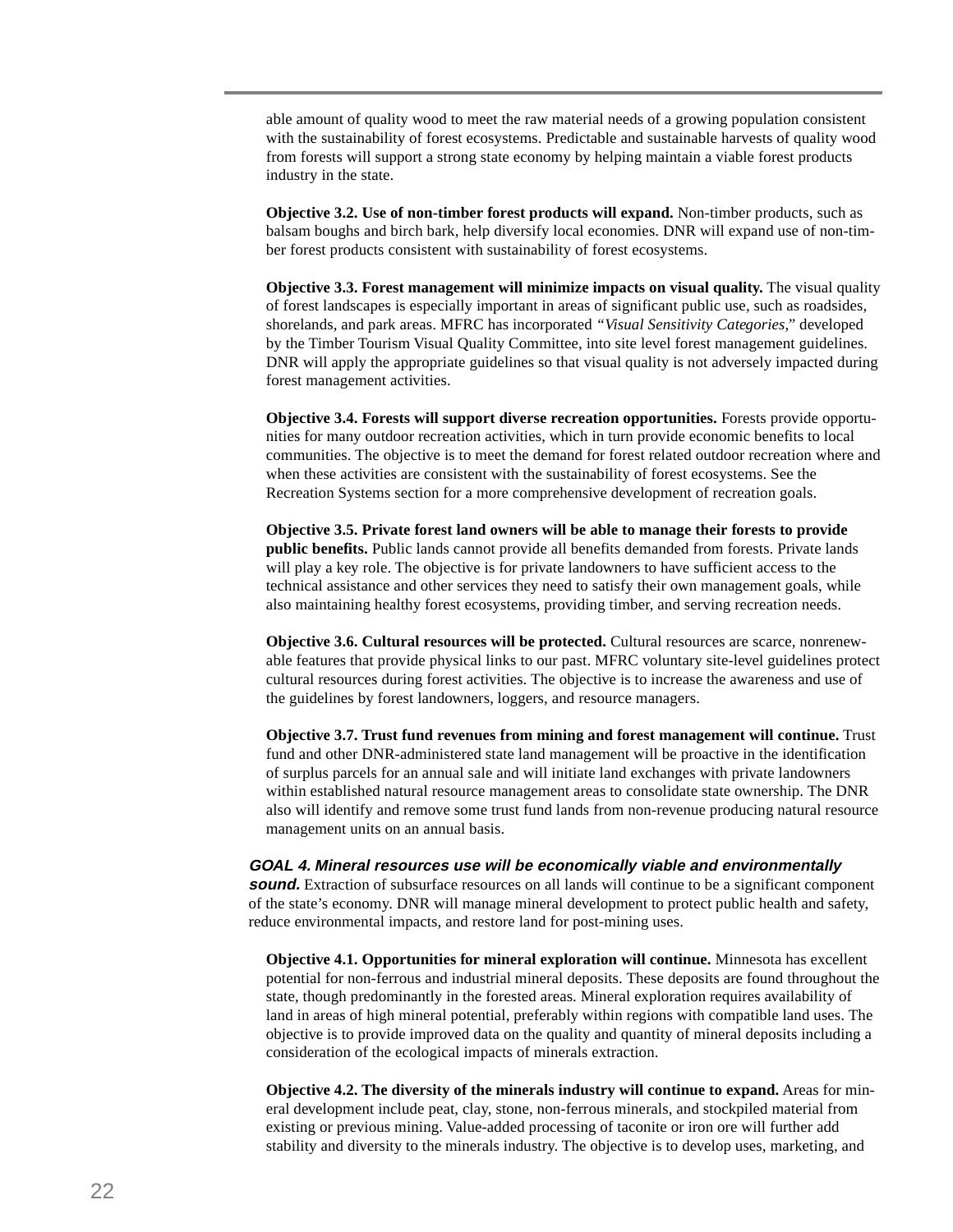transportation strategies in cooperation with industry and other partners in order to expand the diversity of the minerals industry.

**Objective 4.3. Mining and exploration will have minimal environmental impacts.** The objective has three components: 1) restoring expired mine lands to productive uses including for recreation and fish and wildlife habitat, 2) minimizing the impact of new mining operations on areas with high biodiversity or where extractive operations will fragment significant native habitats, and 3) addressing the multiple concerns relating to how mining operations affect surface and subsurface water resource quality and flows.

# **Forest Ecosystem Management Strategies**

*DNR will employ the following management strategies to achieve forest lands resource goals and objectives.*

**Strategy 1. Develop landscape-scale management plans to guide timber harvest and biodiversity protection.** DNR is developing ecosystem subsection plans for forest management. Plans will develop interdisciplinary approaches to meeting multiple forest objectives on state Forestry and Wildlife lands. Harvest, reforestation, and protection strategies will guide management in reaching a variety of objectives such as timber production, diversity of age classes, patch size distribution, native plant communities (forest land, wetland, and open brushland communities), and connectivity (to provide habitat corridors and wildlife habitat). DNR's Old Growth and Extended Rotation Forest Guidelines will focus on maintaining older forests. DNR will coordinate landscape plans and priorities with other owners when possible, including MFRC's landscape planning effort. (This strategy applies to Objectives 1.1–3.7.)

**Strategy 2. Apply MFRC Site-level Forest Management Guidelines.** DNR will apply the MFRC guidelines on DNR-administered land and encourage widespread adoption and use of the guidelines on other public and private lands to protect wildlife habitat, historic and cultural resources, riparian areas, soils productivity, water quality, and visual quality of forest lands across the state. The DNR will assist with education and training for guideline implementation and coordinate efforts to monitor the application of these guidelines in forest management practices. DNR will encourage land managers to use the guidelines whenever appropriate (e.g. road construction, forest harvest, pesticide use, reforestation, thinning, fire management, and recreation management). In some cases, land managers may choose to apply land treatments that are more restrictive than the guidelines; in other areas, less restrictive standards may be appropriate. Specifics of local conditions and management objectives will determine appropriate application of guidelines. (This strategy applies to Objectives 1.1–3.7.)

**Strategy 3. Manage insect pests and forest diseases.** Exotic insects such as the gypsy moth and native insects (such as the spruce budworm) as well as diseases (such as white pine blister rust and oak wilt) are major threats to forest resources. DNR will monitor exotic and native forest insects and diseases and seek to minimize damage on public and private lands. DNR will seek to minimize impacts of control efforts on non-target organisms. DNR will coordinate management efforts with the Minnesota Department of Agriculture, the U. S. Forest Service, and the U. S. Dept. of Agriculture. (This strategy applies to Objectives 2.1, 2.2, 2.3, 2.5–3.5, and 3.7.)

**Strategy 4. Expand focus on corridor management and planning.** Corridors provide opportunities to connect habitat, provide outdoor recreation, and protect scenic vistas. DNR, through the *Conservation Connections* initiative, will work closely with private landowners, other land management agencies, and local communities to identify corridor opportunities and to implement corridor management concepts. (This strategy applies to Objectives 1.1–2.4, 2.7, and 3.3–3.5.)

**Strategy 5. Provide habitat for rare and threatened species.** Restoring populations of rare and threatened species requires information on the location and prevalence of suitable habitats and development of guidelines and plans to ensure that habitats are restored or maintained, such as DNR's Old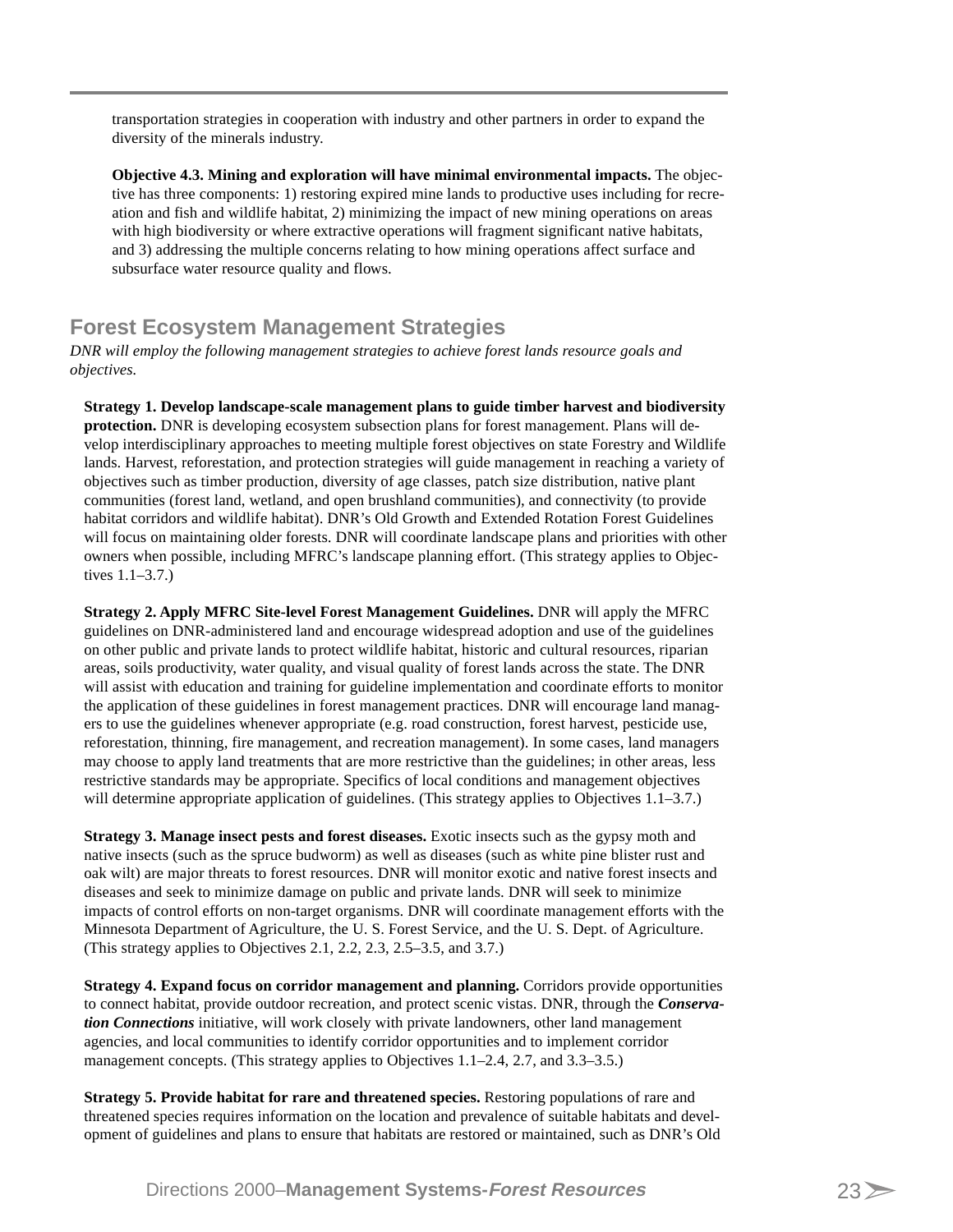Growth Forest guidelines. DNR will take a leadership role in advocating for maintaining habitat for rare and threatened species in all forests regardless of ownership. (This strategy applies to Objectives 1.1–2.7, and 3.5.)

**Strategy 6. Enhance opportunities to use state forests for outdoor recreation.** DNR will continue to seek a balance between intensive recreation uses (off-highway vehicles - OHVs) and activities that require nature and solitude in forests. DNR will maintain forest campgrounds and will complete its recreation trail system planning for OHVs. Additional focus on recreation opportunities in forest ecosystems appears in the Recreation Systems section. (This strategy applies to Objectives 1.1–2.7, and 3.3–3.7.)

**Strategy 7. Incorporate wildlife population targets in all forest management efforts.** DNR will consider fish and wildlife population targets in forest ecosystem management as part of an integrated strategy to maintain healthy forest ecosystems. Fish and wildlife population goals will continue to be an important consideration in planning timber harvests, old growth management, reforestation, and forest recreation. (This strategy applies to Objectives 2.1–3.7.)

**Strategy 8. Provide appropriate access roads to forest lands.** Access to forest lands is provided by an intermingled network of federal, state, county, and private forest access roads. Cooperation with other forest land owners will be critical in maintaining existing access to DNR forest lands and to coordinate future road access needs and road management direction. DNR balances a variety of considerations (e.g., biodiversity, wildlife management, fire suppression, timber harvest, and recreation) in developing access roads. DNR will continue providing access to forest lands consistent with management plans, MFRC site-level guidelines, and forest ecosystem sustainability. (This strategy applies to Objectives 1.1, and 2.1–3.7.)

**Strategy 9. Manage fire to protect public safety and foster healthy, diverse forest and brushland ecosystems.** Wildfire prevention and suppression will continue to be guided by statutory directives to protect public safety, property, and natural resources. Prescribed (i.e., ignited and controlled) fire will be used to mimic natural processes, alter forest or brushland composition, encourage regeneration of certain species, eliminate exotic species, and reduce risk/potential of wildfire (i.e., fuels reduction). DNR will increasingly use prescribed burning to manage wildlife habitats, plant communities, brushlands, and timber lands. Fuels management (including prescribed fire, constructing fire breaks, and salvage harvesting), will be a growing need to help reduce the risk of dangerous wildfires in forested areas damaged by natural events (e.g., blowdowns, insects, and diseases) and where residential and commercial development has expanded into forested areas. (This strategy applies to Objectives 1.2– 3.7.)

**Strategy 10. Accelerate management of brushland landscapes.** Active management is required to maintain productive brushlands wildlife habitat. DNR will complete efforts to assess the extent and quality of large, open brushland landscapes. DNR will use the landscape planning process to identify priority brushland areas and will develop management plans across all ownerships for these areas. Management plans will specify appropriate use of controlled fire, mechanical disturbance, and herbicide treatments to maintain the health of the priority brushlands using the range of natural variation as a guide. (This strategy applies to Objectives 2.1, 2.2, 2.3, and 2.7.)

**Strategy 11. Increase focus on timber quality and productivity.** Demand for more and higher quality timber will continue as society's need for forest products continues to grow and Minnesota's forest industry seeks to remain competitive in a world-wide market. Focusing attention on timber productivity and quality will help increase the quality and quantity of wood available for harvest in Minnesota and will enhance the protection of non-timber values in forested landscapes. For example, increasing the wood fiber productivity of a certain portion of the forest will help reduce the intensity of harvest pressures on other forest land. DNR will increase efforts in programs and initiatives that focus on increasing the amount and quality of timber produced from appropriate forest lands. (This strategy applies to Objectives 1.1, 1.2, 2.1, 2.5, 2.6, 3.1, 3.2, 3.5, and 3.7.)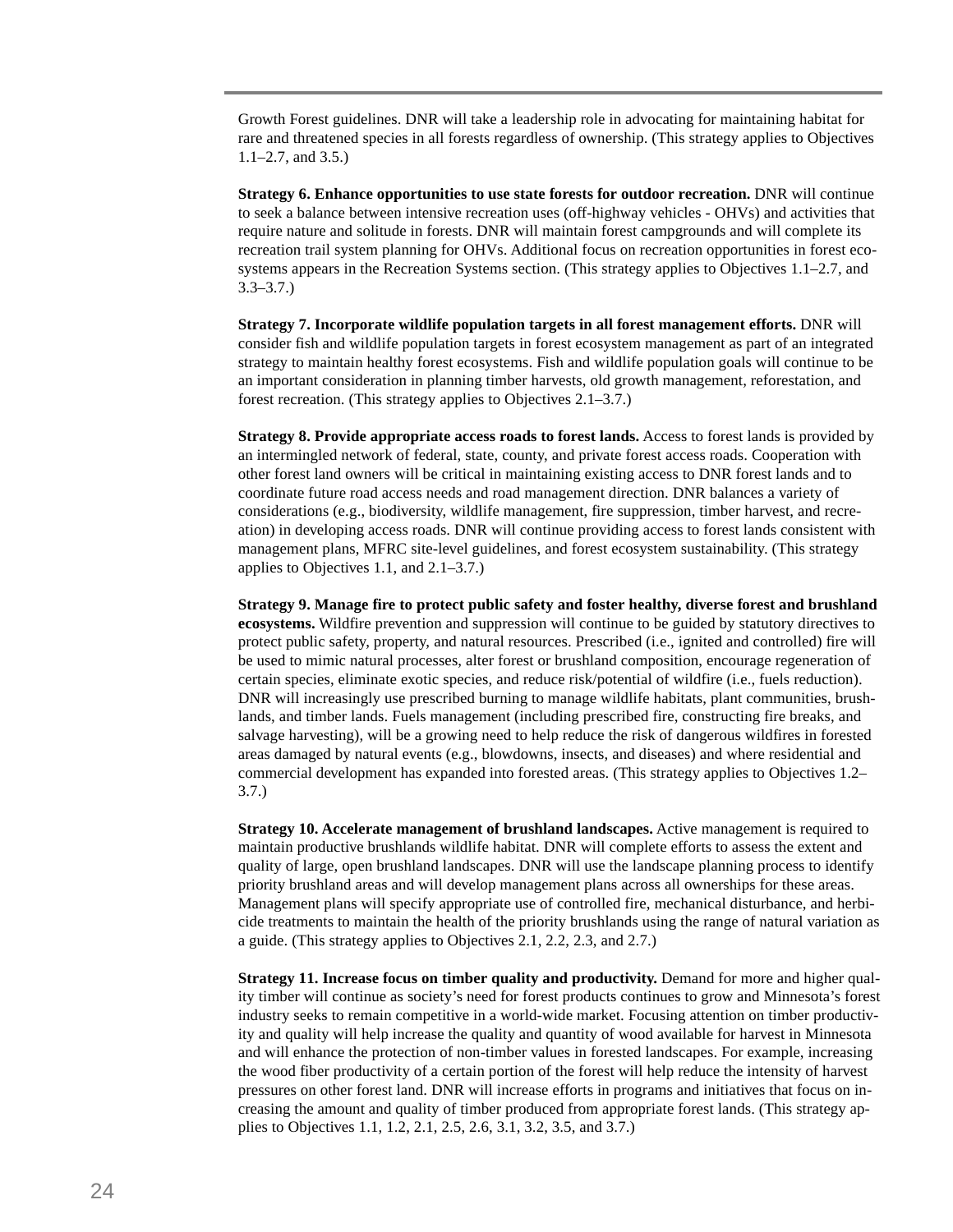**Strategy 12. Continue acquisition of critical land parcels.** DNR will continue to acquire parcels of land that are adjacent to or within blocks of existing DNR lands. This strategy is especially important in areas of growing recreation or residential/commercial pressures. (This strategy applies to Objectives 1.2, 2.4, 3.1, 3.2, 3.4, and 3.7–4.2.)

**Strategy 13. Cooperate broadly with stakeholders and other agencies.** Cooperative approaches to managing forest resources have expanded, especially with MFRC activities. DNR will continue to involve other agencies, stakeholders, and the public in forest management decisions. The forest subsection planning process provides opportunities to involve the public to provide input in developing management goals. (This strategy applies to all objectives.)

**Strategy 14. Cooperate with other landowners in sale and exchange of DNR-administered land.** DNR will be proactive in identifying surplus parcels for sale and will initiate land exchanges with public and private landowners within established natural resource management areas to consolidate state ownership. DNR will identify and remove trust fund lands from non-revenue producing natural resource management units on an annual basis. (This strategy applies to all objectives.)

**Strategy 15. Cooperate with other agencies, local government, and stakeholders to help establish viable rural economies.** DNR will work with other state agencies, especially the Minnesota Department of Agriculture and the Department of Trade and Economic Development, and with other stakeholders to strengthen the rural economy by minimizing the impact of land fragmentation and development on forest lands. (This strategy applies to all objectives.)

**Strategy 16. Increase investments in information technology.** Information technology includes data collection, research, ecosystem monitoring, inventory efforts, and acquisition of technology. The expansion of information management technology allows a better understanding of the relationships between management techniques and resource conditions.

Forest inventories, and related data-gathering efforts provide information needed by all land owners to manage land in a sustainable manner. DNR will maintain and provide access to a wide range of databases (e.g., Forest Inventory and Analysis, Cooperative Stand Assessment, ECS, Forest Health Monitoring, County Biological Survey, Natural Heritage, mineral potential, etc.) and coordinate access to other data bases that provide information on forest composition, wildlife habitat, rare species, cultural resources, etc. DNR will develop compatible forest information across all ownerships, focusing on spatial features of landscapes (habitat patch size, shape, connectivity) not addressed in previous inventories and assessments.

Data assessment and applications, such as those made possible by the Native Plant Community Classification effort and the interagency effort to develop a Range of Natural Variation for forest age classes, provide important opportunities to better use databases. Monitoring of impacts from roads, timber harvests, and recreation use provide information needed to develop timber management plans and forest use policies. DNR will intensify data collection, database development, information sharing, data assessment, and monitoring efforts so as to provide forest managers with the information tools needed to manage forest ecosystems in a sustainable manner. DNR will improve the state land records system so that GIS technology can be better used to analyze land ownership records. (This strategy applies to all objectives.)

**Strategy 17. Provide technical assistance and financial incentives to landowners.** DNR will use private landowner assistance and easement programs (e.g., Private Forest Stewardship plans, Conservation Reserve Program and Forest Legacy Program) to help landowners manage their lands to meet personal and broader forest ecosystem objectives for timber production, maintaining forest ownership parcel size, recreation, wildlife habitat, and other forest resources. DNR will provide technical assistance to builders and developers to assist them in developing land in ways that are compatible with the limitations and opportunities provided by natural settings. DNR will coordinate stewardship programs with other entities, such as soil and water conservation districts.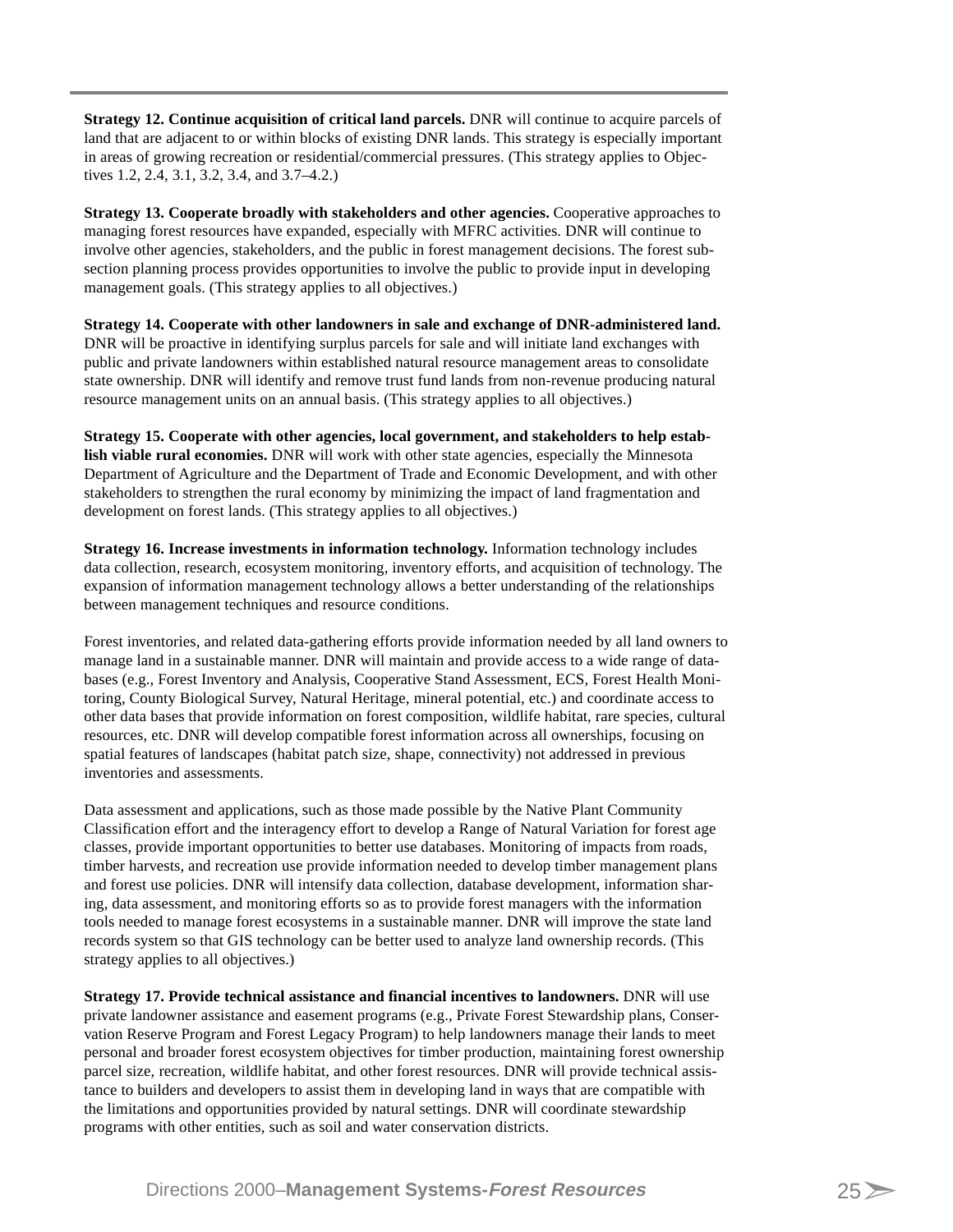DNR will provide technical assistance for mineral processing projects and for reclamation of mineral extractive sites. Long term management planning will provide communities with information and advice for mineral resources development and associated land use practices. DNR will assist private landowners in developing mineral product marketing efforts. (This strategy applies to all objectives.)

**Strategy 18. Continue forest restoration and improvement.** DNR will encourage restoration of non-forest land to forest cover where appropriate. DNR will assist private landowners in considering options for using land once in non-forest cover for timber and other beneficial uses. DNR will restore the presence of some forest types such as Big Woods and white pine, which are less common than they once were. Other restoration strategies (removal of buckthorn and prescribed fire) will restore and maintain the ecological health of forest habitats. (This strategy applies to all objectives.)

## **Measuring Progress**

*Measuring progress toward forest management goals and objectives requires regular collection of forest resources information, including information on how those resources benefit society. In order to demonstrate forest resource accountability, DNR also must document how strategies have been implemented. Information (and specific indicators, where appropriate) will allow DNR to measure: 1) the ecological status of forests; 2) the economic status of forest-based industries; and 3) progress in implementing management strategies.*

**Goal 1: Minnesota's forest land base will be enlarged and protected.** Maintaining the state's forest land base is fundamental to achieving all of DNR's goals, including those associated with forests. To ensure that forest land is protected for the long term, DNR needs information on the extent of forest land, ownership, and productive capacity. Examples of performance measures are:

- Acres of forest land categorized by ownership type (public, private industrial, private
- non-industrial) and productivity class (timber producing, non-timber producing).
- Average size of non-industrial private forest land ownership.

**Goal 2: Forest ecosystems will be healthy, resilient, and functioning.** Forest ecosystem health and resilience insures that forests can respond to disturbances and the demands society places on them. Measures of forest composition and ecosystem functions are useful in documenting forest health. Examples of performance measures that focus on the distribution of forest plant communities, species, and ages are:

- Acres of old growth forest by type, or
- Acres of forest by community or forest type and age class.

Examples of performance measures that focus on forest health are:

- Number of species of plants and animals with significantly reduced geographic ranges or population sizes (compared to historic conditions).
- Tree growth rates.

### **Goal 3: Forest-based economic and recreational opportunities will be numerous and**

**wide-ranging.** Performance measures for this goal focus on uses of forests and the benefits of those uses for Minnesotans. Examples of performance measures are:

- Quantity of timber available.
- Quantity of timber harvested.
- Implementation of Visual Quality Guidelines.
- Number of state forest campground user nights.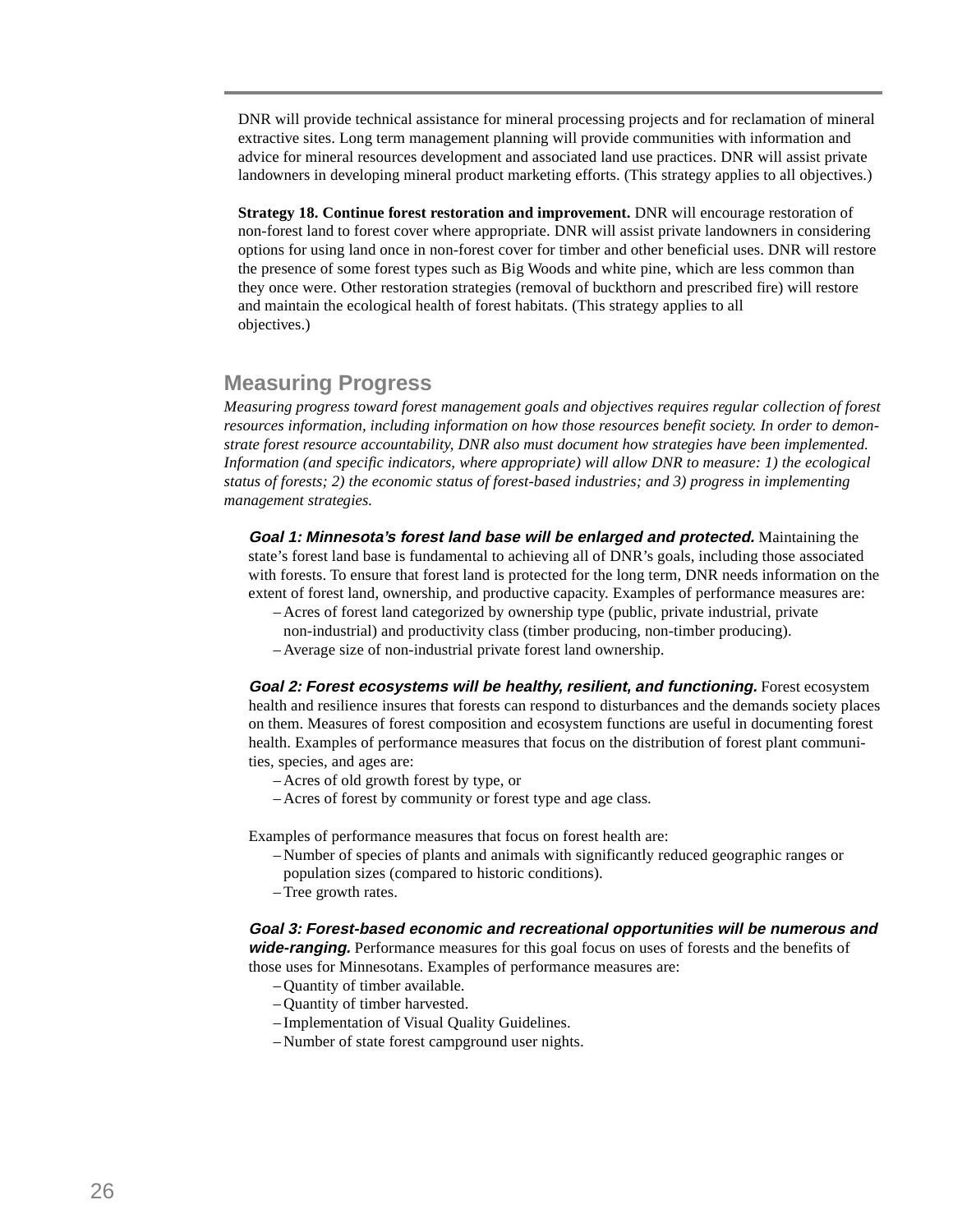# **Agricultural Areas**

Agricultural lands are extensive in Minnesota, occupying up to 45% of the state. DNR has a significant interest in agricultural areas because of its stewardship responsibility for many of the natural resources within the agricultural landscape and because agricultural practices and land use impact the quality of the region's water and land resources. DNR and the agricultural community share a common interest in land and water management. The inter-relationship between management and use of natural resources is clear to both. Each is concerned about practices that may damage or contribute to resource problems, such as degradation of water quality and increased flows in streams and rivers. Each is concerned about land conversion that degrades and fragments habitat and farmlands, and both recognize the need to address land use issues associated with development and production. Smart Growth and *Conservation Connections* provide information, technical assistance, and other needed strategies to address land use conversion trends.

## **Agricultural Areas Goals and Objectives**

**GOAL 1. Surface water and ground water quality will be protected in the agricultural areas of the state. Natural surface and subsurface water flow patterns (also known as flow regimes) will be maintained or restored where desirable and practicable in the agricultural region of the state.** Flow regimes include surface water flow through streams and rivers as well as subsurface flows which are critical concerns throughout agricultural areas of Minnesota and especially in the Karst region of southeastern Minnesota.

**Objective 1.1. Negative human impacts on water quality and flow regimes (e.g., soil erosion, chemical contamination, and sedimentation of water resources) will be minimized throughout the agricultural region of Minnesota.**

**Objective 1.2. Natural flow regimes will not be impaired by agricultural land use, water management practices, or land use development.**

**Objective 1.3. Land identified as prime farmland in the Red River Valley will be protected from ten year flooding. (Ten year floods are those that statistically occur on the average of once every ten years.)**

More detailed objectives and strategies addressing water resources appear in the Water Resources section.

#### **GOAL 2. Remaining natural ecosystems (wetlands, grasslands, undeveloped shorelands) within the farmland region will be maintained on public lands and their integrity enhanced on private lands where collaborative efforts with private landowners are possible.**

**Objective 2.1. Remnant natural areas will remain in a natural condition.** Many remaining natural areas are under pressure for conversion to agricultural, residential, or extractive uses. DNR will seek to prevent further conversion of remaining natural areas (e.g., native prairie, oak savanna, wetlands, wet prairies, riparian forests, grasslands, etc.) to other land uses.

**Objective 2.2. Remnant natural areas will be connected by natural corridors.** As the acreage of natural areas, especially native prairie, declines, connectivity of remaining parcels will be increasingly important to the wildlife movement and the health of natural ecosystems. Through the *Conservation Connections* initiative, DNR will seek to expand right of way, cropland retirement programs, grasslands, and riparian land corridors that connect isolated natural areas.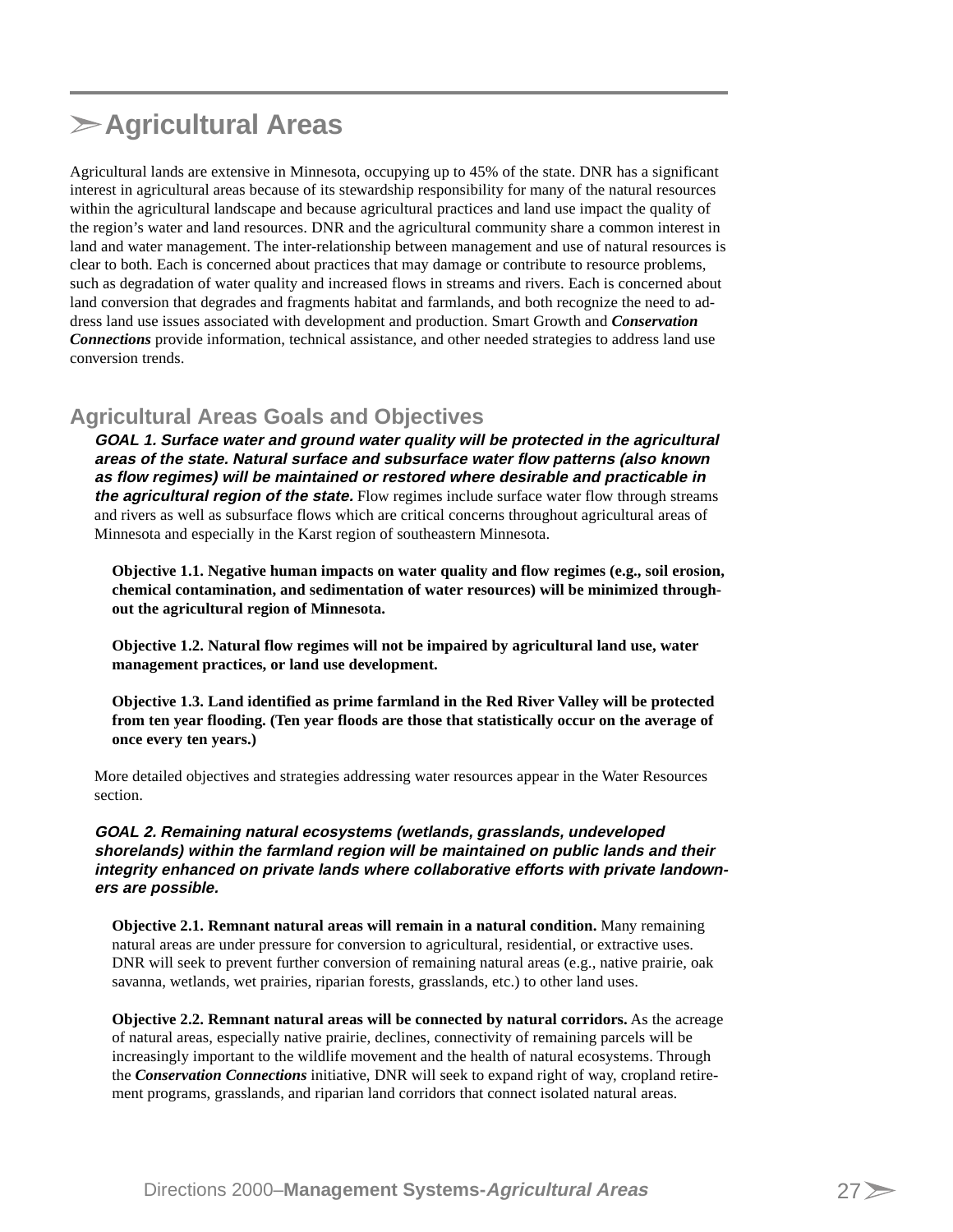#### **GOAL 3. Degraded, high priority ecosystems and habitats will be maintained or restored to a more natural condition on public lands and on those private lands where collaborative efforts with private landowners are possible.**

**Objective 3.1. Acreage of restored grasslands and forest cover will increase on public lands.** Restored grasslands and forest cover provide habitat for many prairie-dependent wildlife and plant species and contribute to the viability of natural ecosystems. DNR will restore additional acreage of grasslands and forest cover that are composed of the typical native species on DNRadministered lands. Restoration will focus on areas where grassland and forest cover were the presettlement native vegetation.

**Objective 3.2. Acreage of marginal cropland removed from agricultural production and placed in long-term conservation easement programs will increase.** Private land removed from agricultural production provides habitat for wildlife and supports the economy of farm operations. Some agricultural land, due to steep slope and proximity to water resources, is unusually susceptible to damaging erosion. Removing this land from production and enrolling the land in conservation easement programs will increase habitat, reduce damage to aquatic ecosystems, and help reduce peak water flows.

#### **Objective 3.3. Acreage of restored high priority lake and wetland complexes will increase.**

DNR restores degraded lakes (e.g., Heron Lake, Swan Lake) and wetland complexes working in broad partnerships with landowners and local governments. Each of these projects poses multiple benefits for flood control, habitat management, water quality, and recreation.

#### **Objective 3.4. The ecosystems of high priority rivers in the agricultural region will be**

**restored.** The Minnesota, Mississippi, and Red Rivers are high priority river systems based on their importance to the economy, lifestyles, and ecological well being of Minnesota. Human activity has seriously degraded these river systems. The Minnesota and Mississippi Rivers have been identified as significant contributors to the hypoxia of the Gulf of Mexico. The Mississippi River also has been designated as a nationally significant ecosystem in need of restoration. The Red River flooding problems need special attention. DNR will support and foster measures to improve the water quality and natural flow regimes for these rivers.

#### **GOAL 4. Diverse recreation opportunities in the agricultural region will be developed in a sustainable manner on public and private lands.**

#### **Objective 4.1. Recreational opportunities associated with agri-tourism will expand.**

Agricultural regions of the state pose many opportunities for increasing tourism. For example, native prairies, grassland, and certain farmlands provide habitat for plants and wildlife used for recreation; e.g., waterfowl for hunting, prairie chickens for viewing. The objective is twofold: 1) to expand populations of grassland and prairie-dependent plant and wildlife species, especially native species used for recreation, and 2) expand access opportunities to public and private lands as a part of a broader cooperative effort between DNR, local communities, and private landowners to expand eco-tourism opportunities in the agricultural region.

**Objective 4.2. Habitat value of rights-of-way will increase.** Utility, road, and railroad rightsof-way provide critical habitat and connectivity opportunities in many agricultural areas. The objective will be to increase the value that these rights-of-way areas have for plant and wildlife habitat, especially relevant to recreation opportunities (hunting and wildlife viewing).

The Recreation Systems section provides a more comprehensive assessment of the broad range of recreation management goals and objectives that apply within the agricultural region.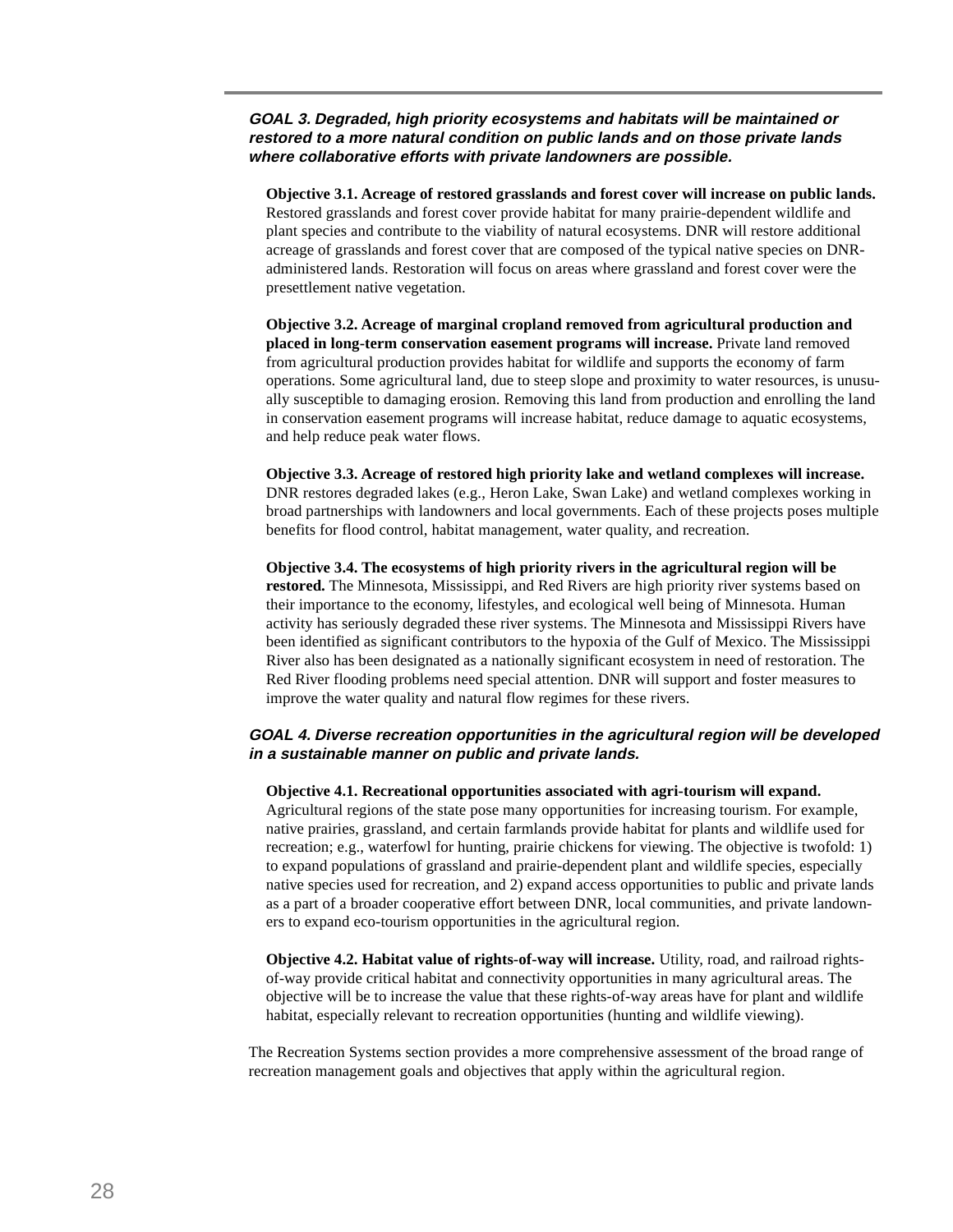#### **GOAL 5. Access to mineral resources will be preserved.**

**Objective 5.1. Extractive operations will be managed for sustainable use.** Sand and gravel deposits play an increasingly important role in economic development at the state and local level, especially as demand on the limited sand and gravel resources rises. Commercial deposits of aggregate resources lie beneath many native prairie and restored grasslands as well as sites desired for forest management and urban development. DNR, through its Smart Growth initiative, will seek to ensure adequate supplies of sand and gravel resources while eliminating or greatly minimizing further destruction of native prairie, forest resources, and other natural areas, and negative impacts on water quality and supply.

#### **GOAL 6. Conversion of land to urban and other uses will have minimal impacts on prime and important farmland and on critical habitats.**

**Objective 6.1. Principles of Smart Growth management will help guide the conversion of land to urban and related land uses.** As DNR and cooperating agencies, including the MDA, better define Smart Growth management approaches, strategies to better manage land conversion will protect prime farmlands and critical habitat areas.

# **Agricultural Areas Strategies**

*DNR will use the following management strategies to achieve agricultural areas resource goals and objectives.*

**Strategy 1. Support land retirement programs.** DNR will work cooperatively with land owners, other agencies, and with stakeholders to support federal and state programs that provide incentives for retiring land from crop production and for placing that land into vegetative cover. This strategy has several components:

- Enroll lands in programs that provide longer term protection.
- Preserve remnant natural areas, especially native prairie.
- Establish forest cover in appropriate areas, such as riparian corridors.
- Focus enrollments in ways that buffer existing natural remnants, contribute to the scale of grassland complexes, remove cropland from flood prone and floodplain areas, or contribute to connectivity of natural areas.
- (This strategy applies to Objectives 1.1, 1.2, and 3.2–4.2.)

**Strategy 2. Increase the effectiveness of federal land and water policies and programs.** Federal agricultural policies and programs greatly influence farm practices. DNR efforts to influence federal agricultural policies and programs can greatly benefit habitat in the agricultural areas of Minnesota. DNR support for the CREP program will continue to be a key strategy. DNR will support revisions in the Federal Farm Bill that will enhance natural resources in agricultural areas. (This strategy applies to Objectives 1.1, 1.2, 2.2, and 3.2–4.2.)

**Strategy 3. Cooperate broadly with stakeholders and other agencies.** DNR cooperative efforts are especially relevant in the agricultural region, where most land is in private ownership. An example of cooperative efforts includes linkages with other agencies and organizations in a broad effort to encourage land and water stewardship practices that will sustain the flow regimes and ecosystems of major rivers (Mississippi, Minnesota, Red Rivers). Another example would be working with the MDA, BWSR, and MPCA to identify and prioritize environmental issues relating to agriculture. (This strategy applies to all objectives.)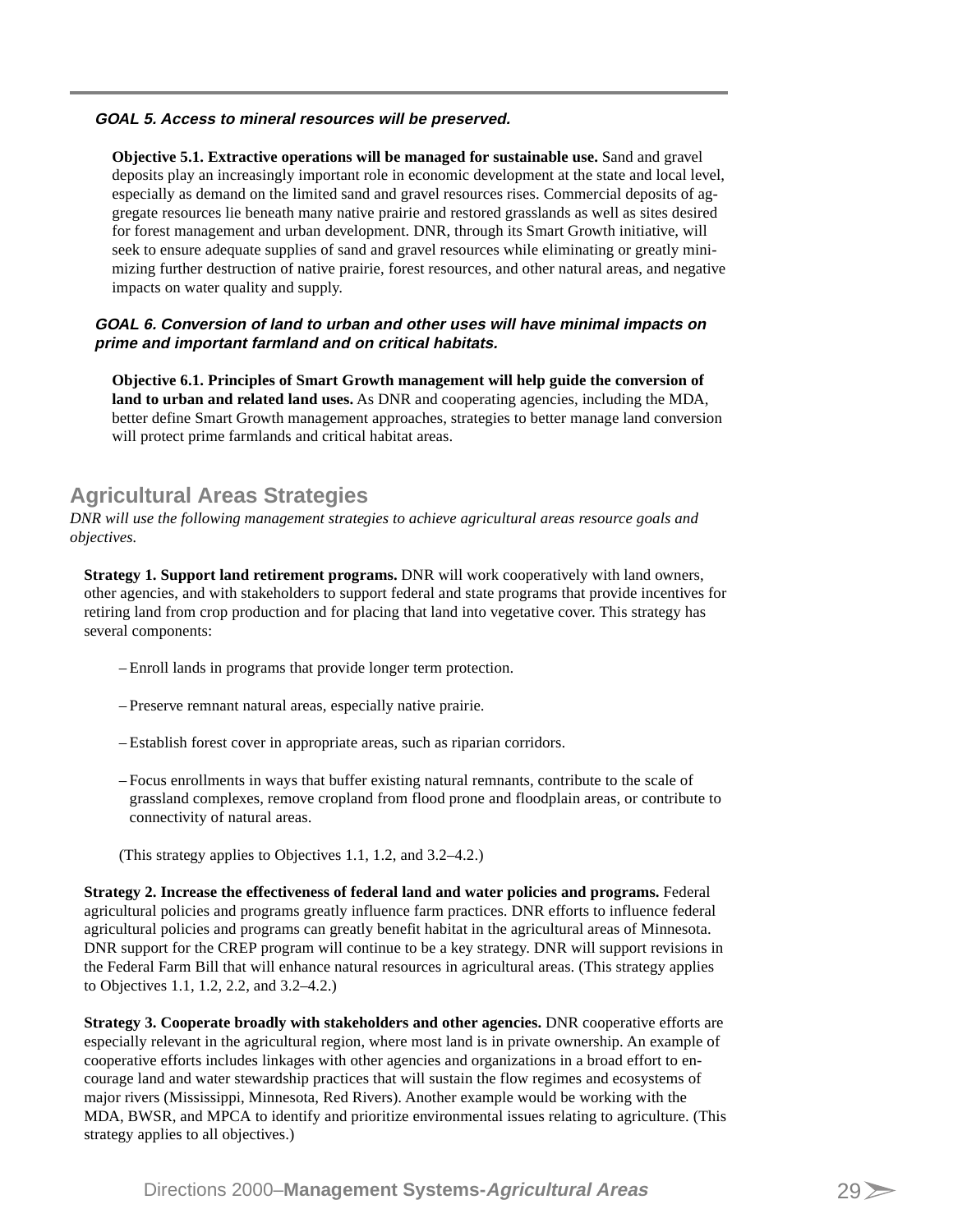**Strategy 4. Establish DNR as a "Good Neighbor" to landowners adjacent to DNR-administered** lands. DNR will coordinate a number of strategies designed to establish good relations with owners of land adjacent to DNR-administered land. This includes such strategies as management of certain invasive vegetation that could encroach on neighboring farmlands. (This strategy applies to Objectives 2.1, 2.2, 3.1, and 3.3.)

**Strategy 5. Cooperate with other agencies and stakeholders to help establish viable rural economies.** DNR will work with other state agencies, especially the Minnesota Department of Agriculture, and the Department of Economic Development, and with other stakeholders to strengthen the rural economy by minimizing the impact of land fragmentation and development on working farms and associated woodlots. (This strategy applies to Objectives 4.1–5.1.)

**Strategy 6. Protect critical habitat areas through land acquisition.** The agricultural region has little public land ownership. Much of the private land is in agriculture. DNR will continue to acquire critical parcels through donations, purchase from willing sellers, or easement acquisition. Critical parcels include areas with native prairie or that pose opportunities to establish grasslands or a riparian forest cover. (This strategy applies to Objectives 1.1–1.3, and 2.2–4.2.)

**Strategy 7. Expand focus on corridor management and planning.** DNR will promote use of management practices (e.g., planting local source native grasses, mowing, chemical treatment practices, etc.) on rights-of-way (highway and rail corridors, utility line easements, etc.) that enhance the value for native plants and wildlife. DNR will support the National Prairie Passage program (a federal/state effort to establish a network of prairie byways between Texas and Manitoba) and seek to link it closely with the DNR *Conservation Connections* initiative. (This strategy applies to Objectives 2.1–4.2.)

**Strategy 8. Seek opportunities to connect recreational users with private landowners.** The urbanizing nature of Minnesota's population results in fewer opportunities to access private land suitable for recreation opportunities such as hunting. DNR will support a growing agri-tourism industry to provide optional income sources for farmers and to provide incentives for use of private land to serve public outdoor recreation needs. (This strategy applies to Objective 4.1.)

**Strategy 9. Apply appropriate land treatment to native prairies and grasslands on DNRadministered land.** DNR will continue to use prescribed fire to maintain grasslands and native prairie in a natural condition (assuming appropriate guidelines in burn size, season, and rotation to reduce risk of species extirpation). DNR will continue to monitor and control noxious weeds on DNR lands. (This strategy applies to Objective 3.1.)

**Strategy 10. Increase investments in information technology.** Scientific management of agricultural ecosystems depends on continued investments in data collection (e.g., County Biological Survey, Aggregate Inventory, etc.), monitoring, classification, and research (e.g., Prairie Bird Conservation Study and Western white fringed prairie orchid study). DNR will increase its investments in information technology and in efforts to communicate that information to the public. (This strategy applies to all objectives.)

**Strategy 11. Assist local government (counties, municipalities, townships, watershed districts, etc.) to make land use and public infrastructure decisions that enhance sustainability of natural resources.** Most land use decisions are made at the local level. Local government reviews and approves many of these decisions and plays a major role in land use through development of public infrastructure. Building and siting roads, dams, sewers, and drainage systems pose major implications for ecosystem health and for access to subsurface resources such as sand and gravel. (This strategy applies to Objectives 1.1–2.2, and 3.2–4.2.)

**Strategy 12. Provide technical assistance and financial incentives to landowners.** DNR, using the assistance of other organizations and working through existing local resources entities (such as counties and watershed districts), will increase efforts to provide technical assistance and financial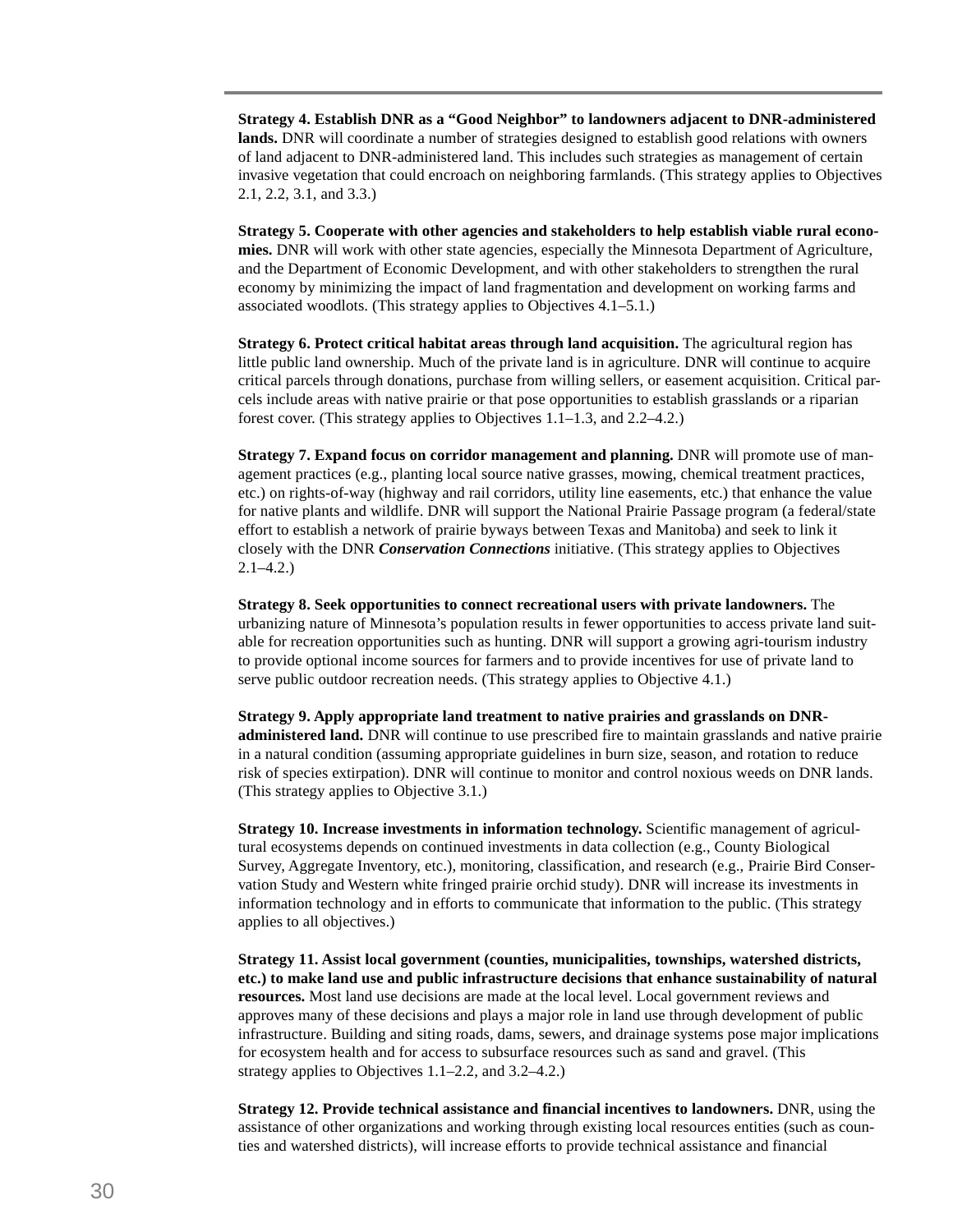incentives to help landowners manage land in ways that are compatible with sustaining native plant and wildlife populations and to manage water resources more effectively. DNR technical assistance in the field will focus on the Conservation Reserve Enhancement Program and other assistance programs. DNR will encourage adoption of Best Management Practices by farmers and other land managers. DNR will cooperate with landowners to manage exotic species and encroaching vegetation that disrupt the ecological integrity of natural areas on public and private land. The strategy may include training of staff in other organizations to provide the technical assistance farm managers need. The strategy has several components.

- **Prairie Stewardship Planning Assistance:** Prairie Stewardship plans are an outgrowth of the DNR's Forest Stewardship Plan program. The program provides opportunities for professional land planning assistance to landowners with guidance on protecting prairie and grasslands in ways that are compatible with the landowners personal philosophy and land management goals.
- **Cooperative Farming Agreements:** Use cooperative farming agreements (food plots) and grazing agreements to demonstrate agricultural techniques that support ecosystems health consistent with landowner management goals.
- **Cooperative Forums:** Work closely with agricultural organizations to develop forums and other learning opportunities to deliver information to the farming community.
- **Encourage establishing permanent vegetation on some marginal farmlands:** Help landowners establish vegetation, including alternative crops and native vegetation, on lands that are producing a marginal economic return to farm managers.
- **Tree Planting:** Increase funding for DNR programs that assist private landowners to establish tree cover in high priority areas, such as in riparian corridors, while discouraging planting of trees in or adjacent to native prairies.
- **Water Management:** DNR will assist landowners and work with cooperating agencies to prevent excessive runoff and hold water on the landscape for ecological health and human safety.

(This strategy applies to objectives 1.1–2.2, and 3.2–6.1.)

# **Measuring Progress**

*DNR goals and objectives for the agricultural areas of the state recognize the importance of agriculture and emphasize achieving natural resource goals while maintaining high agricultural productivity. Because opportunities for making progress toward DNR goals may be more limited here than in other regions of the state, performance measures focus on documenting where those opportunities exist and what management activities are implemented.*

**Goal 1: Surface water and ground water quality will be protected and improved in the agricultural areas of the state.** The quality of water resources in agricultural areas is intimately tied to agricultural practices and other land use decisions. Examples of performance measures that tie land use decisions to changes in water quality are:

- Percent of tilled acres that use conservation tillage practices.
- Percent of river miles with flow regimes within the range of natural variation.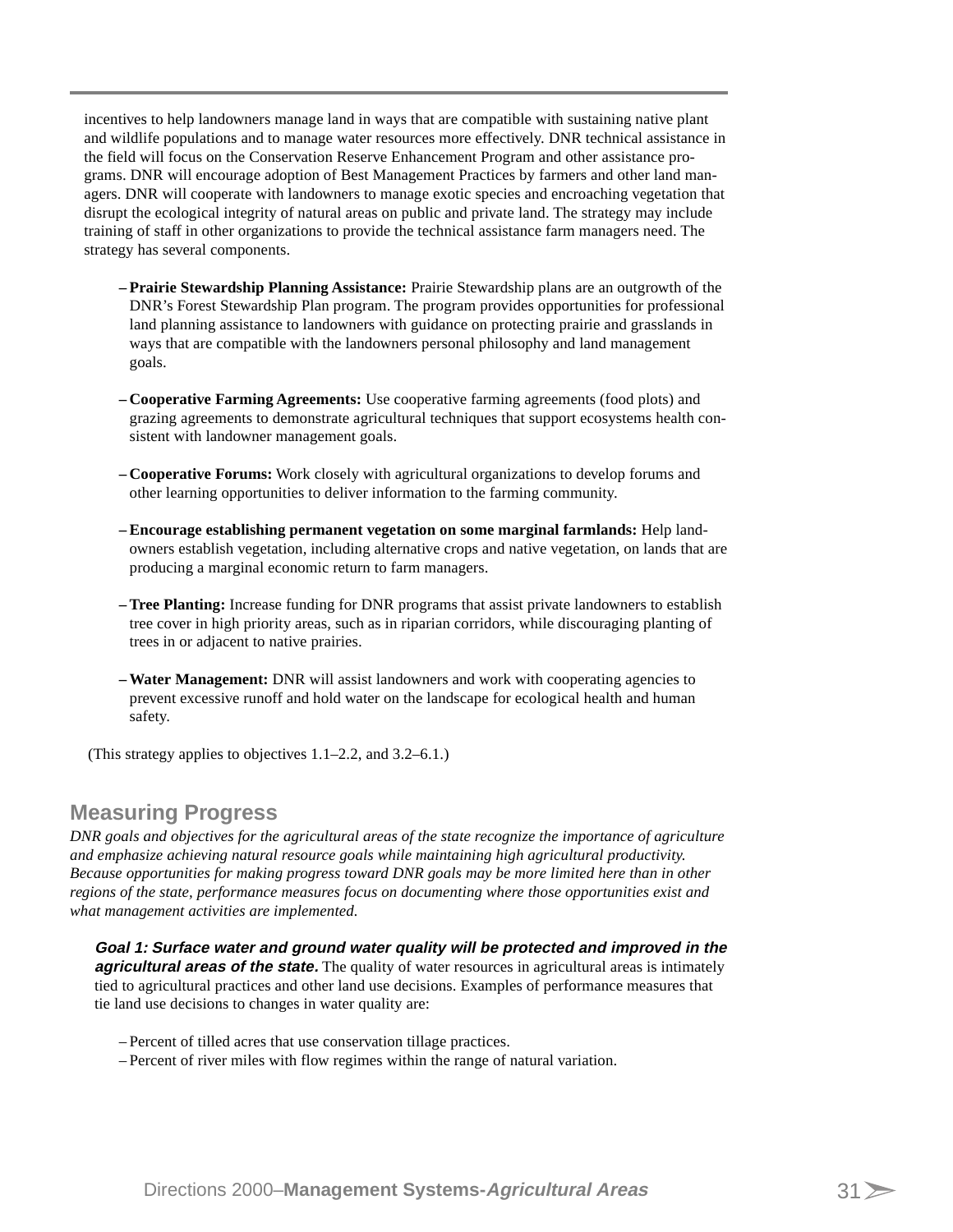**Goal 2: Remaining natural ecosystems (wetlands, grasslands, undeveloped shorelands) within the farmland region will be maintained on public lands and their integrity enhanced on private lands where collaborative efforts with private landown-**

**ers are possible.** Remnants of natural ecosystems and other areas with relatively little disturbance are especially important as examples of native ecosystems and as reservoirs of plant and animal diversity. Using these areas as centers to which other areas are connected is important to achieving natural resource goals.

Examples of performance measures that document our use of these areas are:

- Acres of prairie managed using prescribed burning.
- Degree of connectivity between areas suitable for wildlife habitat.
- Riparian acres planted to woody vegetation.

**Goal 3: Degraded high priority ecosystems and habitats will be maintained or restored to a more natural condition on public lands and on those private lands where collaborative efforts with private landowners are possible.** Restoration of disturbed areas include hunting and wildlife viewing. Examples of performance measures that document progress in this area are:

- Acres of restored grasslands.
- Acres of land enrolled in federal and state land retirement programs.
- Acres of wetland removed from production and restored.
- Acres of riparian corridors.

**Goal 4: Diverse recreation opportunities in the agricultural region will be developed to a more natural condition on public lands and their integrity enhanced on private lands where collaborative efforts with private landowners are possible.** Outdoor

recreation in agricultural areas includes hunting and wildlife viewing. Examples of performance measure which document DNR's goal of enhancing these opportunities include:

- Acres of land with public access for hunting.
- Population sizes of selected games species.
- Miles of trail.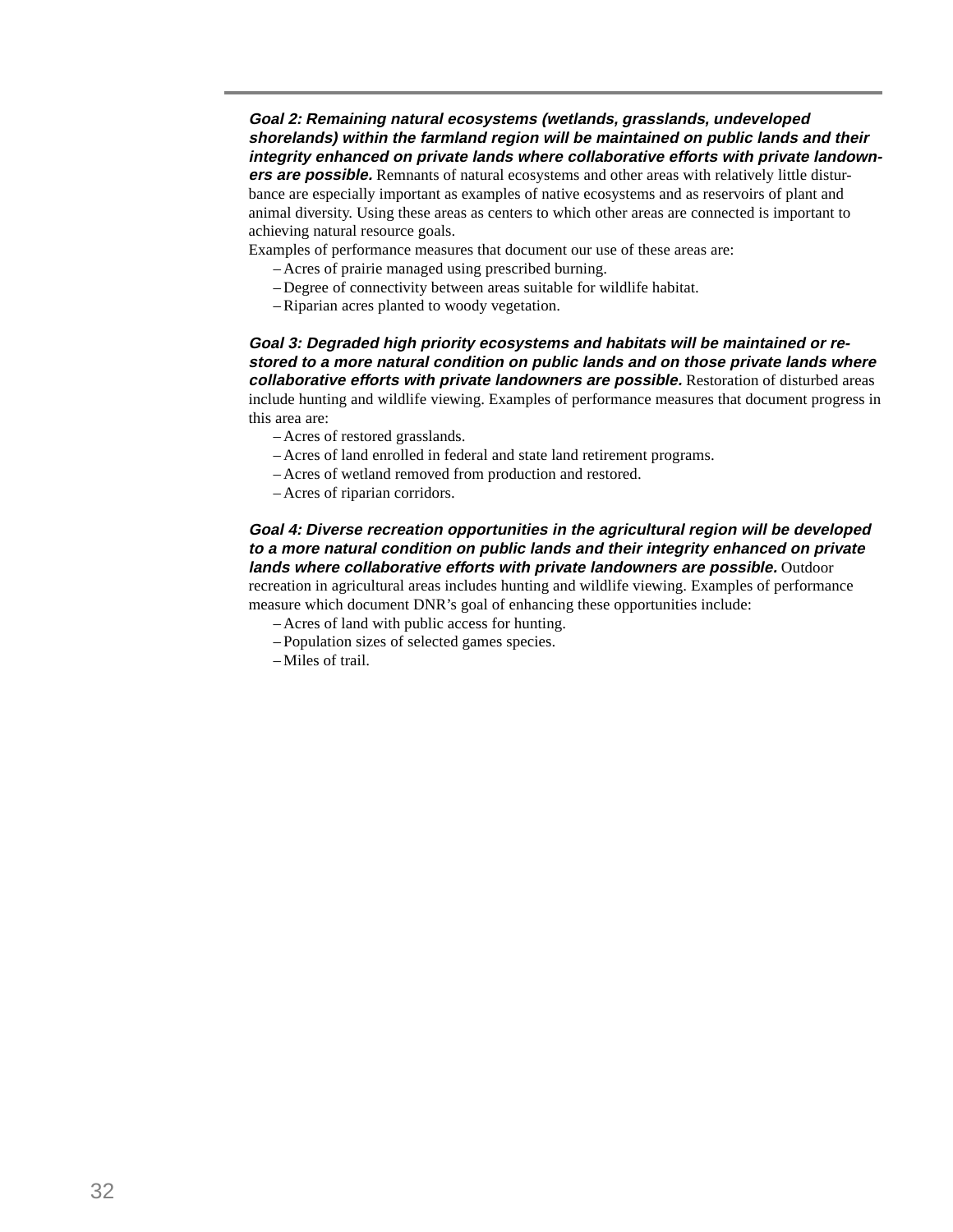# **Urban and Developing Areas**

The natural features of urban and developing areas provide numerous benefits to human communities. Natural areas provide a variety of recreation and other quality of life opportunities. Wetlands provide natural water storage and purification systems. Watersheds provide a network of streams and rivers that drain the landscape. Native plant communities and urban forests clean the air we breathe, sequester and store carbon, and provide habitat for wildlife. Urban forests help to moderate the climate, offering winter shelter and summer cooling that provide energy savings. All of the environmental services provided by natural features fundamentally support the communities and economies of urban and developing areas.

At the same time, development in urban and other areas causes substantial pressures and impacts on the very natural features on which the communities rely. Land cover conversion reduces the area of permeable and ground surfaces, reducing the land's capacity for filtering and storing water. Settlement patterns and transportation corridors may cause habitat loss or fragmentation to the detriment of the environmental services those habitats provide. Rising recreational demands may also have harmful effects as the availability of natural areas to satisfy those demands decreases. Preservation of natural features is often placed in competition with pressure for development. Based on the density of development, the issues for natural resource management in built environments will vary among the urban core or central city, the suburban or exurban fringes, and areas of lakeshore development in predominately rural regions. A sense of urgency is needed for addressing these issues, regardless of location, so that action is taken before resources are lost and before taking action becomes too expensive.

As changes in technology and the growth of the global economy expand people's choices of where to locate, attention to the natural features that make an area livable and desirable becomes all the more important. Land use decisions should seek to maintain a healthy environment and healthy natural resources so that they and the economies they support will continue to attract people, business, and industries to contribute to our overall quality of life.

The following goals and objectives will address issues for natural resource management in urban and developing areas within Minnesota. Not all are the sole responsibility of DNR to achieve, but require working in partnership with other agencies, local units of government, and citizens to achieve multiple positive outcomes from the strategies used.

## **Urban and Developing Areas Goals and Objectives**

**GOAL 1. The natural environment in urban and developing areas will have the long term capacity to produce ecological, social, and economic benefits.**

**Objective 1.1. Discharge rates of water from urban watersheds will be similar to discharge rates prior to large-scale alterations to the hydrologic characteristics of the watershed.** The intent is to minimize increased flow rates when development occurs. In areas with a high impervious surface coverage in the watershed, maintain existing areas of vegetation and seek opportunities to increase water infiltration, reduce runoff, and restore vegetative cover. In developing areas with a low percentage of imperviousness, seek opportunities through site development (infiltration ponds, swales, or other site designs) to manage the amount of runoff that is infiltrated versus runoff into lakes and streams.

**Objective 1.2. Surface and ground water storage capacity will be sufficient to supply the needs of ecosystems, economic activities, and population growth.** Take advantage of opportunities to infiltrate water, recharge groundwater, and filter pollutants.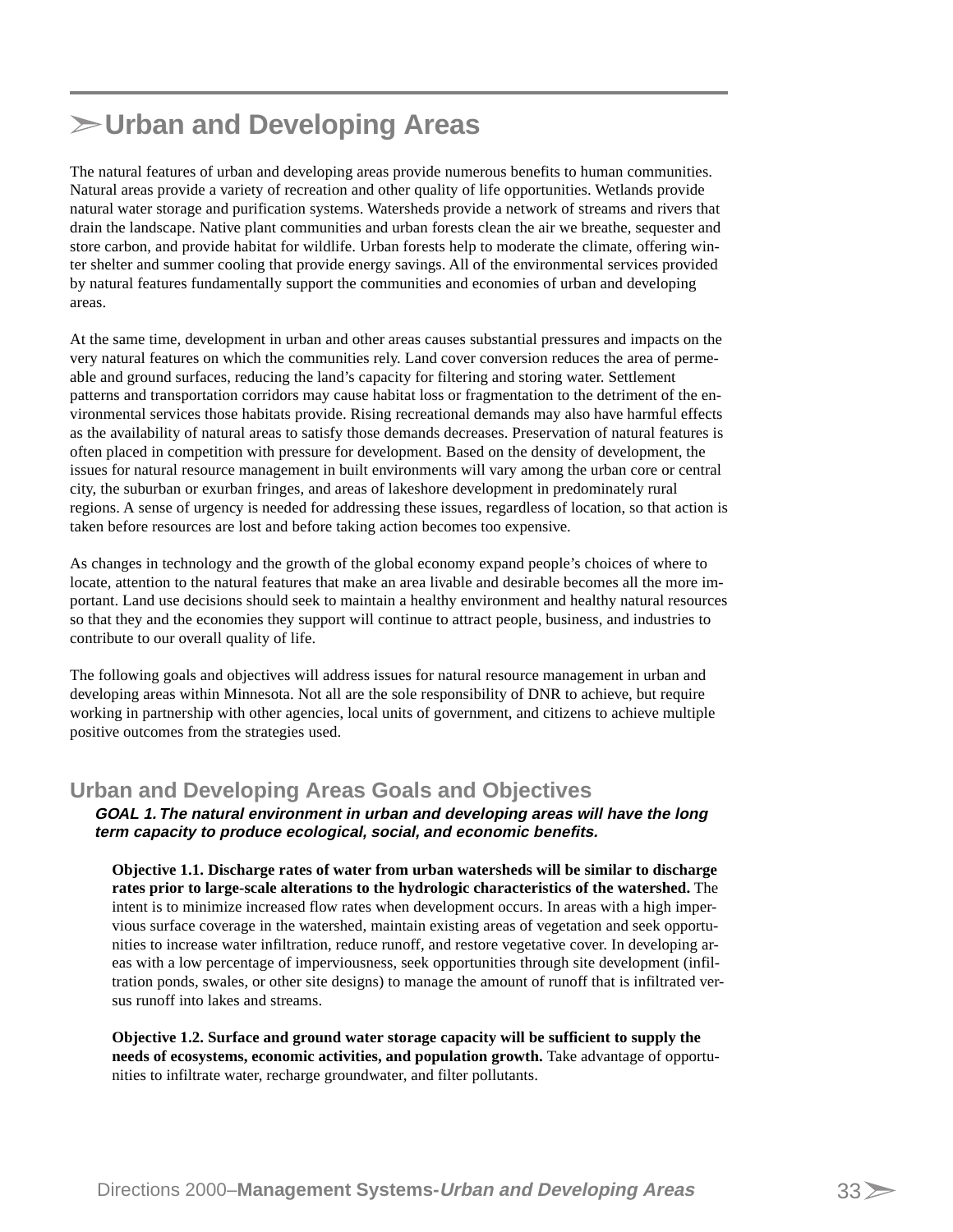**Objective 1.3. Surface, ground water, and subsurface flows will be free from pollution by heavy metals, excessive nutrients, bacteria, and sediment.** The intent is to meet or exceed existing water quality standards.

*More objectives and strategies addressing water resources statewide appear in the Water Resources section.*

**Objective 1.4. Habitat and vegetative cover will be sufficient to support a diversity of plant and animal communities, and species in these communities will be capable of dispersal.** Reduce habitat fragmentation; preserve large, intact natural areas; and seek opportunities to restore habitat connectivity in order to support a diversity of animal and plant species in urban and developing areas. Reduce loss of trees and wooded areas from development and construction practices.

**Objective 1.5. Natural lands in urban and developing areas will support a diversity of quality outdoor recreation opportunities.** Public use of natural lands should be appropriate to the resource base and should not result in degradation of the resource.

**Objective 1.6. Residents of urban and developing areas will have access to a diversity of quality outdoor recreation opportunities.** Recreation areas, including land and water, will be open and accessible to the public.

*More objectives and strategies addressing outdoor recreation appear in the Recreation Systems section.*

**Objective 1.7. Residents of urban and developing areas will have opportunities to learn about the relationships between people and the natural environment.** The demographics of Minnesota's population is changing, becoming older and more diverse. Natural resource stewardship education opportunities should be accessible to all citizens and address the needs of all population sectors.

**Objective 1.8. Lands with subsurface resources will have the long term capacity to meet the infrastructure and development needs of urban and developing areas.** Minnesota's expanding population is driving an increase in consumption of aggregate materials. The intent is to identify aggregate resources before development occurs. This will allow mining to proceed in conjunction with development, in a manner that conserves identified aggregate resources. Further, it will allow for early reclamation planning designed to meet the post-mining needs of the developing community.

#### **GOAL 2. Local communities will have the information, expertise, and resources to plan for and manage their natural resources.**

**Objective 2.1. Local communities will have a decision-support system that facilitates consideration of natural resource issues in land use planning.** Support for local decisions will come from partnerships among all agencies in all levels of government, non-governmental organizations, and citizens with a natural resource decision making role in the community. DNR's role is to provide technical assistance and decision coordination.

**Objective 2.2. Local communities will have access to the necessary information to incorporate natural resource issues in land use planning.** Information comes from a wide range of organizations. DNR's role is to provide easily accessible information. This will influence how we collect and provide data in order to elevate the importance of natural resources in the land use planning process.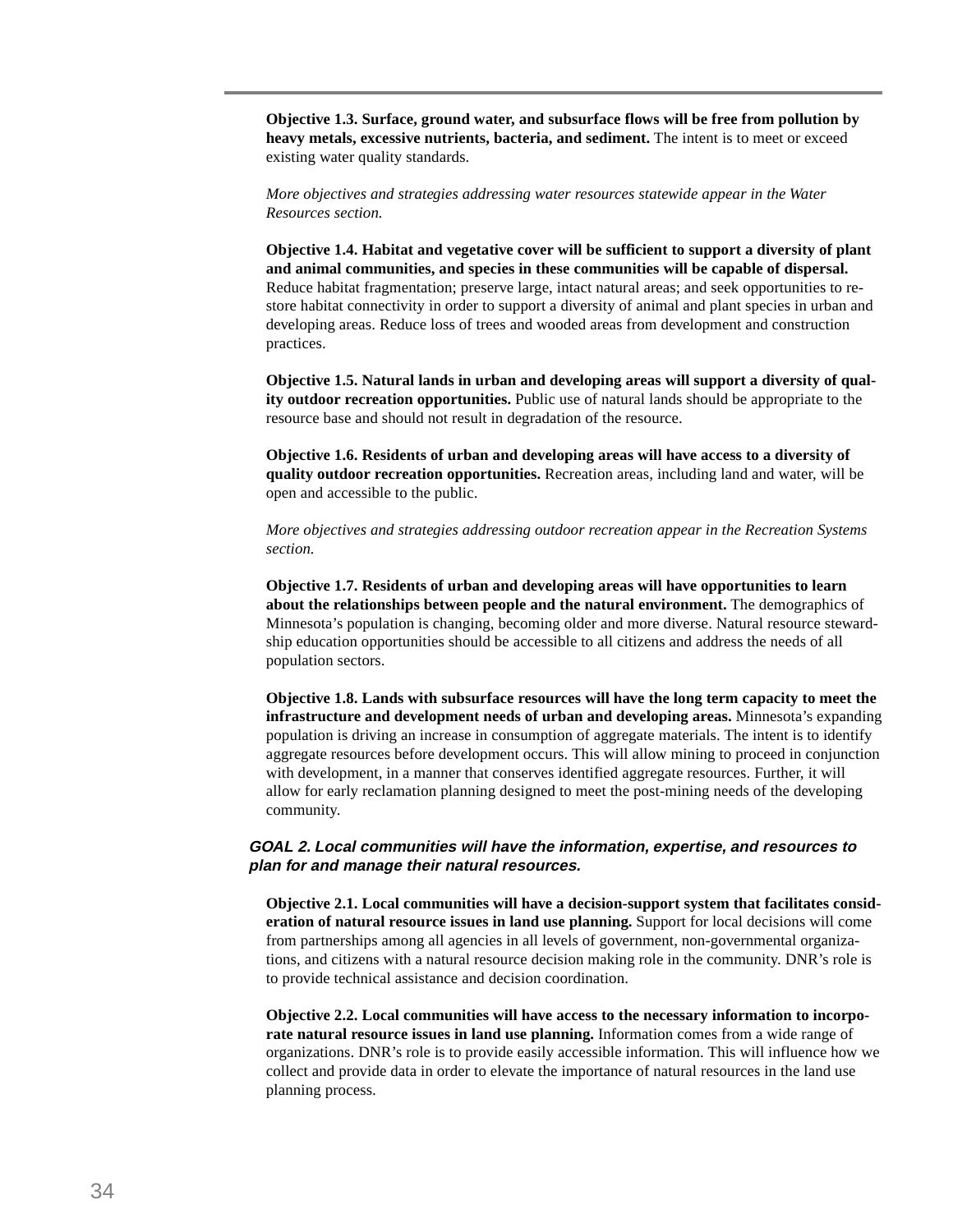**Objective 2.3. Local communities will have access to information that guides management of natural resources to produce long term ecological, social, and economic benefits.** DNR's role is to provide and interpret information and to assist in understanding how it applies to local decisions. The intent is that local communities will understand the consequences of decisions affecting natural resources in order to make informed choices between multiple goals.

# **Urban and Developing Areas Management Strategies**

*The DNR will use the following approaches to achieve the goals and objectives for urban and developing areas in Minnesota.*

**Strategy 1.** In cooperation with federal, state, and local agencies and Soil & Water Conservation Districts, encourage best management practices in local communities to manage storm water discharges, control erosion and runoff, and maintain the water storage and infiltration capacity of the watershed to ensure that development is not damaged by future floods. Ensure that urban development policies minimize adverse changes to the hydrologic system, including stream flow rates, total runoff volume, ground water recharge, and erosion and sedimentation discharge. (Objectives 1.1, 1.2, and 1.3)

**Strategy 2.** Identify and implement habitat redevelopment opportunities in the urban core, protect quality habitat and communities, and maintain habitat connectivity in developing areas. Coordinate with local units of government to address development issues in sensitive natural areas, such as blufflands. Train local staff and volunteers in natural resource restoration projects, monitoring native habitats and species, and other indicator projects. (Objective 1.4)

**Strategy 3.** Promote local planning that incorporates natural resource base line information early in the planning process, and work with citizens and local units of government to develop natural resource and wildlife management plans and guidelines that reduce people and wildlife conflicts. (Objectives 1.7, 2.1, 2.2, and 2.3)

**Strategy 4.** Promote working in partnerships across governmental boundaries and encourage and assist in partnerships with private and public land owners. (Objectives 2.1, 2.2, and 2.3)

**Strategy 5.** Maintain vegetative cover and reduce the extent of impervious surfaces in the watershed. Where feasible remove development with high-damage potential from areas needed to convey flood flows and restore these areas with native vegetation. Protect and restore to native vegetation lands sensitive to development impacts (lake shores and stream banks, steep slopes, flood plains). Protect and restore shoreline vegetation. (Objectives 1.1, 1.2, and 1.3)

**Strategy 6.** Reduce or eliminate populations of invasive non-native aquatic and terrestrial species and eliminate introductions of invasive non-native species. (Objective 1.4)

**Strategy 7.** Increase tree canopy in urban areas and maintain or increase tree canopy in developing areas. (Objective 1.4)

**Strategy 8.** Protect and restore habitat. Maintain and enhance existing habitat connectivity to reduce the impacts of development on habitat and wildlife populations. (Objective 1.4)

**Strategy 9.** Collect, interpret, and disseminate information that uses the concept of cumulative effects to evaluate on a watershed basis the impacts of development on the quantity and quality of water resources. Monitor and evaluate water supply demands and the effectiveness of conservation efforts. Assist communities in understanding the impacts of development on surface and ground water quality and quantity. (Objectives 1.1, 1.2, and 1.3)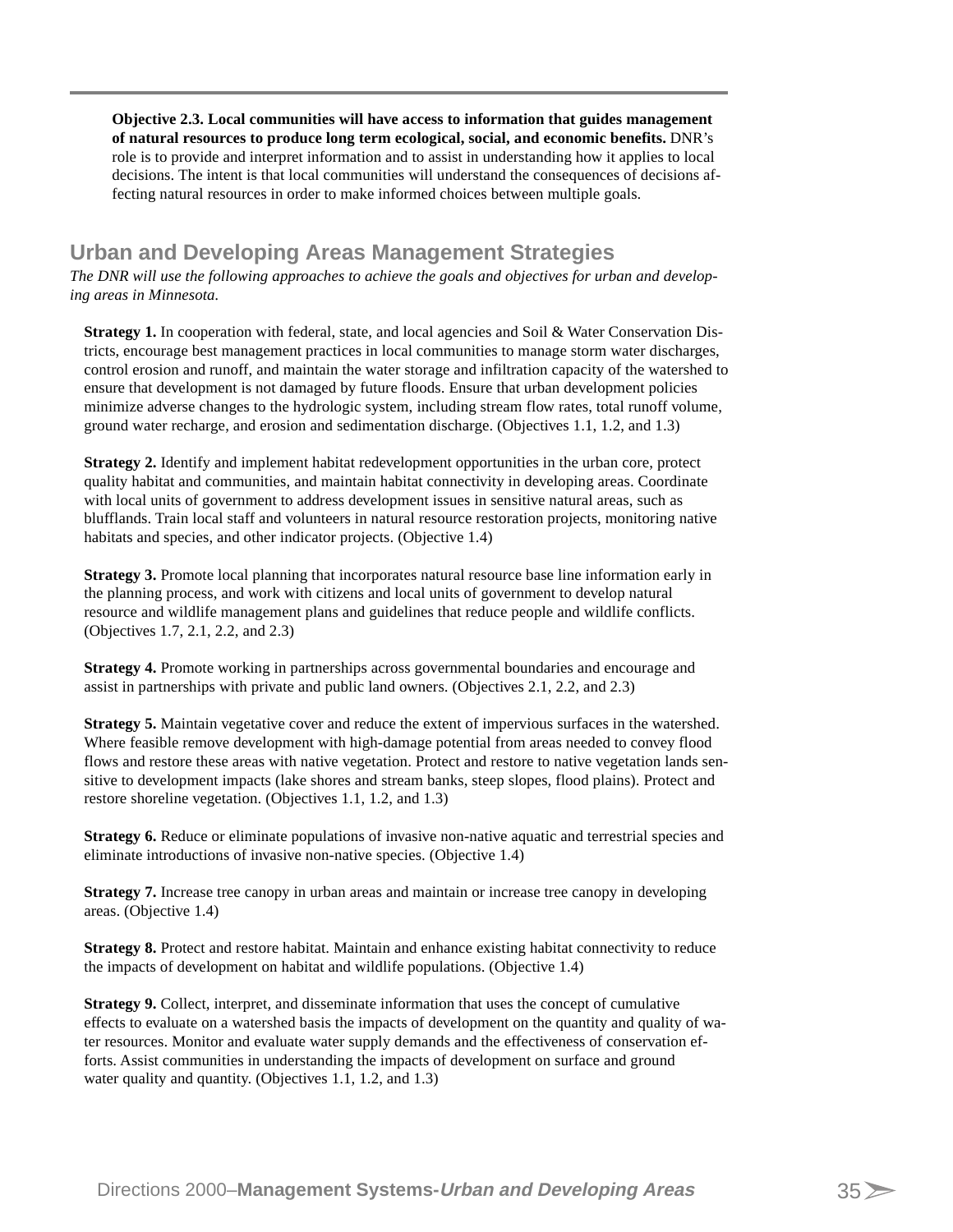**Strategy 10.** Increase DNR's information base on the natural resource impacts of land use decisions, population, growth, and recreation pressures and on the effectiveness of management strategies in urban and developing areas. (Objectives 1.4, 1.5, and 1.6)

**Strategy 11.** Increase the accessibility and usability of natural resource information to local units of government, business, landowners, non-governmental organizations, and other state agencies. (Objectives 2.2 and 2.3)

**Strategy 12.** Define and quantify existing levels of outdoor recreation currently occurring with urban and developing areas across the state. (Objectives 1.5 and 1.6)

**Strategy 13.** Identify potential aggregate resources in areas likely to be needed for urban development to avoid encumbrance of aggregate deposits that can be used for development. Identify post-mining land use needs with associated site specific reclamation practices and plan and stage activities to meet community growth needs. (Objectives 1.8, 2.1, 2.2, and 2.3)

**Strategy 14.** Work with local communities to encourage adopting Smart Growth principles and best management plans that protect surface and ground water quality, conserve ground water, protect fish and wildlife habitat, preserve natural areas, and conserve wetlands and wooded areas. Assist local communities in developing and implementing resource conservation and management plans. Use the DNR Environmental Review Process to inform local decision makers about fish and wildlife needs and benefits and to help guide environmentally-friendly development. Work with local communities in guiding aggregate mining to reduce conflicts and to support good reclamation practices. (Objectives 1.1, 1.2, 1.3, 1.4, and 1.8)

**Strategy 15.** Provide education materials, workshops, data (MCBS), maps, handbooks, and best management practices guidelines to local communities. Enhance coordination and integration of natural resource guidance given to local communities by DNR programs and other agencies. Train local planners, resource managers, and consultants on how to assess and use natural resource information effectively in local land use planning. (Objectives 1.4, 2.1, 2.2, and 2.3)

**Strategy 16.** Assess the capacity of local communities to effectively manage their natural resources and provide assistance through information and training. (Objectives 2.1, 2.2, and 2.3)

**Strategy 17.** Promote planning grants that support natural resource inventories and plans. Support local land use planning that actively and effectively involves citizens and stakeholders. Tie grant criteria to working in partnerships across governmental boundaries. Coordinate and consolidate where practical the various DNR financial assistance programs to local communities. (Objectives 2.1, 2.2, and 2.3)

**Strategy 18.** Encourage conservation of ground and surface water use and withdrawal so that water supplies are sustained. Communicate the importance of protecting wildlife habitat and natural areas– including the impacts of non-native aquatic and terrestrial species–as well as practical ways that protection can be accomplished. Inform on the need and appropriateness of management tools such as removal of invasive non-native species, hunting, and capture-transport-release. (Objectives 1.2, 1.4, and 1.7)

**Strategy 19.** Maintain and enhance DNR programs that address educational, aesthetic, and social qualities of communities in urban and developing areas. Enhance the DNR School Forest , Neighborhood Wilds, and other cooperative outdoor nature study area programs in urban and developing areas. (Objective 1.7)

**Strategy 20.** Recognize the demographic changes in urban and developing areas and meet the needs of all citizens. (Objective 1.7)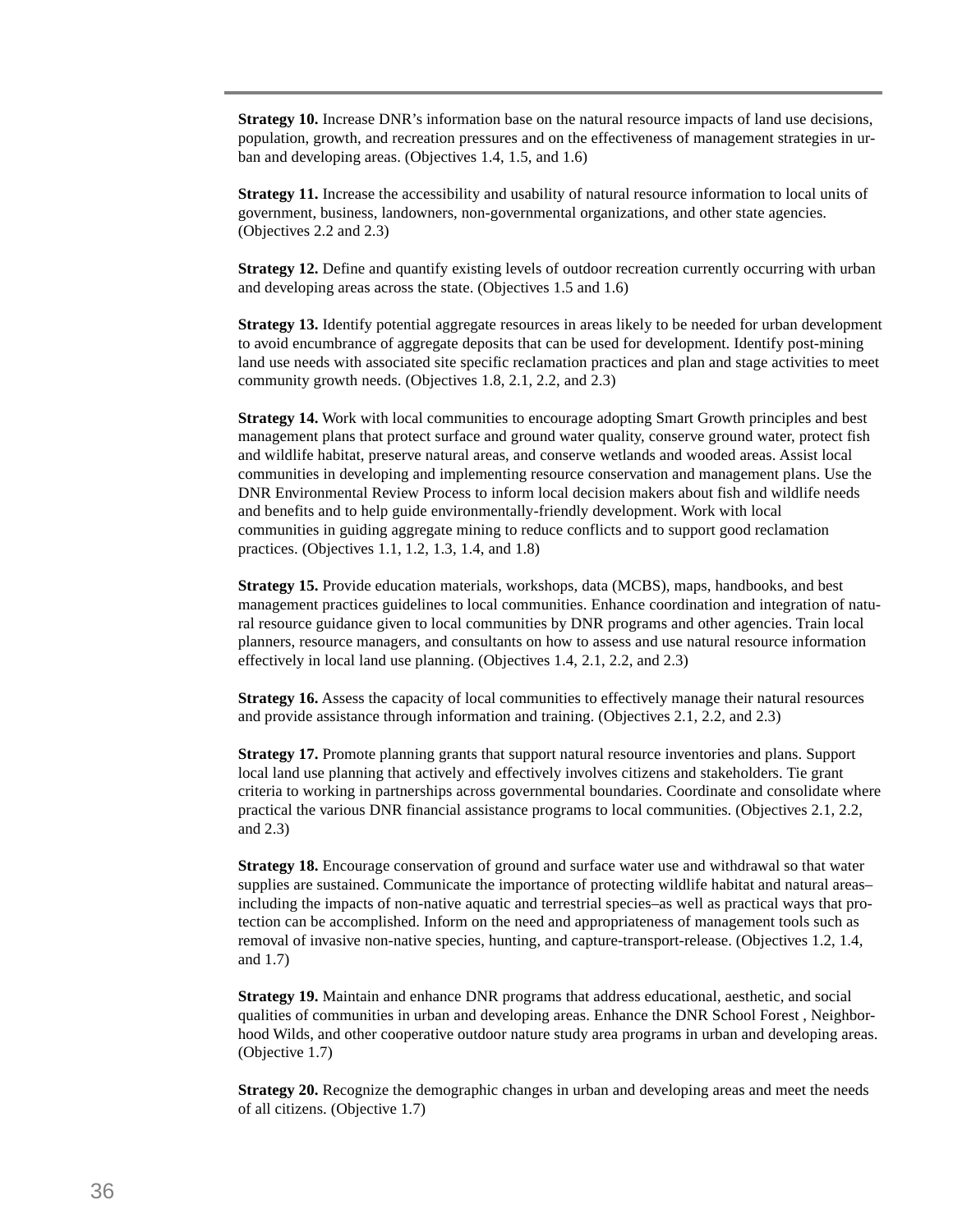**Strategy 21.** Maintain and enhance hunting, fishing, and non-game activities in urban and developing areas. Provide public access to areas for hunting, fishing, wildlife viewing, biking, and other terrestrial and water recreation areas. Provide access to open space for unstructured exploration of the natural world. (Objectives 1.5 and 1.6)

**Strategy 22.** Develop a system of linked parks and trail ways within a greenways network. Maintain and enhance trails in urban and developing areas, and give attention to preserving existing routes that are threatened by development. Provide assistance in planning trail placement and design to ensure natural features are protected and enhanced. Incorporate environmental criteria into the design and siting of recreation areas. (Objectives 1.5 and 1.6)

# **Measuring Progress**

*Measuring progress toward DNR goals and objectives for urban and developing areas requires that we track progress toward maintaining the capacity of the natural environment to produce the ecological, social, and economic benefits (Goal 1) which are associated with contributing to Minnesota's quality of life. Furthermore, because the decisions of local communities impact the natural environment, measuring progress towards providing local communities with the information, expertise, and resources they need to plan for and manage their natural resources (Goal 2) is equally vital. To these ends, examples of performance measures linked to DNR goals and objectives are described below:*

**Goal 1: The natural environment in urban and developing areas will have the longterm capacity to produce ecological, social, and economic benefits.** Measuring progress toward this goal requires an emphasis on the environmental outcomes required to sustain benefits such as the capacity of watersheds to infiltrate and transport water; adequate supplies of clean water to meet the demands of ecological systems and local economies; a diversity of plant and animal communities, and natural lands open and accessible to outdoor recreation. Example measures are:

- Average annual flood damages.
- Water levels in wells in principal aquifers.
- Acres of large, intact natural areas.
- Connectivity of vegetative communities (connectivity, dispersion indices to be determined).
- Total acres of land and water open and accessible to the public.

#### **Goal 2: Local communities will have the information, expertise, and resources to plan for and manage their natural resources.** This goal focuses on increasing the ability of local communities to incorporate natural resources into land use decisions and increasing their understanding of the consequences of land use decisions on the environment's ability to provide a sustainable flow of benefits. Example measures are:

- Number of local comprehensive plans with natural resource baseline information.
- Number of watershed and landscape level natural resource plans (across jurisdictional boundaries) and grant dollars provided to these initiatives.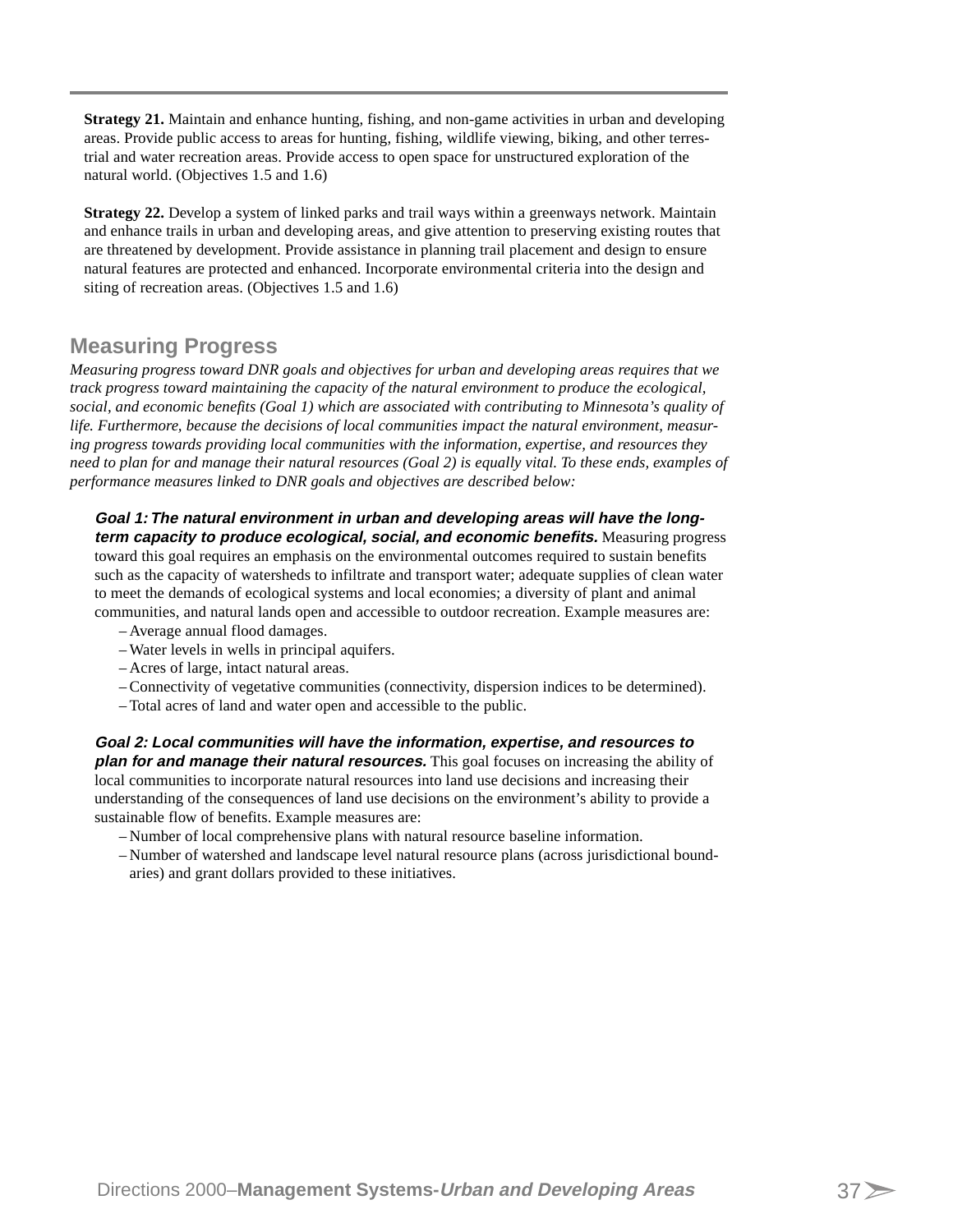# **Recreation Systems**

# **DNR's Outdoor Recreation System**

Outdoor recreation generates benefits for individuals, families, and society at large. In short, recreation adds value to our personal and collective lives. Demands for these benefits provide a rationale for establishing recreation opportunities, facilities, and services. Ensuring these benefits are available is the basic goal of outdoor recreation providers such as the Department of Natural Resources.

Outdoor recreation generates personal, social, economic, and environmental benefits. Personal benefits of outdoor recreation include improved mental and physical health, personal growth and education, an enhanced connection to nature, and simply the opportunity to have fun. Social benefits include stronger family or interpersonal bonds and a heightened sense of community identity. The economic benefits of outdoor recreation in Minnesota are quite apparent. They include strengthening the state's resort and tourism industry; attraction, retention and growth of local and regional businesses; the revitalization of small communities; and increased workforce productivity. Environmental benefits include a strengthening of the public's environmental ethic, a higher commitment to protect significant natural resource areas, and more active citizen involvement in environmental issues.

Providing outdoor recreation opportunities is truly a public-private partnership in Minnesota. All levels of government are involved from federal to state to local. And each level has its own particular niche to serve. The federal and state levels focus primarily on the resource-extensive opportunities—such as wildlife areas, large parks and primitive areas—while local governments tend to focus on populationoriented facilities, such as athletic fields and community parks. The private sector is a major provider, too, as demonstrated by Minnesota's thriving recreation-oriented tourism industry.

The DNR is the primary state-level provider of outdoor recreation. DNR's focus is on natural resourcebased outdoor recreation opportunities, from hunting and fishing to hiking and trail riding to a variety of water sports. The DNR has a multi-faceted role in recreation, ranging from the direct provision of recreation opportunities (e.g., water accesses, trails and parks), to the maintenance of the natural resource base upon which outdoor recreation opportunities depend (e.g., plant and animal habitat, and connecting resource hubs through the new *Conservation Connections* initiative), to the safety of outdoor recreation participation (e.g., boating safety and hunter education).

Central to DNR's recreation role is the management of an outdoor recreation system with eleven units established by the state legislature (M. S. 86A. 05). These units provide a wide variety of recreational opportunities that benefit a range of outdoor enthusiasts.

- 1. State Parks
- 2. State Recreation Areas
- 3. State Trails
- 4. State Scientific and Natural Areas
- 5. State Wilderness Areas
- 6. State Forests
- 7. State Wild, Scenic and Recreational Rivers
- 8. State Water Access Sites
- 9. State Wildlife Management Areas
- 10. State Aquatic Management Areas
- 11. Other DNR units identified in the Outdoor Recreation Chapter (M. S. 86A) including State Safe Harbors.

As DNR develops these recreation units, it will work with local and county governments to plan for the impacts of increased recreational activities on the services required of local governments (e.g., police, fire, emergency medical services, roads).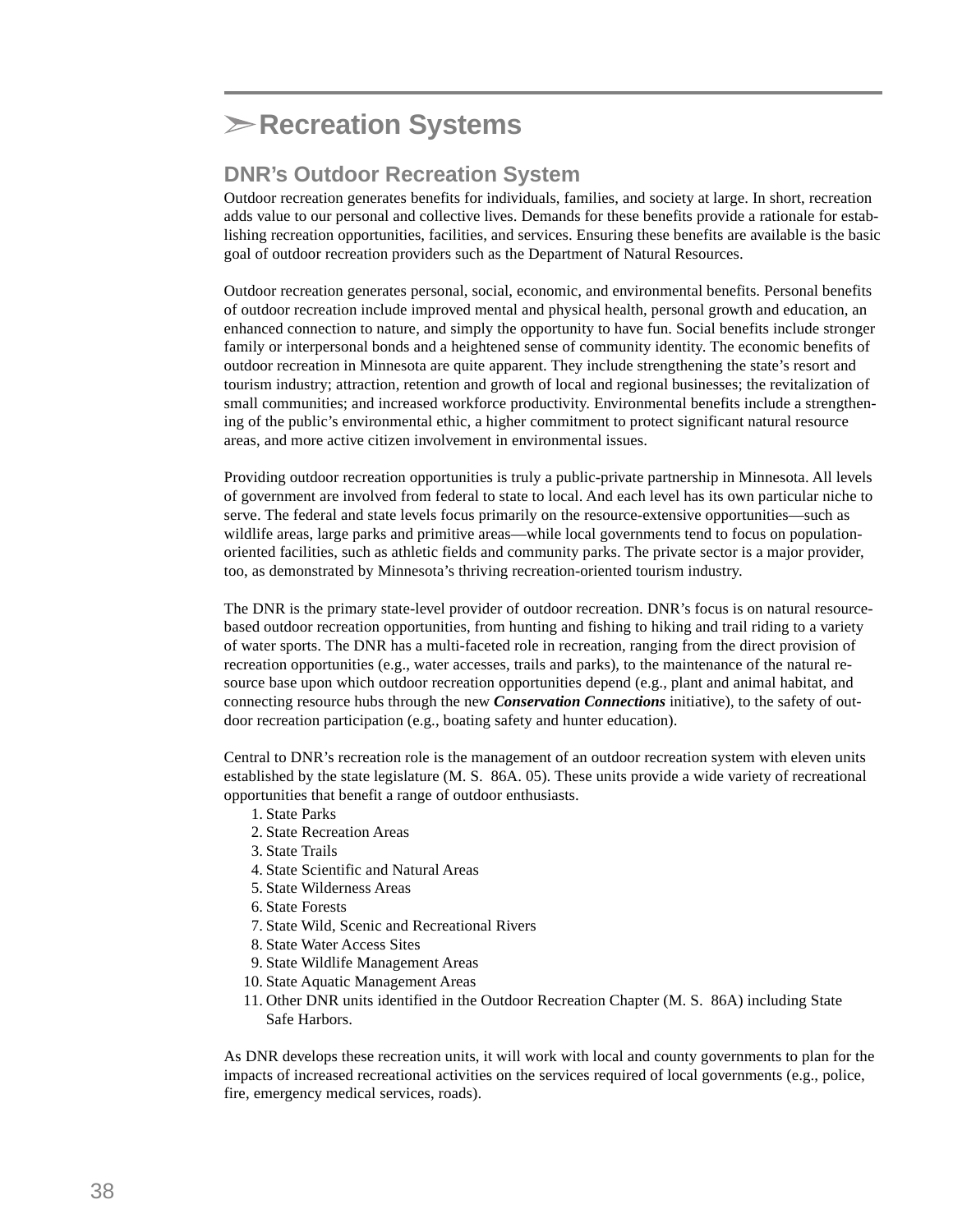The DNR's outdoor recreation goals, objectives, and strategies are presented below. They demonstrate the wide ranging importance of outdoor recreation at the DNR. They encompass DNR programs involved with the maintenance of the natural resource base upon which many recreation opportunities depend (organized under Goal 1 below), programs involved with the direct provision of recreation opportunities (Goal 2), and programs concerned with the safety of outdoor enthusiasts (Goal 3).

*Note: The strategies in this chapter are listed under their relevant objectives. This format differs slightly from the other chapters which have strategies grouped together after the goals and objectives sections.*

## **Outdoor Recreation Goals, Objectives and Strategies**

**GOAL 1. Minnesota's natural resources will be able to produce outdoor recreation benefits over the long term.**

**Objective 1.1. Minnesota will continue to have a diversity of recreation landscapes that provide a range of opportunities for outdoor recreation experiences.** Minnesota has a variety of recreation landscapes from lightly modified to heavily modified. Lightly modified recreation landscapes include primitive and semi-primitive areas such as those in northeastern Minnesota (see Figure 1). Heavily modified recreation landscapes exist throughout Minnesota but are more common near urban and agricultural areas. Nearly 80% of Minnesota's primitive and semi-primitive lands and many of the state's urban natural areas are publicly owned, which underlines the important role public land management plays in permanently maintaining a full spectrum of recreation landscapes.

**Strategy 1.** Preserve natural, remote outdoor recreation opportunities through public land ownership and partnerships with private landowners.

**Strategy 2.** Develop and maintain outdoor recreation opportunities in and around urban areas through partnerships and acquisition.

**Strategy 3.** Manage view sheds to maintain natural settings for water-related outdoor recreation opportunities.

**Objective 1.2. Minnesota's native plant and animal communities will be preserved** (remnant communities from the time of European settlement). Minnesota's native plant and animal communities include the habitats of rare, threatened and endangered species, geologic sites and other natural features. These resources serve as the basis for outdoor recreation opportunities and numerous DNR programs.

**Strategy 1.** Identify and protect natural features that have a high priority for recreation use (see other resource sections for related strategies and performance measures).

**Strategy 2.** Create opportunities both to preserve Minnesota's native plant and animal communities and to provide for expanding outdoor recreation opportunities.

**Objective 1.3. Minnesota lakes and rivers will be fishable and swimmable.** Many of Minnesota's outdoor recreation opportunities depend on healthy lakes, rivers, and wetlands. While not all water bodies are, nor can be, fishable and swimmable, DNR will work to attain this objective where appropriate.

**Strategy 1.** Protect, enhance, and restore Minnesota's aquatic resources (see Waters section for related strategies and performance measures).

**Strategy 2.** Manage recreation development in a manner that protects lakes and rivers. This includes both public (e.g., boat access, campground, shore fishing site) and private (e.g., shoreland housing, resort, marina) developments.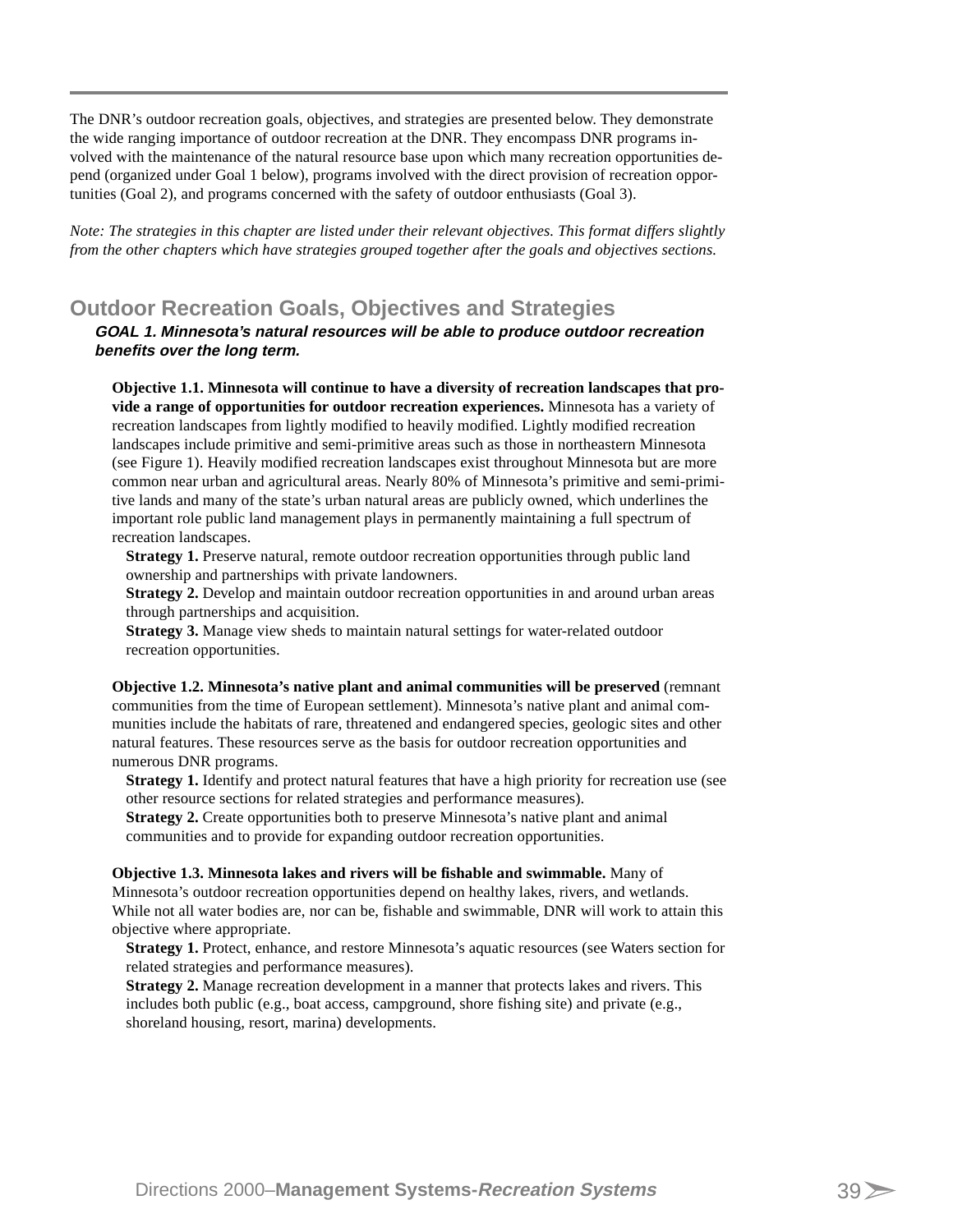



Source: MN DNR, 1984-89 Statewide Comprehensive Outdoor Recreation Plan.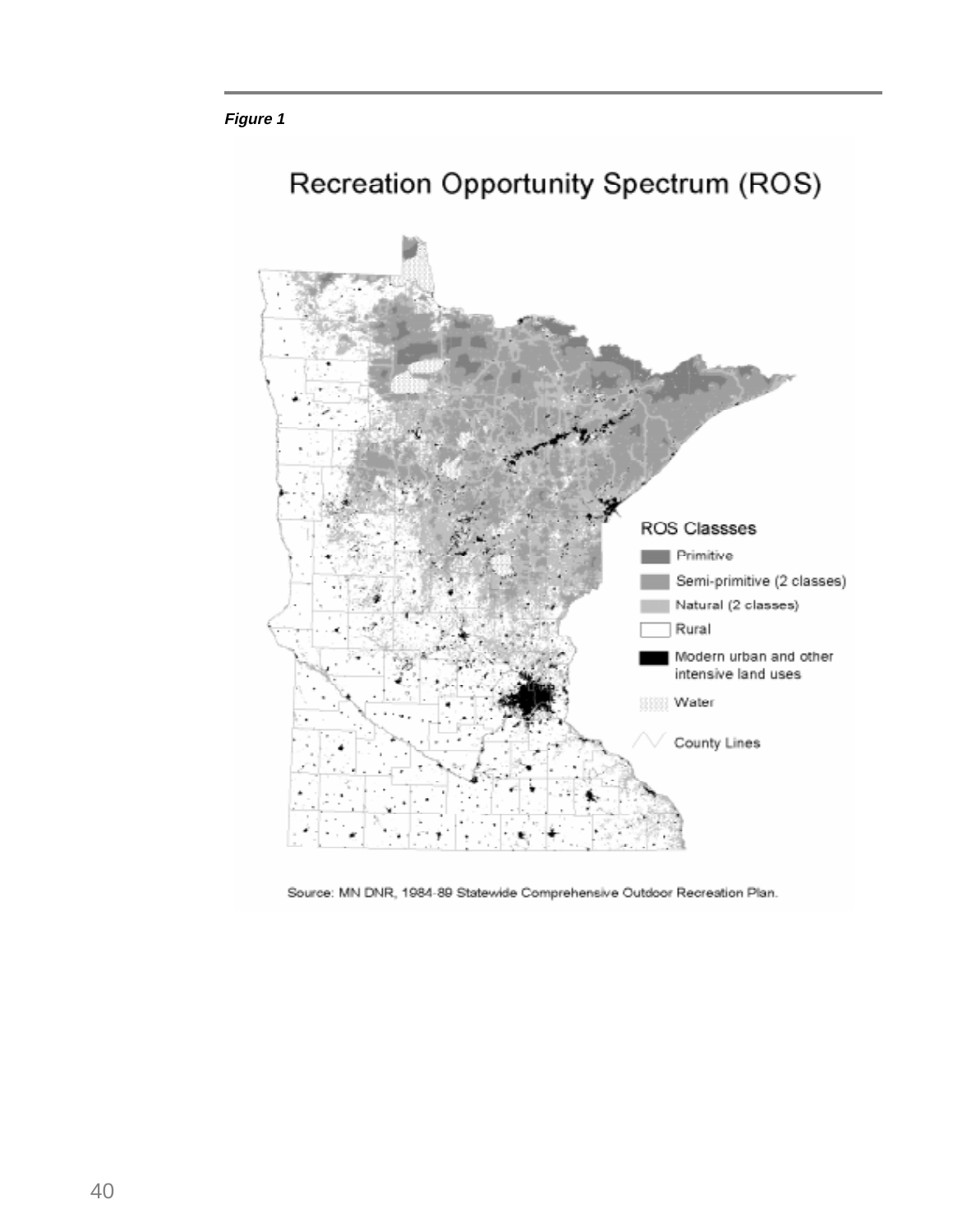**Objective 1.4. Recreation activities will not significantly impair the natural resource base on which they depend.** There are limits to the use of Minnesota's natural resources. DNR will manage recreation activities to ensure the long term health of the state's natural resources.

**Strategy 1.** Develop and enforce outdoor recreation rules that protect Minnesota's natural resources (e.g., surface water use zoning, use restrictions at sensitive environmental sites). **Strategy 2.** Develop outdoor recreation areas and facilities in suitable places and minimize impacts to natural resources when they cannot be avoided (e.g., seasonal closures, separation of trail uses, lake-scaping, facility siting).

**Strategy 3.** Enhance efforts to monitor and evaluate recreational activities that impact natural resources over large geographic areas (e.g., off-highway vehicle use, motorized watercraft use, mountain biking, horseback riding).

**Objective 1.5. Minnesota's natural environment will support populations of fish, wildlife, and plant species to sustain recreational opportunities.** Minnesota has some of the highest participation rates for hunting, fishing, and wildlife viewing in the nation. High participation in outdoor recreation can stress and deplete natural resources.

**Strategy 1.** Develop and enforce regulations that conserve populations of fish, wildlife, and plants.

**Strategy 2.** Continue research to support healthy fish, wildlife, and plant populations for fishing, hunting and viewing.

#### **GOAL 2. Outdoor enthusiasts will have access to Minnesota's natural resources for a variety of recreation opportunities including environmental education.**

**Objective 2.1. Public lands and waters will be open and accessible for public recreation use.** Public lands and waters in Minnesota are owned in common by state residents. In most cases, some form of developed access is necessary to make them available for use.

**Strategy 1.** Continue to create and maintain access to public lands and waters through facility developments (fishing piers, boat accesses, trails, etc.), cooperative agreements with public and private land owners, and acquisition of land and easements.

**Strategy 2.** Develop facilities that provide access for multiple recreational uses at one location when appropriate.

**Strategy 3.** Provide outdoor recreation opportunities close to where people live.

#### **Objective 2.2. People of all abilities will have access to outdoor recreation opportunities.**

Opportunities should be accessible to all people including those with impairments that affect mobility, sight, hearing, and cognitive functions.

**Strategy 1.** Build DNR facilities using universal design principles and reconstruct or modify existing facilities that are not accessible.

**Strategy 2.** Require facilities that receive DNR financial assistance to meet accessibility principles.

#### **Objective 2.3. DNR will address the needs of diverse populations when developing outdoor**

**recreation programs and facilities.** Minnesota's demographics have changed significantly in the last ten years. The state's population is increasingly older and more diverse. Immigrants need information, education, and assistance to learn about outdoor recreation opportunities.

**Strategy 1.** Enhance outreach efforts to diverse populations.

**Strategy 2.** Provide public information in different languages and formats.

**Strategy 3.** Evaluate and provide for the outdoor recreation needs of different groups and cultures.

**Objective 2.4. Representative examples of Minnesota's natural and cultural heritage will be available for public education and enjoyment.** Using a variety of educational tools, recreation enthusiasts will be able to understand and enjoy Minnesota's heritage. Examples of tools are selfguided displays and tours, naturalist programs, classes, publications, and kiosks.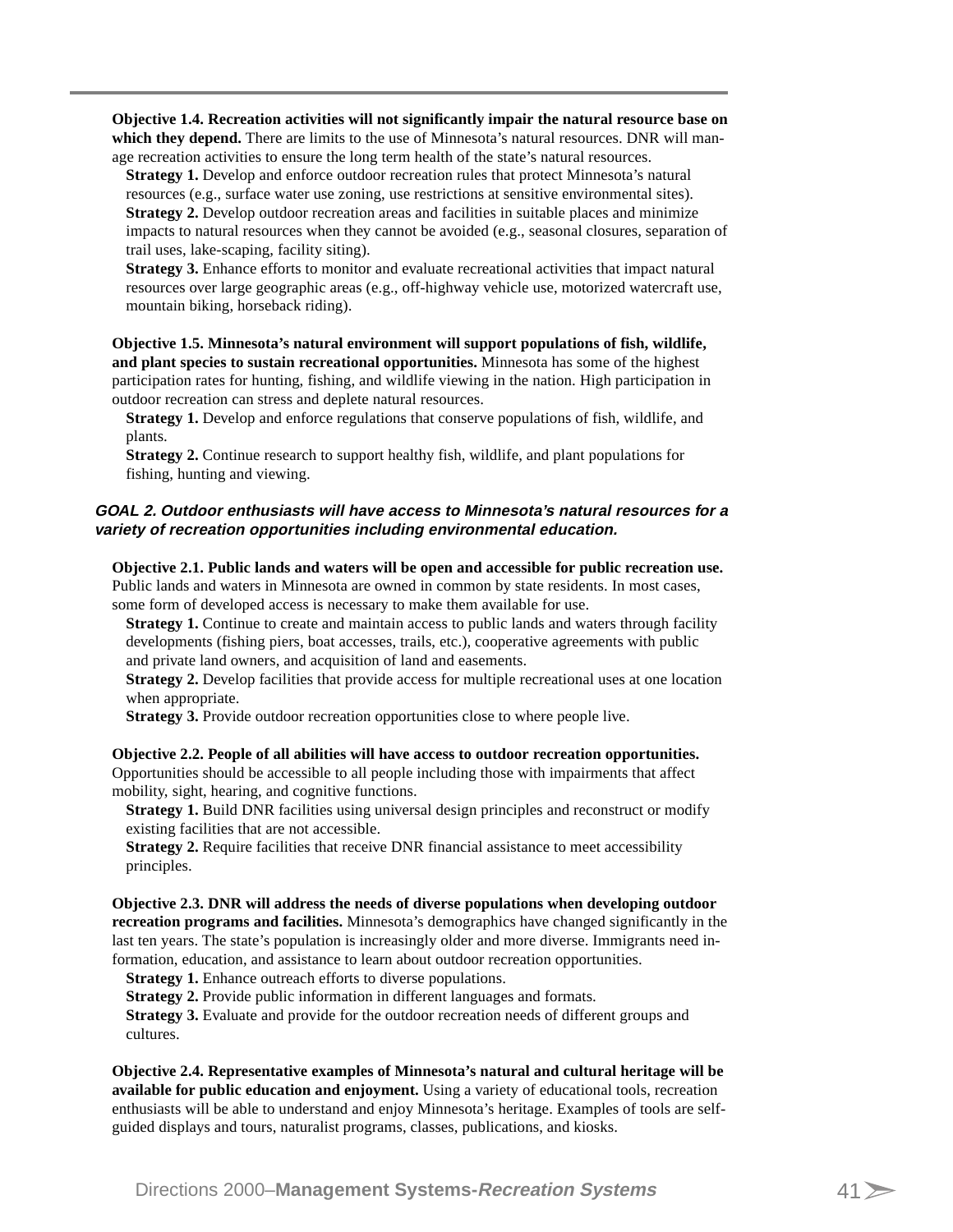**Strategy 1.** Provide access to Minnesota's natural features, landscapes, and rare resources for scientific research, public education, and enjoyment.

**Strategy 2.** Cooperate with schools, environmental learning centers, and universities to provide natural resource stewardship education opportunities. Determine gaps in existing opportunities and make needed adjustments.

**Strategy 3.** Work with Minnesota's diverse populations, including Native Americans, to interpret the state's pre-settlement and settlement cultural heritage.

**Strategy 4.** Design new educational tools and programs for enhancing understanding of Minnesota's heritage.

**Objective 2.5. DNR– in cooperation with the public, other providers, and the private sector — will help ensure a range of natural resource based outdoor recreation opportunities.** DNR provides a portion of the outdoor recreation opportunities that people desire. A complete outdoor recreation system requires participation from multiple levels of government and the private sector (see Figure 2).

**Strategy 1.** Develop a statewide outdoor recreation plan that defines the department's recreation priorities, guides actions, involves citizens, and meets guidelines to qualify for federal funding.

**Strategy 2.** Encourage broad participation from the outdoor recreation community and stakeholders to better coordinate the provision of a complete outdoor recreation system. **Strategy 3.** Provide financial and technical assistance to local governments for outdoor recreation facilities.

#### **Objective 2.6. The public will be aware of the outdoor recreation opportunities DNR**

**provides.** DNR uses many approaches to inform the public about outdoor recreation opportunities. DNR will ensure that these approaches are effective and keep abreast of emerging technologies.

**Strategy 1.** Improve and integrate public information, education, marketing, and outreach. **Strategy 2.** Research how the public learns about outdoor recreation opportunities.

**Objective 2.7. People who use DNR outdoor recreation facilities, services, and programs will be satisfied.** DNR will measure public satisfaction to ensure that its facilities, services, and programs are high quality and that it is managing public expectations within the carrying capacity of the resource.

**Strategy 1.** Measure public satisfaction through market research and customer surveys. **Strategy 2.** Use survey results to refine DNR's outdoor recreation services and programs, and ensure that they are high quality.

#### **GOAL 3. Outdoor enthusiasts will have the opportunity for safe and responsible experiences.**

**Objective 3.1. Outdoor enthusiasts will demonstrate safe behavior.** Responsible behavior as defined by state law and common sense is an essential component of a safe recreation experience.

**Strategy 1.** Enforce outdoor recreation safety regulations. **Strategy 2.** Provide clear, consistent outdoor recreation information and education regarding

rules and expected behaviors.

**Strategy 3.** Provide public education and safety training for hunting, snowmobiling, and ATV and watercraft use.

**Strategy 4.** Inform the public about health concerns such as fish consumption, Lyme disease, and swimmer's itch.

**Objective 3.2. DNR's recreation facilities will provide safe opportunities for the public.**

Public health and safety is a responsibility of DNR and other government agencies. This responsibility includes outdoor recreation.

**Strategy 1.** Construct, operate, and maintain DNR recreation facilities in a safe, responsible manner.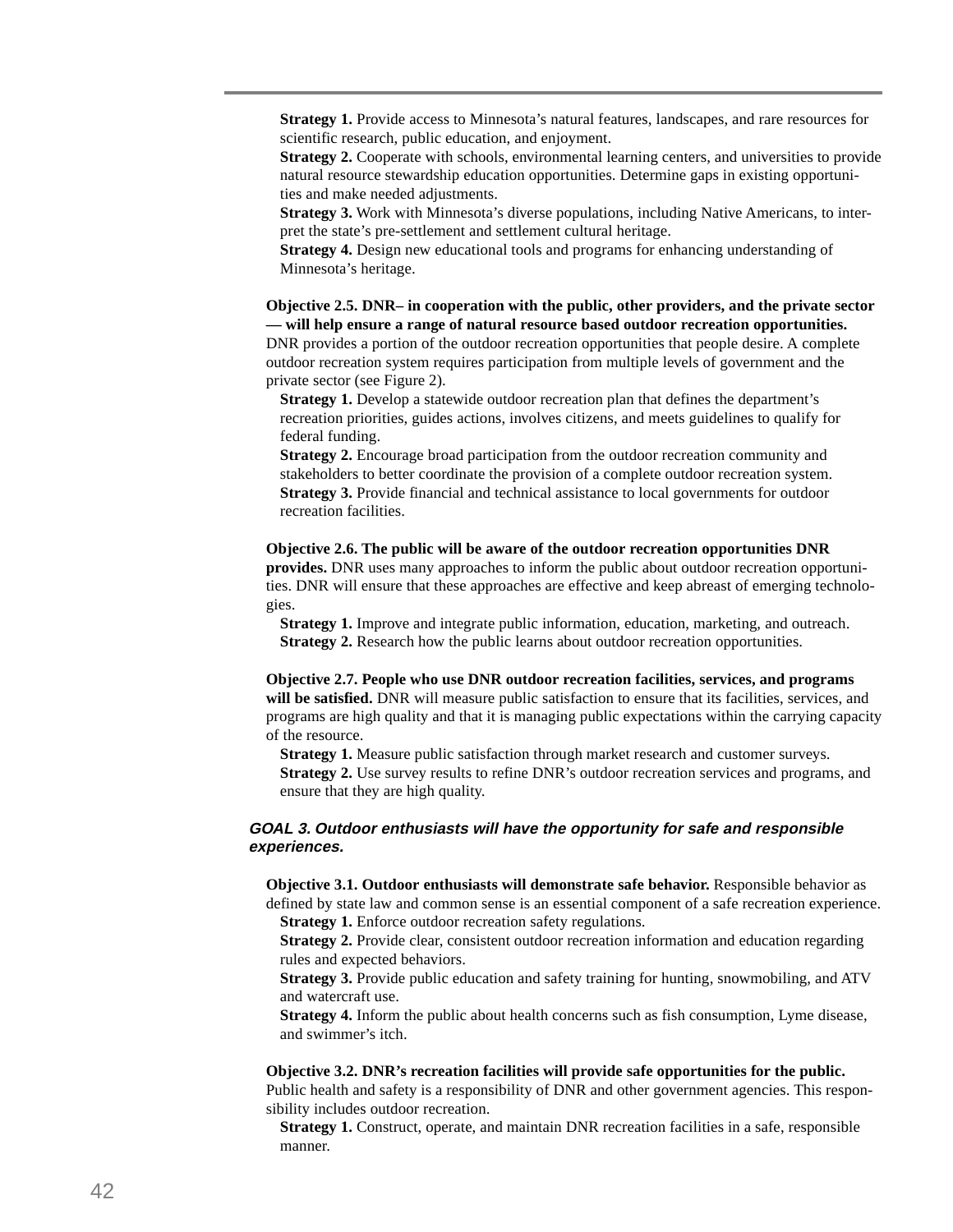

# **Figure 2**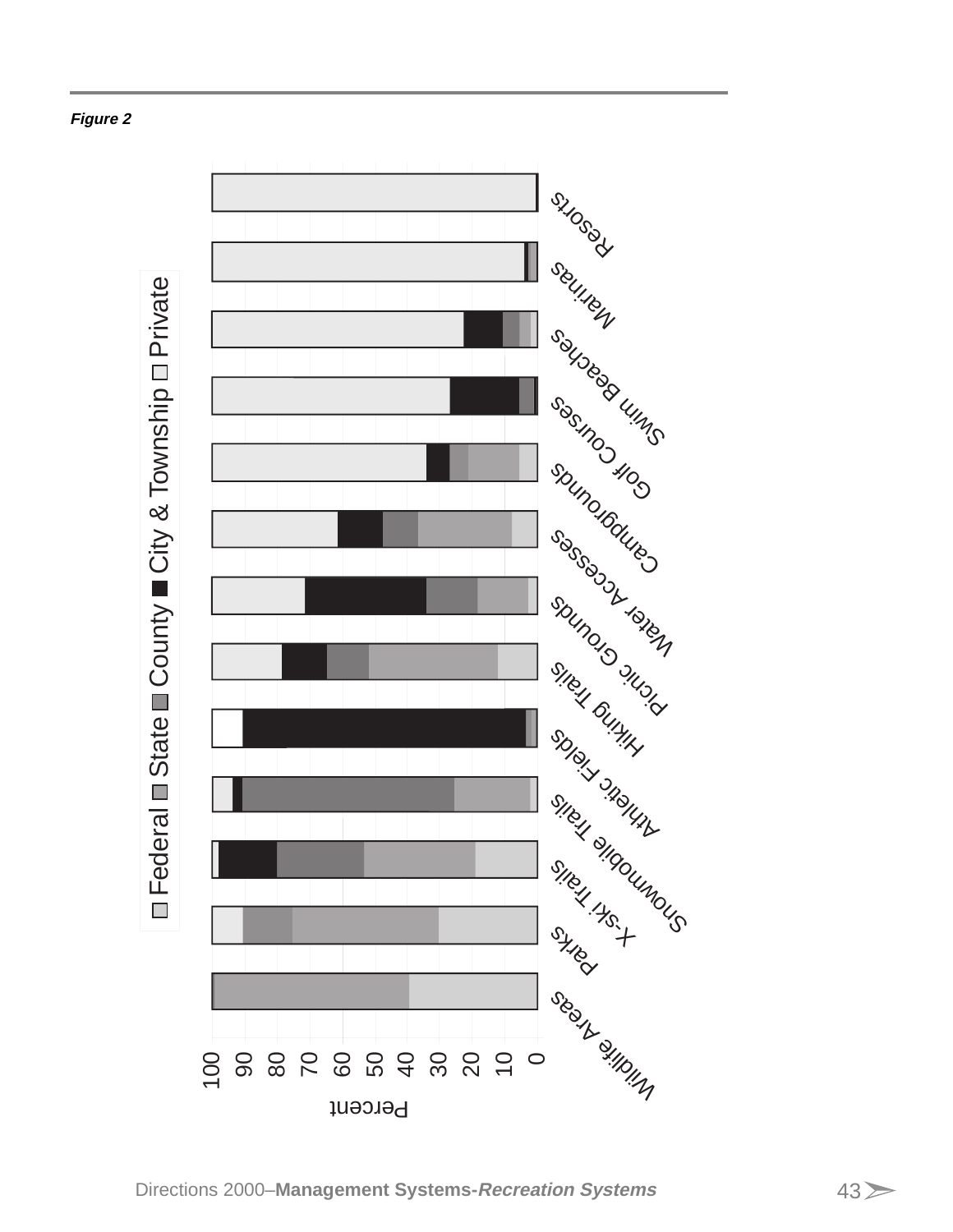# **Measuring Progress**

*How do we measure progress toward DNR's three recreational goals? Broadly, we need to track both progress toward maintaining a diverse, healthy environment that can provide long-term recreation benefits, and at the same time measure the variety and quality of Minnesota's recreation opportunities. Thus, meaningful measures will focus on both environmental and social outcomes. Examples of performance measures linked to DNR goals and objectives are described below.*

**GOAL 1: Minnesota's natural resources will have the ability to produce outdoor**

**recreation benefits over the long term**. Measuring progress toward this goal requires an emphasis on environmental outcomes (e.g., healthy waters, forests, etc.). Many of these measures are described in other sections of *Directions 2000,* yet some measures such as the availability of diverse landscapes and native plant and animal communities, are particularly relevant to recreation. Example measures are:

- Acreage and distribution of each recreation landscape (identified along a Recreation Opportunity Spectrum from "primitive" to "urban"). (Measure of Objective 1.1)
- Acreage, location, and ownership (including fee title and easements) of native plant and animal communities. (Measure of Objective 1.2)
- Population and harvesting trends of selected species of recreational value (e.g., walleye). (Measure of Objectives 1.4, 1.5)

Examining relationships between our recreational activities and environmental outcomes (e.g., fishing pressure and fish population trends) helps ensure we minimize negative impacts and thus sustain the natural resources and recreation opportunities that Minnesotans care about so deeply.

**GOAL 2: Outdoor enthusiasts will have access to Minnesota's natural resources for a variety of recreation opportunities.** This goal focuses on creating opportunities to use natural resources by providing recreation facilities, services, and programs. The opportunities provided by the DNR need to meet the expectations of a variety of outdoor enthusiasts. Example measures are:

- Percent of Minnesota lakes and rivers with public access. (Measure of Objective 2.1)
- Percent of evaluated DNR sites and facilities that are accessible (trails, buildings). (Measure of Objective 2.2)
- Satisfaction levels of people who use DNR outdoor recreation facilities, services, and programs. (Measure of Objective 2.7)

**GOAL 3: Outdoor enthusiasts will have the opportunity for safe and responsible**

**experiences.** While the DNR cannot be responsible for personal choices and behaviors, DNR's educational and enforcement activities promote safe recreational opportunities. Measuring progress toward this goal, however, must take into account external (non-DNR) factors that affect safety outcomes. For example, trends in accident rates are the result of many factors: length of a season, popularity of a recreational activity, alcohol use, etc. Performance measures are most meaningful when they are interpreted within the appropriate context. Example measures are:

- Rate of fatalities and major accidents by category (e.g., hunting, OHV, etc.). (Measure of Objective 3.1)
- Number of Citizens trained in safety programs. (Measure of Objective 3.2)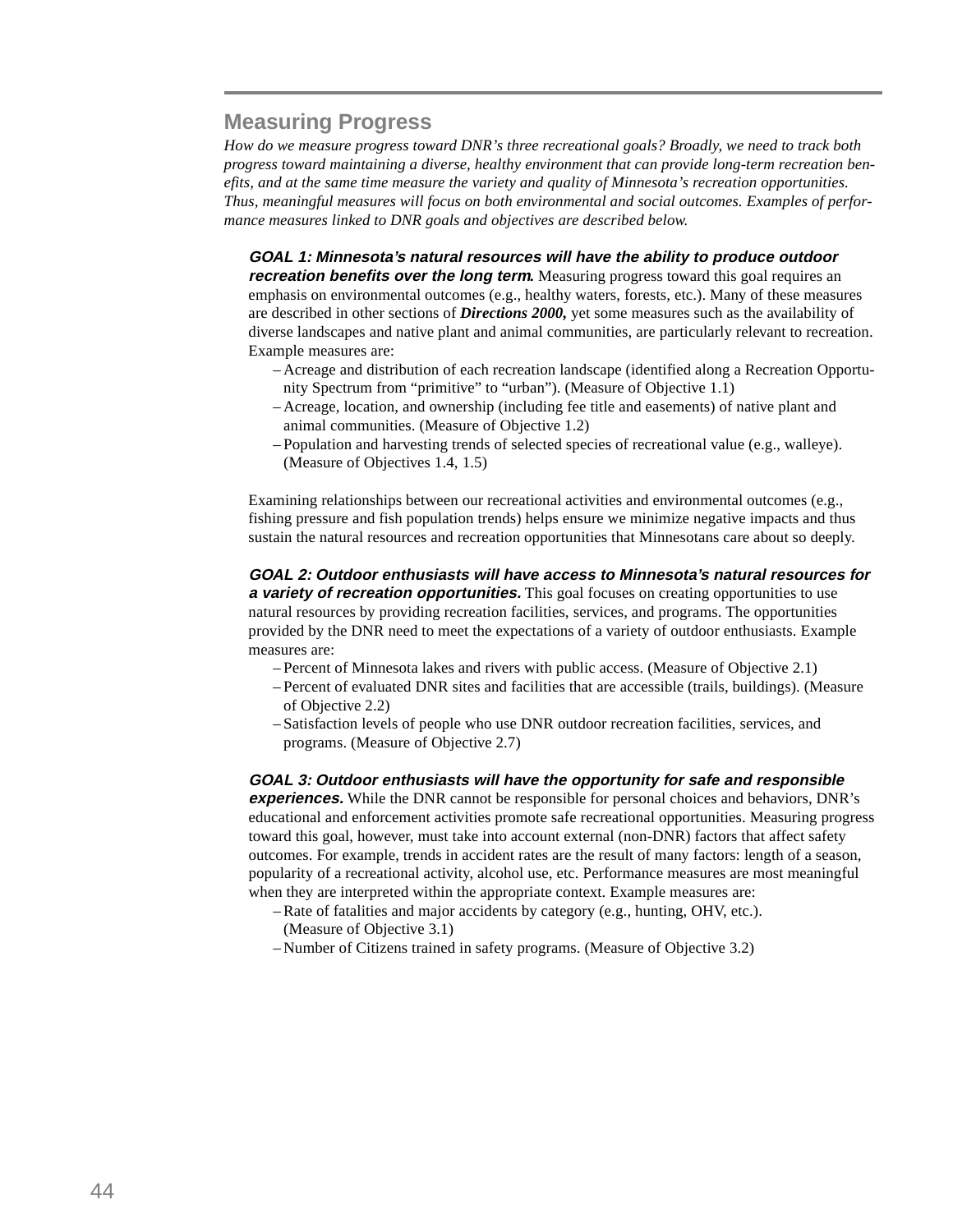# **The Task Ahead**

# **The task ahead includes:**

**Budgeting:** *Directions 2000* will provide guidance for developing the DNR biennial budget. *Directions 2000* identifies strategies that merit additional budgetary or organizational support. An example is the DNR focus on *Conservation Connections* development.

**Organizational Targets:** DNR will develop numerical targets for selected objectives described in *Directions 2000.* Targets will allow DNR to measure success or progress in reaching both short term and long term goals.

**Performance Reporting:** *Performance Report 2001* will be based on the goals and objectives in **Directions 2000** and the targets developed for selected objectives.

**Agency Coordination:** Creation of specific goals, objectives, strategies, and targets establishes the basis for coordinated planning at the agency level. For example, DNR and the Minnesota Pollution Control Agency share common concerns for the health of natural resources. Each agency implements an array of strategies designed to foster sustainable ecosystems. Those strategies are most often compatible but not always coordinated. Development of the strategic plan provides the basis for closer coordination with federal, state, and local agencies.

**Plan Implementation:** Implementation is the heart of a strategic plan. Plan implementation itself includes an array of efforts, such as a focus on the specific strategies identified in the plan (action planning), outreach to stakeholders, development of strategic plans for key DNR disciplines, and development of regional sustainability plans. All of these efforts collectively are part of the planning cycle and build towards a regular update of *Directions 2000.* That update probably will occur in 2002.

**Integration at the Discipline and Regional Level:** Over the long term, DNR will update existing strategic plans of its disciplines and regions using *Directions 2000* as a guiding framework.

DNR is receptive to suggestions and comments on any part of this strategic plan. Please direct such comments to:

Minnesota Department of Natural Resources OMBS Planning Unit, Box 10 500 Lafayette Road St. Paul, MN 55155-4010

Comments also may be delivered to DNR's Web site: **http//www. dnr. state. mn. us**